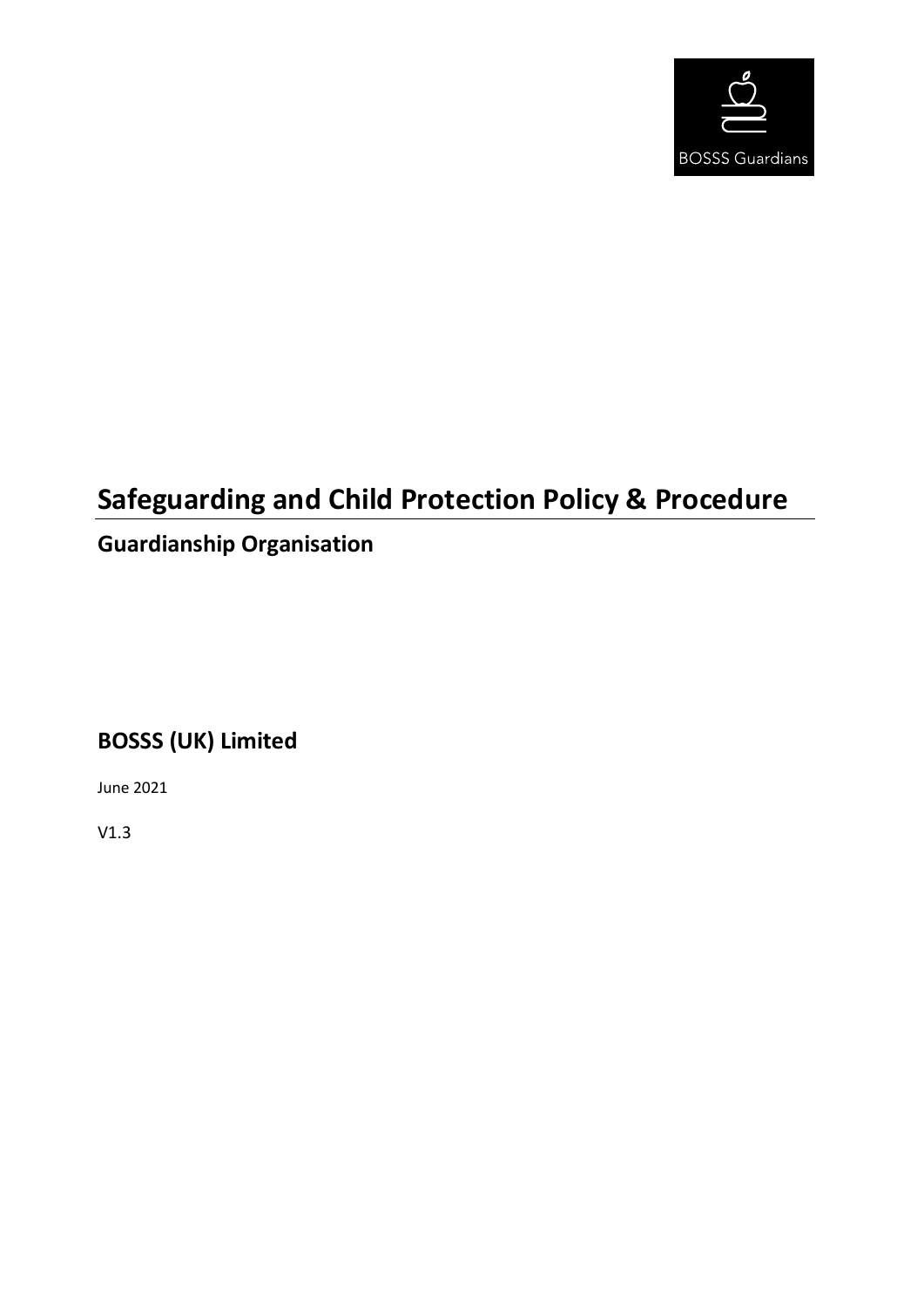

## **CONTENTS**

- 1. Our Commitment to Safeguarding
- 2. Safeguarding and Child protection
- 3. Missing Student
- 4. Safer Recruitment
- 5. Whistleblowing
- 6. Confidentiality and Information Sharing
- 7. Bullying including Cyber Bullying
- 8. E-Safety

## Appendices

- A. Policy Consultation & Review
- B. AEGIS Basic Homestay Check-List (CL1)
- C. Safeguarding and Child Protection Training
- D. Types and signs of abuse & Guidance for Raising Concerns
- E. Additional forms of abuse and safeguarding issues (KCSiE 18 update)
- F. Definitions
- G. Table of substantive changes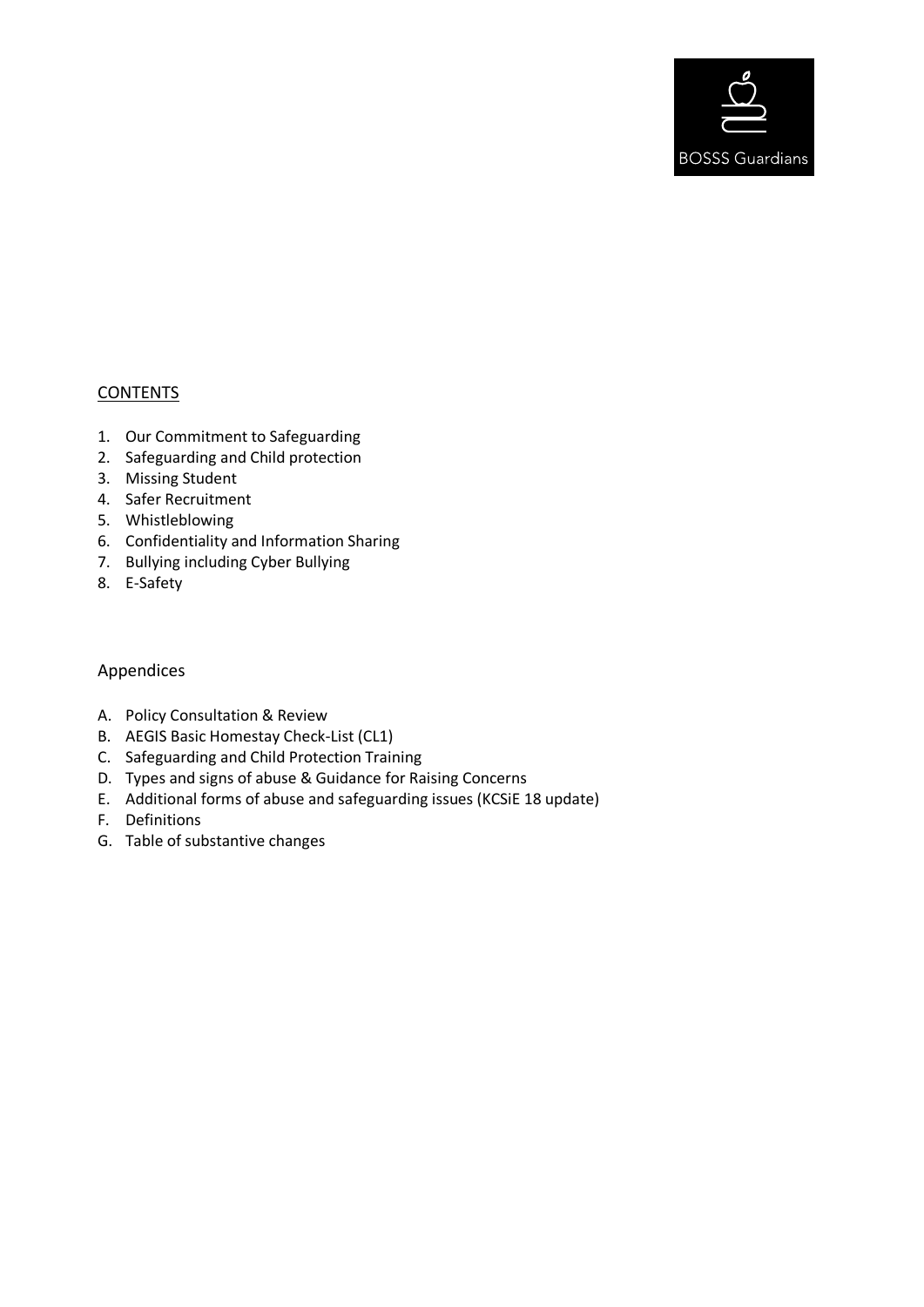

## **1. Our commitment to safeguarding**

The purpose of the BOSSS UK Safeguarding Policy and its associated documents is to:

- 1.1 Provide protection for every child who is under its guardianship and care is safe and protected from harm and;
- 1.2 Provide students, staff and host families with guidance on procedures they should adopt in the event that they suspect a student may be experiencing, or be at risk of, harm

This means we will always work to:

- $\checkmark$  Protect children and young people in our care from maltreatment. All students, regardless of age, disability, gender, racial heritage, religious belief, sexual orientation or identity, have the right to equal protection from all types of harm or abuse
- $\checkmark$  Prevent impairment of our children's and young people's mental or physical health or development;
- $\checkmark$  Ensure that children and young people in our care grow up in circumstances consistent with the provision of safe and effective care;
- $\checkmark$  BOSSS UK's commitment is further formalised in our safeguarding policy document, which has taken the following guidance from HM Government and procedures into consideration:
	- o Keeping Children Safe in Education, 2020.
	- o Working together to Safeguard Children, March 2018
	- o Child Protection Group

 $\checkmark$  This policy should be read alongside the above-mentioned guidance and:

- o Statutory guidance Working Together to Safeguard Children
- o Departmental advice What to do if you are Worried a Child is Being Abused Advice for **Practitioners**
- o Departmental advice Sexual Violence and Sexual Harassment Between Children in Schools and Colleges
- 1.3 This policy applies to all students, staff, host families and anyone working on behalf of BOSSS UK.
- 1.4 Our Policy documents will be discussed with our staff, homestays and students in order to ensure that the content is understood.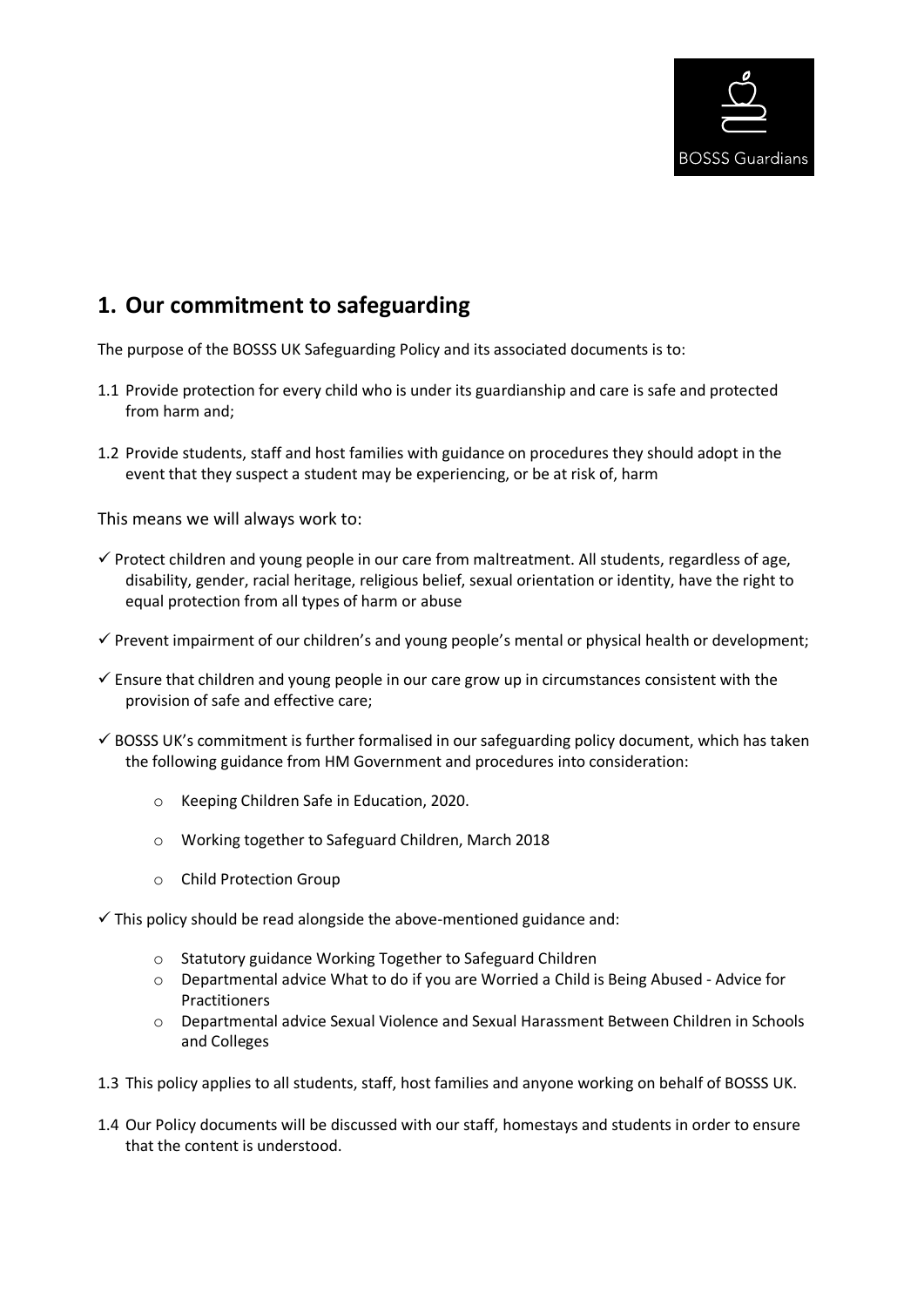

## **2. Safeguarding and Child Protection**

- 2.1 BOSSS UK acknowledges the duty of care to safeguard and promote the welfare of all children in its care involved in school and leisure activities and to comply with the UK child protection laws and adherence to the UN convention on the Rights of the Child, 1989. We are committed to protecting the children in our care from physical, emotional or sexual abuse or neglect.
- 2.2 The aim of our Child Protection Policy is to promote good practice by:
- 2.3 Providing children and young people with appropriate safety and protection whilst in the care of the BOSSS UK;
- 2.4 Ensuring that all guardianship personnel is informed and aware of their responsibilities to act on any concerns of signs of abuse, neglect and other safeguarding issues relating to children and young people by contacting the appropriate authorities;
- 2.5 Ensuring that all guardianship personnel and Host Families are recruited according to safe recruitment practices and formally screened through the completion of an Enhanced Disclosure and Barring Service check;
- 2.6 Promoting an environment of trust and open communication between students, school, BOSSS UK personnel and BOSSS UK Host Families, in order to recognise students' safety and pastoral care the top priority.
- 2.7 Responding to any child abuse allegations or suspicions in accordance with the guidelines of the Association for the Education and Guardianship of International Students (AEGIS);
- 2.8 Having a Designated Safeguarding Lead for child protection as well as having a Deputy Designated Safeguarding Lead. The Designated Safeguarding Lead's responsibility is to:
- 2.8.1 Act as the first point of contact for Host Families, Parents, Students and the Guardianship Organisation's staff.
- 2.8.2 Liaising, as necessary, with the relevant Local Authority Designated Officer, appointed by the Social Services Department, as well as with the Designated Officer appointed by the School or College attended by the Student.
- 2.9 Having a Prevent Lead for child protection as well as having a Deputy Prevent Lead. The Prevent Lead's responsibility is to:
- 2.9.1 Act as the first point of contact if a child has been identified who may be vulnerable to radicalisation, and know what to do when they are identified.
- 2.9.2 To protect children from the risk of radicalisation as part of their safeguarding duties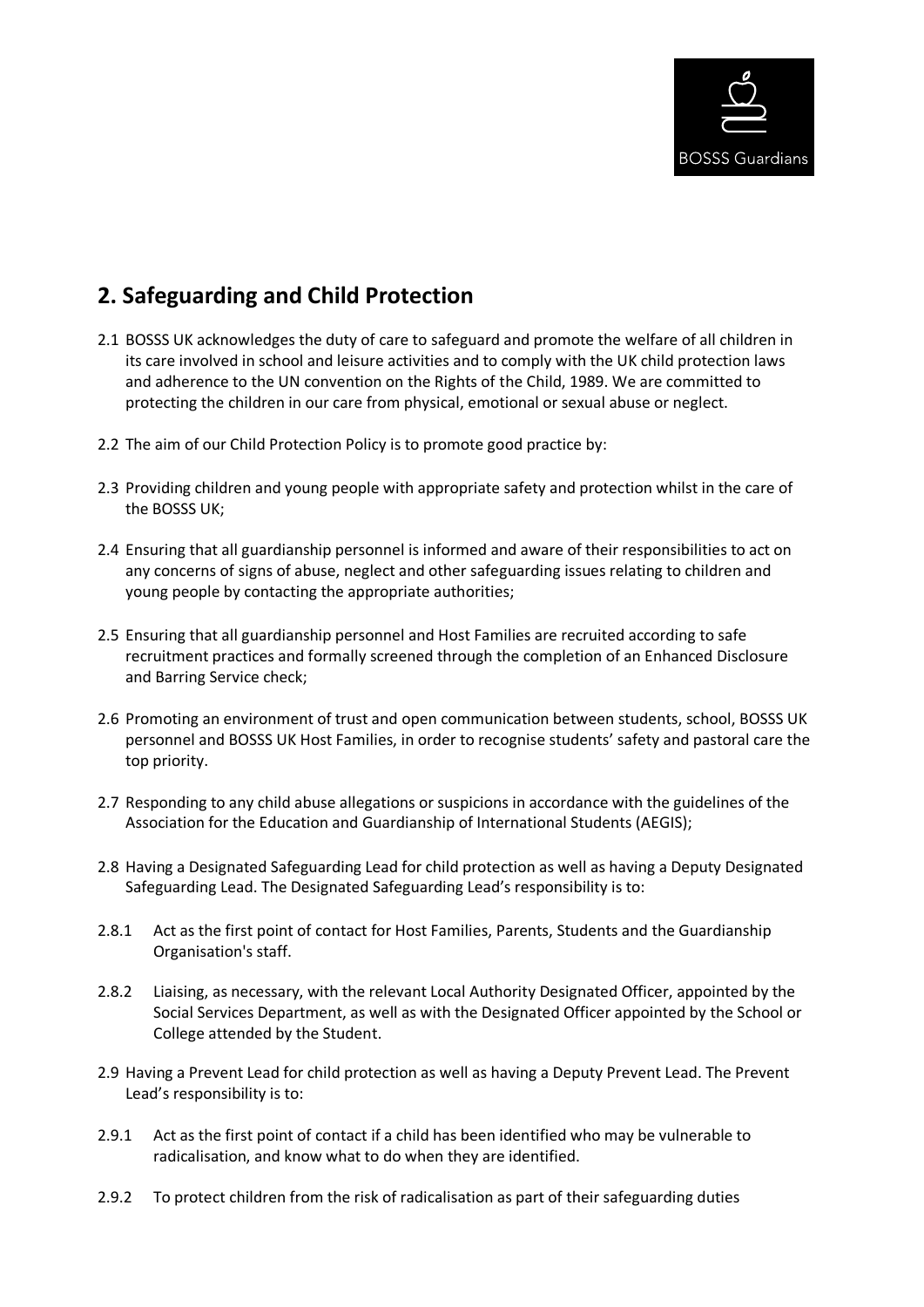

#### **2.10 Designated Safeguarding Lead (DSL) and Prevent Lead full contact details**

#### **2.10.1 Designated Safeguarding Lead (DSL) and emergency contact details:**

Name: Tina Wong Email: info@bosssguardians.com Contact number (24 hour emergency): +44 (0)777 6206352

## **2.10.2 Deputy Designated Safeguarding Lead (DSL) and emergency contact details:**

Name: Candy Lam Email: info@bosssguardians.com Contact number (24 hour emergency): +44 (0)7922 152628

#### **2.11 Liaison with the Local Safeguarding Partnership (LSP)**

- 2.11.1 The LSP is a multi-agency body set up in every local authority. Each LSP has an independent Chair, that is, someone who doesn't work for social services. However the Chair will work closely with the Director of Children's Services. The role of the LSP is to:
- 2.1.1..1 Coordinate what is done by everyone on the LSP to safeguard and promote the welfare of children in the area make sure that each organisation acts effectively when they are doing this.
- 2.1.1..2 The LSP publishes policies and procedures for child protection in their area.
- 2.11.4 Multi-agency working: New safeguarding partners and child death review partner arrangements are now in place. Locally, the three safeguarding partners (the local authority; a clinical commissioning group for an area within the local authority; and the chief officer of police for an area (any part of which falls) within the local authority area) will make arrangements to work together with appropriate relevant agencies to safeguard and promote the welfare of local children, including identifying and responding to their needs.
- 2.11.5 It is especially important that the GO understand their role in the three safeguarding partner arrangements. Governing bodies, proprietors and their senior leadership teams, especially their designated safeguarding leads, should make themselves aware of and follow their local arrangements.
- 2.11.6 The designated safeguarding lead and any deputies should liaise with the three safeguarding partners and work with other agencies in line with Working Together to Safeguard Children. NPCC- When to call the police should help designated safeguarding leads understand when they should consider calling the police and what to expect when they do.
- 2.11.7 BOSSS UK is aware of how to access local agency contacts. This includes referrals to Multi Agency Safeguarding Hubs (MASH) and Local Safeguarding and Children's Boards (LSP) across the country, how to access locally agreed inter-agency procedures, guidance and contact with LSP members.
- 2.11.8 In addition, the company is aware of the non-emergency reporting procedures via the Local Authority's Children's Services relevant to the area or MASH (via the relevant contact telephone numbers on the internet), or by telephoning 101 to report a non-emergency. For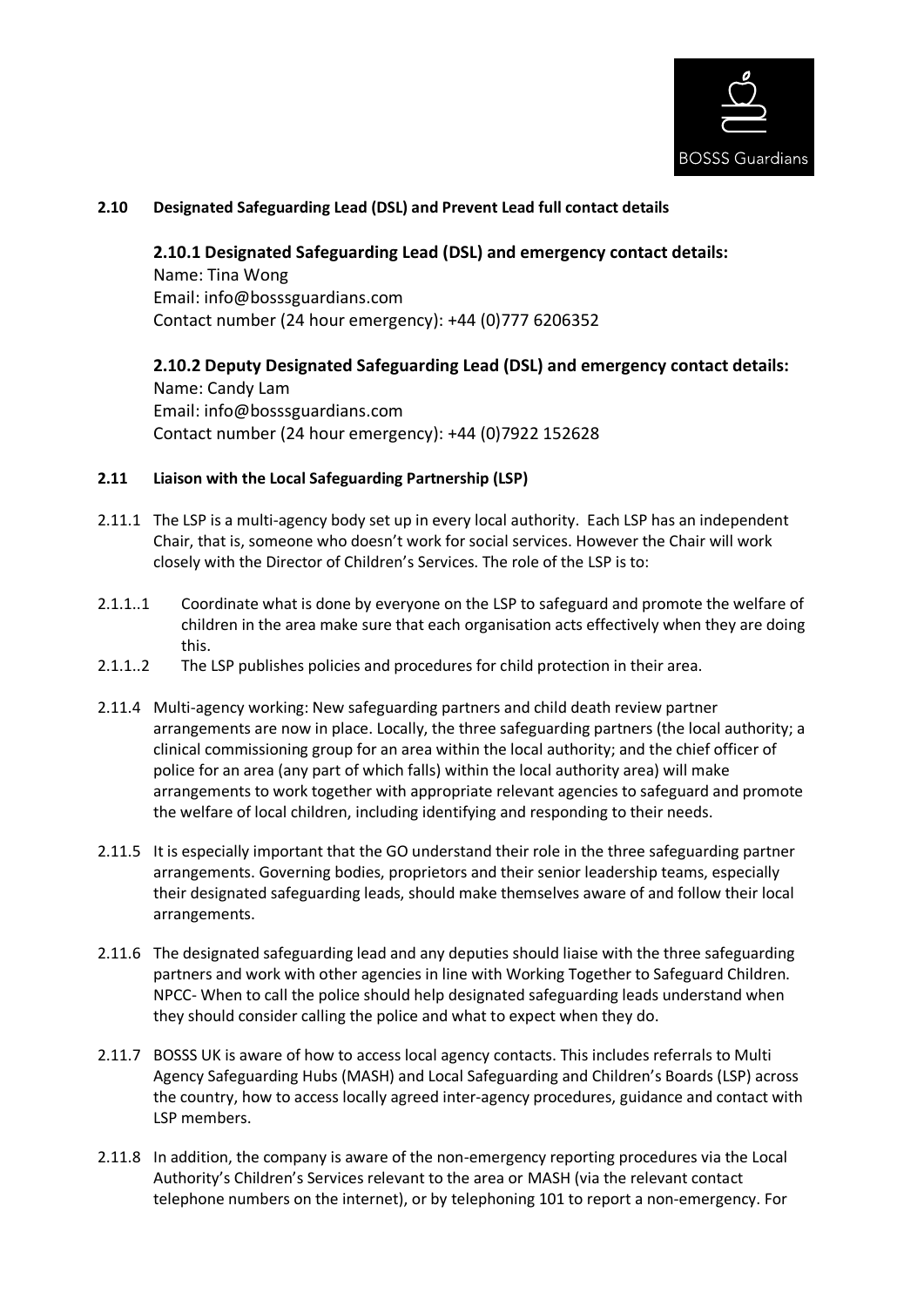

emergency situations, the company is aware of the need to contact the relevant police force for the area by dialling 999.

2.11.9 Dorset LSP Contact Details:

Telephone: 01305 221196 Email: LADO@bcpcouncil.gov.uk Local Area Designated Officer (LADO) on: 01305 221122

2.11.10 Hampshire LSP Contact Details:

Telephone: 01962 876364 Email: hscb@hants.gov.uk Local Area Designated Officer (LADO) contact number: 01962 876364

#### 2.12 **Liaison with parents / agents and partner schools**

- 2.13 BOSSS UK keep in regular contact with the student's school, in line with the requirements of the parents. Each partner school has a designed person engaged to liaise with. Information is disseminated information to other appropriate individuals within the school. BOSSS UK will check that the information has been cascaded appropriately.
- 2.14 BOSSS UK also keep in regular contact with parents/agents appropriately. Information regarding the student is disseminated to the parents/agents when appropriate.

## **3. Missing Student**

- 3.1 A missing child could potentially be at risk of abuse or neglect. We are alert to that possibility and will notify all relevant authorities if it is deemed necessary.
- 3.2 This policy will be provided to all staff and homestays and can be viewed in our Homestay, Parent handbooks and our website www.bosssuk.co.uk.
- 3.3 In order to minimise the risk of a child/children becoming lost whilst in care the homestay or school will:
	- 3.2.1 Ensure that the student has all relevant contact numbers i.e. the homestay contact numbers (in particular re primary carer), their BOSSS UK student coordinator, the DSL and emergency contact numbers.
	- 3.2.2 Ensure the premises is secure and I will take steps to prevent unauthorised persons entering the premises
	- 3.2.3 Ensure that the child is supervised closely when if public places are visited such as local parks, museums and shops
	- 3.2.4 Ensure your child knows to stay close to me when we are away from the setting, assessing your child's stage of development to ensure the required level of supervision is in place
	- 3.2.5 Teach the child about how to keep safe, so they also know the procedure to take should in the unlikely event, they become separated from their chaperone
	- 3.2.6 Teach the child about the dangers of wandering off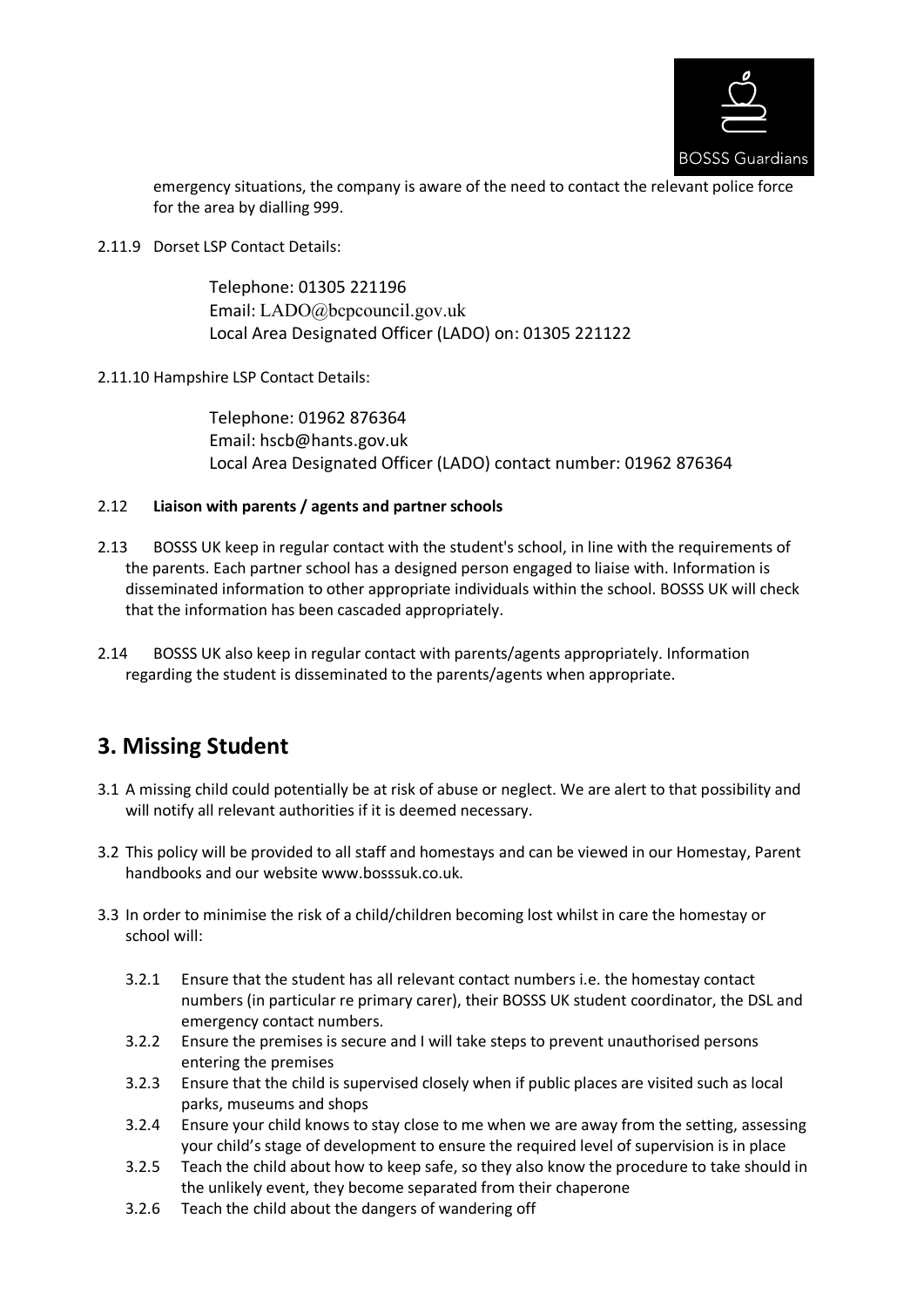

- 3.2.7 Advise the child what to do if they find themselves lost
- 3.2.8 With parental consent carry an up-to-date photograph of each child in your care
- 3.2.9 Recognise children's age and stage of development of the children to identify a meeting point on arrival at the venue should you get separated
- 3.4 On discovering that a child has gone missing the homestay or school will:
	- 3.3.1 Immediately make a search of the surrounding area
	- 3.3.2 Request help from people around you
	- 3.3.3 If in a public building, alert the staff of the situation and ask for assistance in searching for the missing child
	- 3.3.4 If in a place where it is possible to seal off exits and access CCTV, then you will request that this is done immediately
	- 3.3.5 People involved in the search will be given a description of the child and what the child is wearing
	- 3.3.6 Reassure the other children in my care (if any), as this could become a distressing situation for them.
	- 3.3.7 A suggested timeline is as follows, it is important to note that this is not a strict protocol, but a guideline for the staff or homestay on how to respond. It is recognised that timings may vary in each case.

0 minutes: Indicated return time, e.g. agreed time to return for meal time

0 – 1 hour: 'Late return' noted by staff or homestay. Try to establish whereabouts of the student by trying to contact hem by mobile phone and if not successful speaking to their friends (if known).

1 – 2 hours: 'Not returned' if still unable to contact the student, the staff or homestay should seek to make contact with the DSL and check for any planned trips, conduct a basic room search for evidence of reason for being absent, etc. If for any reason there has been a delay in the absence being discovered, the timescale should be tightened accordingly, but there still needs to be the effort made to ascertain the student's whereabouts, a phone call must be made if there are any concerns about the student's welfare.

- 3.5 If the search is unsuccessful you must:
	- 3.4.1 Ring the police, providing a description and keep searching the area. You do not have to wait 24 hours to report someone as missing. If you have serious concerns for the safety and welfare of a person, and their whereabouts are unknown, then you may immediately report them missing to your local police.
	- 3.4.2 Contact the guardianship Designated Safeguarding Lead or Deputy Designated Safeguarding Lead to advise them of the situation within 2 hours.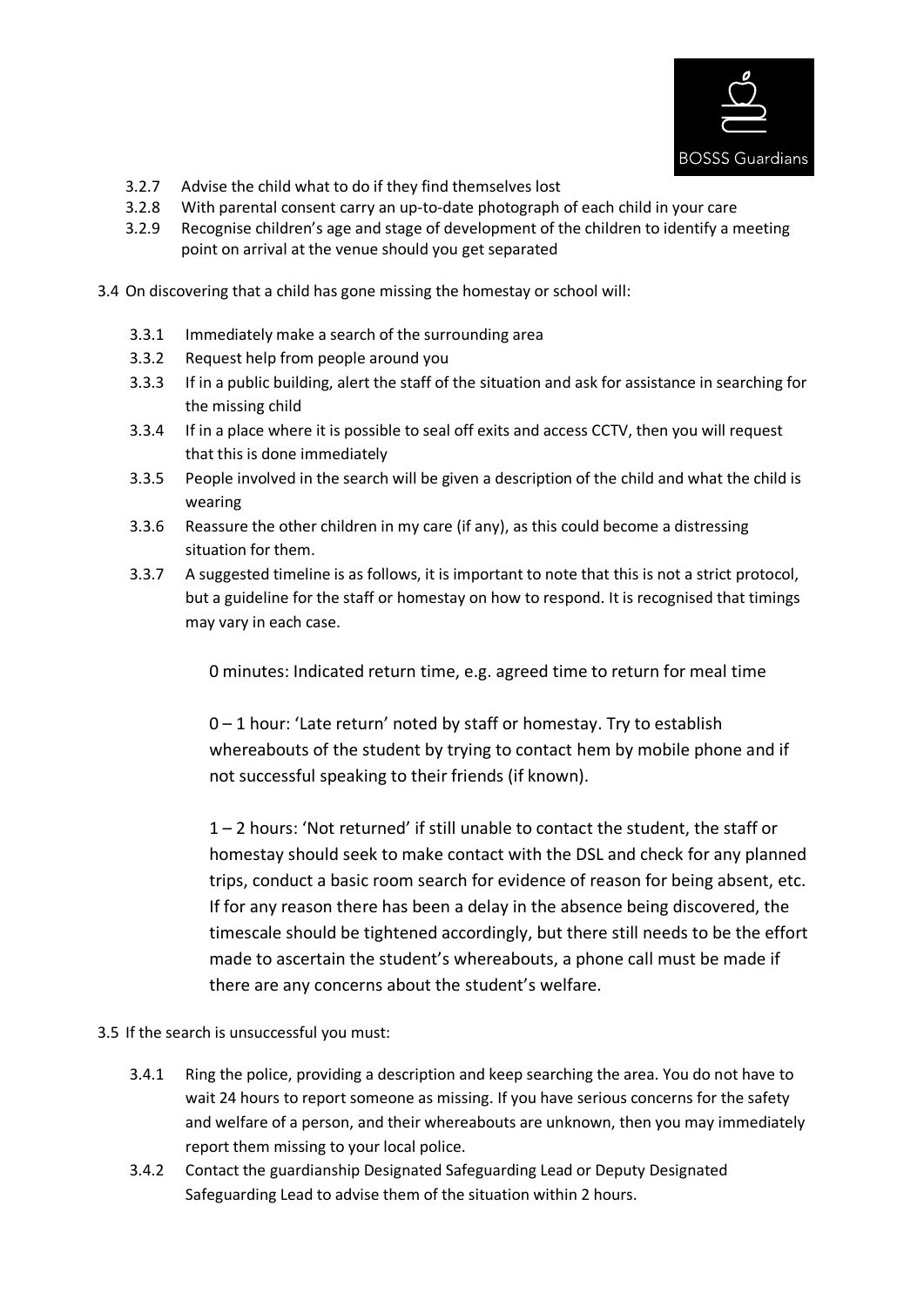

- 3.4.3 Designated Safeguarding Lead or Deputy Designated Safeguarding Lead to advise the parents of the situation
- 3.6 In the event a student is identified to be missing the students, staff, volunteers, homestays or school should report the missing students to the DSL or their deputy.
- 3.7 BOSSS UK recognises the guidance in the Children Missing from Education guidance September 2016. An overview of the guidance:
	- 3.7.1.1 All children, regardless of their circumstances, are entitled to an efficient, full time education, which is suitable to their age, ability, aptitude and any special educational needs they may have.
	- 3.7.1.2 Children missing education are children of compulsory school age who are not registered pupils at a school and are not receiving suitable education otherwise than at a school. Children missing education are at significant risk of underachieving, being victims of harm, exploitation or radicalisation, and becoming NEET (not in education, employment or training) later in life.
	- 3.7.1.3 Effective information sharing between parents, schools and local authorities is critical to ensuring that all children of compulsory school age are safe and receiving suitable education. Local authorities should focus their resources effectively in intervening early in the lives of vulnerable children to help prevent poor outcomes.
	- 3.7.1.4 **Children with special educational needs (SEN) and disabilities** can face additional safeguarding challenges. Additional barriers can exist when recognising abuse and neglect in this group of children. These can include:
		- Assumptions that indicators of possible abuse such as behaviour, mood and injury relate to the child's disability without further exploration;
		- Being more prone to peer group isolation than other children;
		- The potential for children with SEN and disabilities being disproportionally impacted
		- By behaviours such as bullying, without outwardly showing any signs; and
		- Communication barriers and difficulties in overcoming these barriers.
		- To address these additional challenges, we would engage the school to consider extra pastoral support for children with SEN and disabilities and consideration of the most appropriate homestay to support them.
- 3.7 In the event that a student goes missing:
	- 3.7.2.1 The Missing Student log will be updated with the date of the incident, students name, incident detail, action undertaken, staff member who reviewed the incident, lessons learnt and any action undertaken e.g. required policy updates and communications. This record is kept held electronically on our secure Cloud drive. This drive only accessible by approved members of staff and in line with Data Protection guidelines and laws.
	- 3.7.2.2 A review will be undertaken after the incident and any lessons learnt or actions taken incorporated into policy.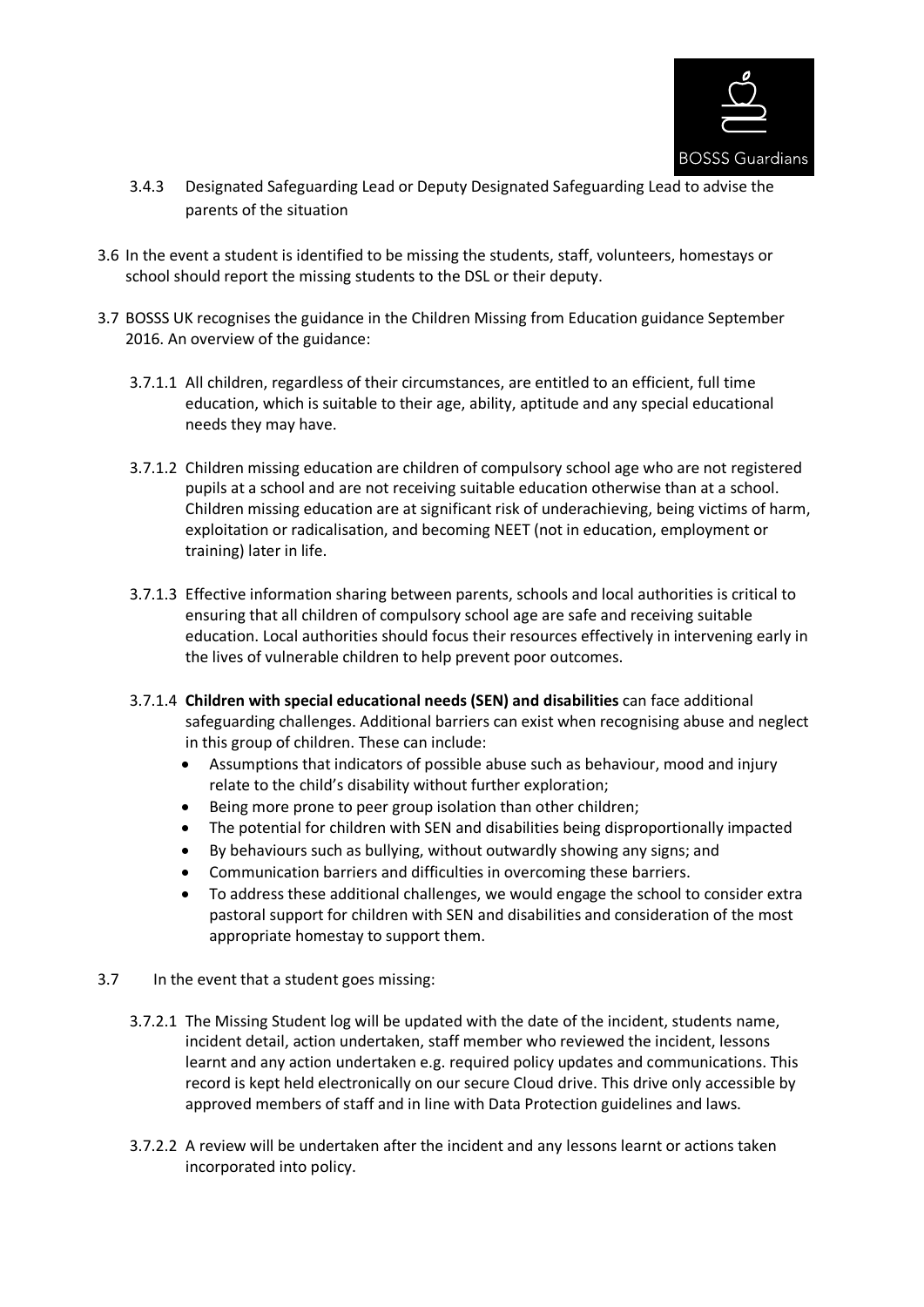

## **4. Safer Staff Recruitment**

- 4.1 BOSSS UK are committed to ensuring all staff recruitment policy and procedures are safe, promote the welfare of children and consider the requirements of Safeguarding and Child Protection. The following guidance from HM Government are also considered:
	- 4.1.1 Keeping Children Safe in Education 2020
	- 4.1.2 Working together to Safeguard Children, March 2015
- 4.2 The aim of the policy is to guide those responsible for appointing staff take all possible steps to identify and reject potential employees who could cause harm to a child in our care or unsuited to work with children. BOSSS UK expects all staff to share this commitment.
- 4.3 This should include, as appropriate:
	- 4.3.1 All applicants will receive fair treatment and staff will be recruited on the knowledge, skills and experience needed for the role. The job description should detail that it would be specifically to working with children, or in a setting where children are present and will promote the safeguarding and promoting the welfare of children.
	- 4.3.2 All staff including the Homestay individuals (age 16 and above) to be in possession of an Enhanced DBS Check with Barring certificate from the Disclosure and Barring Service and be further checked, if appropriate, with Social Services through the Local Safeguarding Children's Board.
- 4.4 Individuals who have lived or worked outside the UK or never been to the UK must undergo the same checks as all other staff. Checks could include, where available:
	- 4.4.1 Criminal records checks for overseas applicants Home Office guidance can be found on GOV.UK; and for teaching positions
	- 4.4.2 Obtaining a letter of professional standing from the professional regulating Authority in the country in which the applicant has worked. Advice about which regulatory or professional body applicants should contact is available from the National Recognition Information Centre for the United Kingdom, UK NARIC
- 4.5 Obtain written permission from all Staff and Homestays for such checks to be undertaken.
- 4.6 All staff as well as the Primary Carer in the Homestay to have an appropriate level of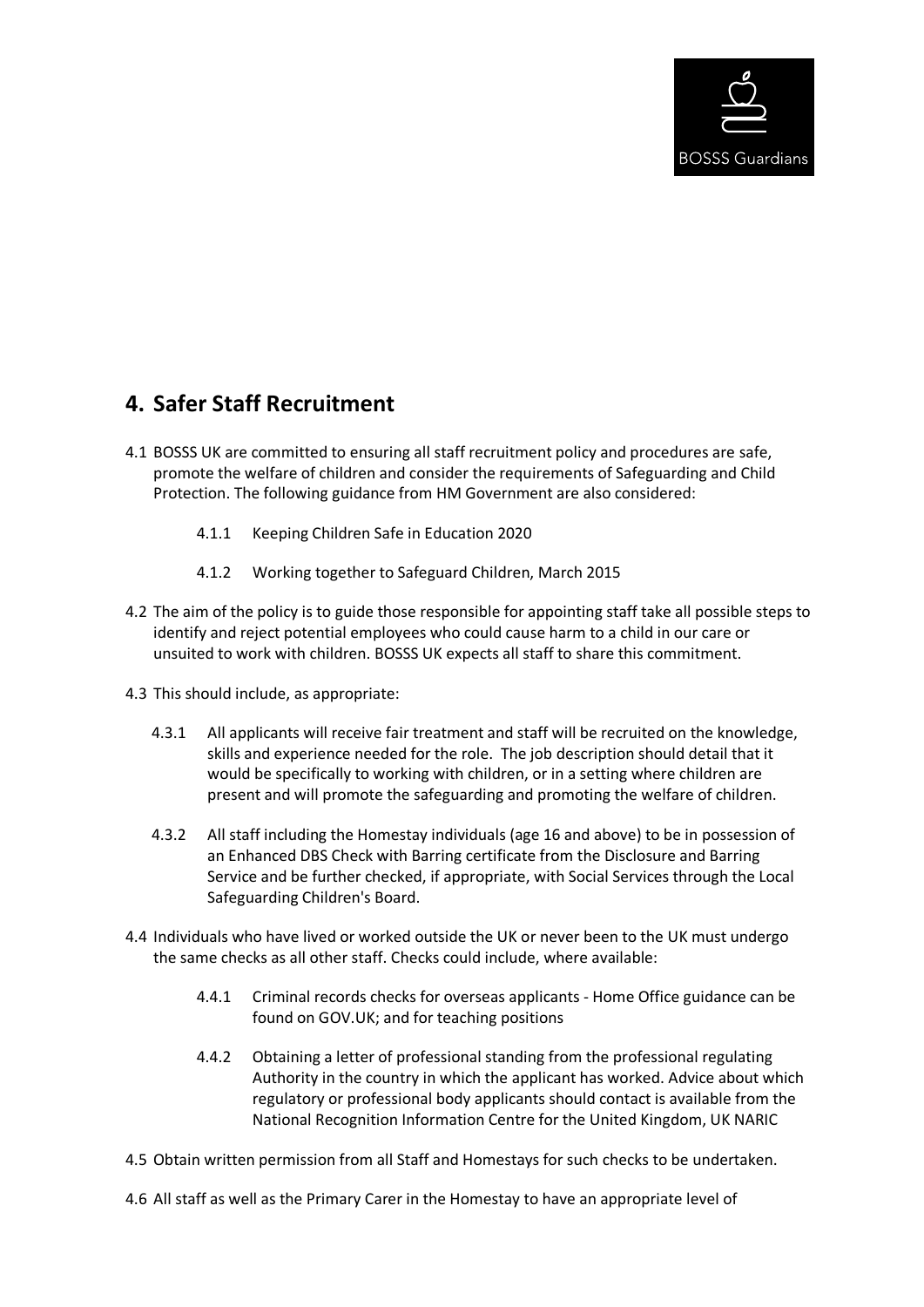

safeguarding and child protection training.

- 4.7 All policy, procedures and people are relating to safeguarding and child protection are reviewed annually and/or updated whenever appropriate and that additional relevant training be provided, if and when applicable and annually at the minimum. Changes to policy are shared with key individuals.
- 4.8 Training is conducted for staff on safer staff recruitment, how to conduct a homestay interview and assessment and what mandatory documents and checks are required.
- 4.9 As part of recruiting all of our staff and homestays we will:
	- 4.9.1 Identification and verification (ID&V) checks performed.
	- 4.9.2 Complete a Right to Work check
	- 4.9.3 Seek approval from the homestay/staff member to perform an Enhanced DBS check on all family member age 16 and over (homestays only).
	- 4.9.4 Obtain two references (one professional and one personal) from appropriate individuals who have known the Homestay for over two years (not family members).
	- 4.9.5 Perform follow-up telephone calls to both referees must be made and proof of identity (either passport or driving licence) requested from the personal referee.
- 4.10 In addition to the above checks on our staff, for our homestays we will:
	- 4.10.1 Perform a Homestay Interview at the household to assess its suitability and inspect all accommodation. Detailed notes are kept for this interview.
	- 4.10.2 Obtain a signed Homestay Self Declaration.
	- 4.10.3 Obtain further information from the Homestay, which is reviewed and checked and any discrepancies addressed and the application deemed satisfactory.
	- 4.10.4 All Safer Recruitment Checks are held electronically on our secure Cloud drive. This drive only accessible by approved members of staff and in line with Data Protection guidelines and laws.
	- 4.10.5 Obtain insurance documentation and Gas Safety Certificate evidence.

#### 4.11 **Safeguarding and Child Protection Training**

- 4.11.1 Ensure staff read and review the Safeguarding Policy annually or if any updates have been made.
- 4.11.2 Provide mandatory safeguarding training to all staff and Homestays annually and whenever appropriate. This includes training and guidance on the AEGIS Basic Homestay Check-List (CL1), which confirms the duties and responsibilities of the Guardianship Organisation and host or homestay families – for full checklist see Appendices B.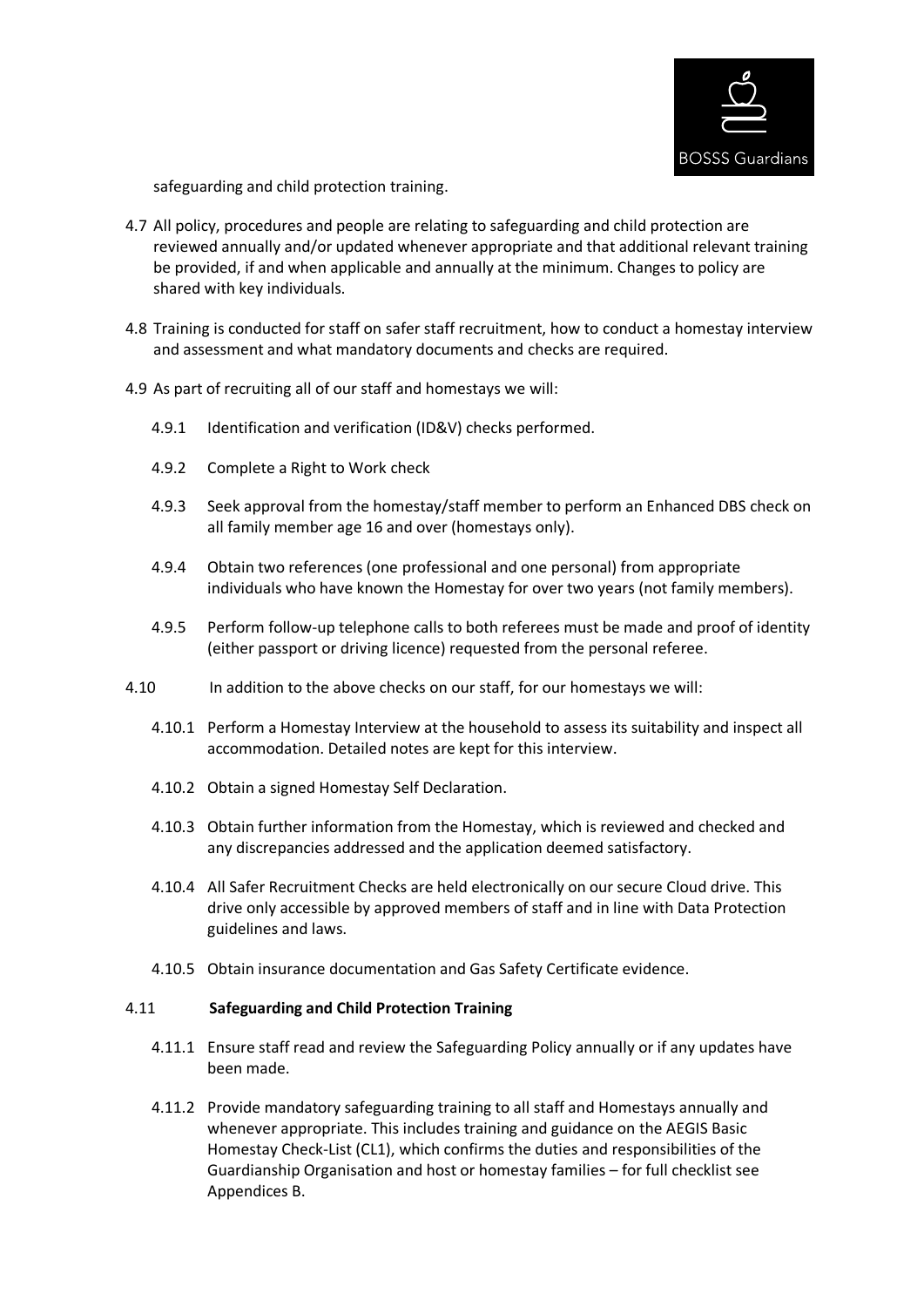

- 4.11.3 At least one member of Guardianship Organisation staff will have received safer recruitment training from a recognised provider.
- 4.11.4 BOSSS UK does not have any Private Fostering arrangements.

## **5. Whistleblowing**

- 5.1 BOSSS UK are committed to being open, honest and accountable to the highest standard. If there has been any wrongdoing in the workplace that a mechanism must be set up to enable staff, partners and volunteer to report their concerns in confidence.
- 5.2 The Public Interest Disclosure Act 1999 protects employees against being dismissed or treated unfairly by their employers if they have publically disclosed serious concerns.
- 5.3 The whistleblowing policy aims to assist, encourage and support individuals who wish to report serious concerns that they may have pertaining to and including:
	- 5.3.1 Safeguarding and Child protection wrongdoing or concerns
	- 5.3.2 A criminal offence
	- 5.3.3 Health and safety
	- 5.3.4 Risk or actual damage to the environment
	- 5.3.5 Miscarriage of justice
	- 5.3.6 The company breaking the law
	- 5.3.7 Covering up of any wrong doing
- 5.4 Those wishing to make a disclosure may do so to any member of staff who then must escalate the concern urgently without delay to the Designated Safeguarding Lead or their delegate (see section 2.7.1 and 2.7.2)
- 5.5 In the event of any suspected criminal activity the Designated Safeguarding Lead should inform the police and facilitate the police in their investigation appropriately.
- 5.6 If your concern relates to a safeguarding or child protection wrongdoing, normally you should first raise your concern internally, with our DSL or Deputy DSL. If you feel unable to do this (perhaps because your concern relates to them), you should raise your concern with our senior leadership Betty Stevens without bringing it to the attention of the DSL. If you concern is against senior leadership this should be brought to the attention of the Local Authority Designated Officer (LADO). For Dorset LADO Contact Details: 01305 221196 and email: dorsetLSP@dorsetcc.gov.uk. For Hampshire: 01962 876364 Email: hscb@hants.gov.uk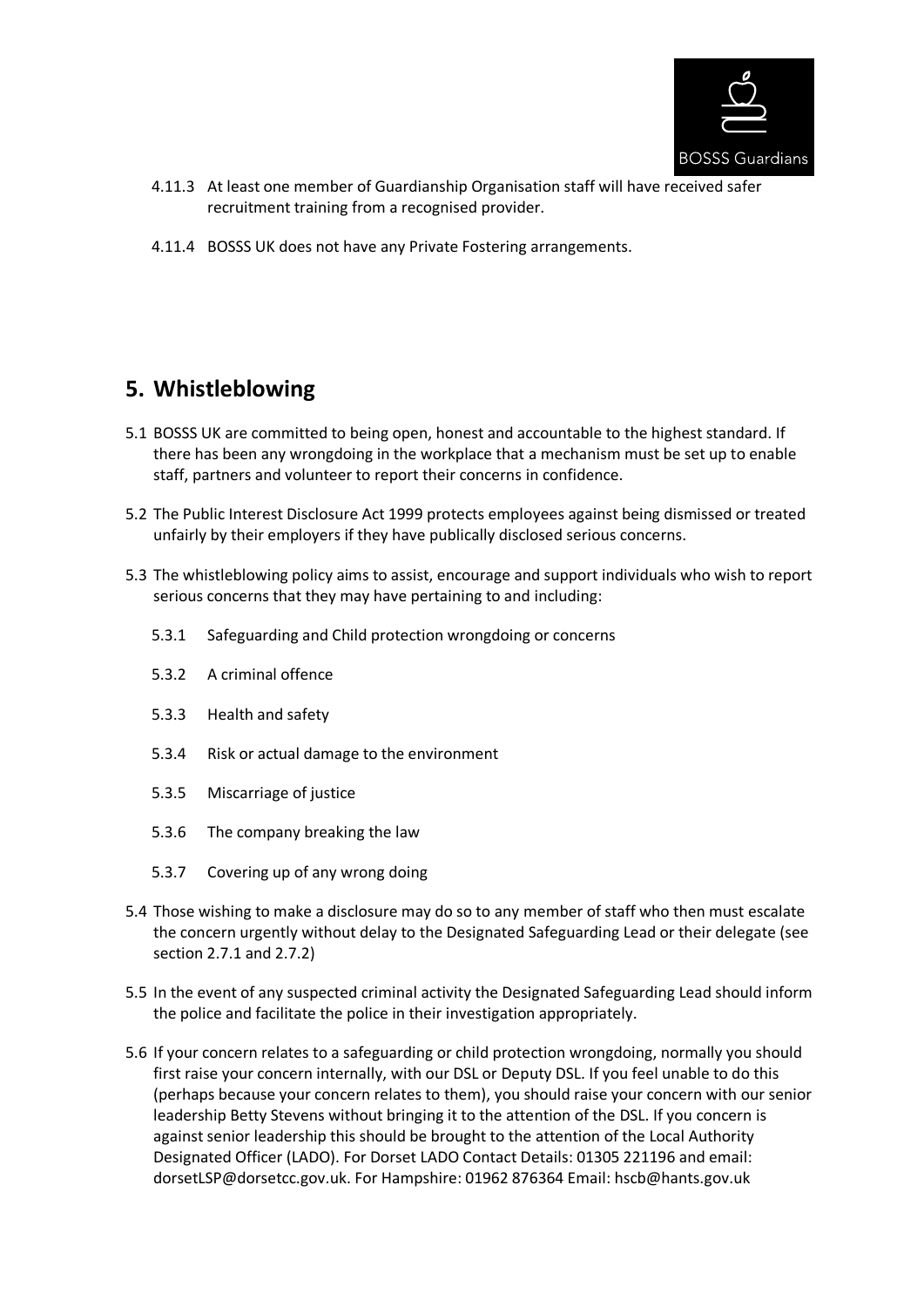

- 5.7 If your concern relates to the DSL or senior leadership with regard to criminal activity then the police should be informed.
- 5.8 If you are worried at any stage about how to raise your concern, you should always seek independent advice at the earliest opportunity. This may be to check who may be best placed to deal with your concern or simply to talk the matter through in confidence first and discuss how to raise your concern. You can do this through your union or professional body or the independent whistleblowing charity Public Concern at Work on 020 7404 6609, or by email at whistle@pcaw.org.uk. For further information please see their website at

www.pcaw.co.uk. If you decide to seek advice from a legal adviser, then anything you say to them is automatically protected.

- 5.9 If you have raised your concern internally but feel it has not been properly addressed, or if you feel unable to raise your concern at any level, you may feel that you need to raise your concern outside your place of work. It is advisable, in terms of both addressing the concern and securing your own protection as a whistleblower, to do this first with the body that has some oversight of the work of your employer. This may be a governing body, the local authority, a funding agency or a national regulator.
- 5.10 If your concern is about an immediate or current risk to an individual child or children, it is important that you follow the child protection procedures that apply to the local authority.
- 5.11 If you approach Ofsted with a concern about child protection, they will always refer it to the appropriate authority, as Ofsted does not have any statutory powers to directly investigate or intervene in individual cases. You can find advice on reporting child protection risks at: www.gov.uk/government/publications/keeping-children-safe-in-education.
- 5.12 This web link is intended to provide support for professionals who work within educational settings. However, it also offers valuable advice and links helpful to members of the general public. More general advice is also available from the NSPCC, via their Helpline (0808 800 5000) or website www.nspcc.org.uk/help- and-advice/worried-about-a-child/areyou-worried-hub\_wdh72939.html

#### **5.13 The Designated Safeguarding Lead has a responsibility to ensure that:**

- 5.13.1 They listen to the concern and decide if any action is needed.
- 5.13.2 Asked for further information appropriately.
- 5.13.3 To establish if the concern is confidential and if the individual wishes to remain anonymous.
- 5.13.4 Keep the individual informed about the action they've taken, keeping in consideration the level of detail which can be disclosed which is dependant on the whether the confidentiality of other people must be met.
- 5.13.5 All staff comply with this policy

#### **5.14 Investigating procedure**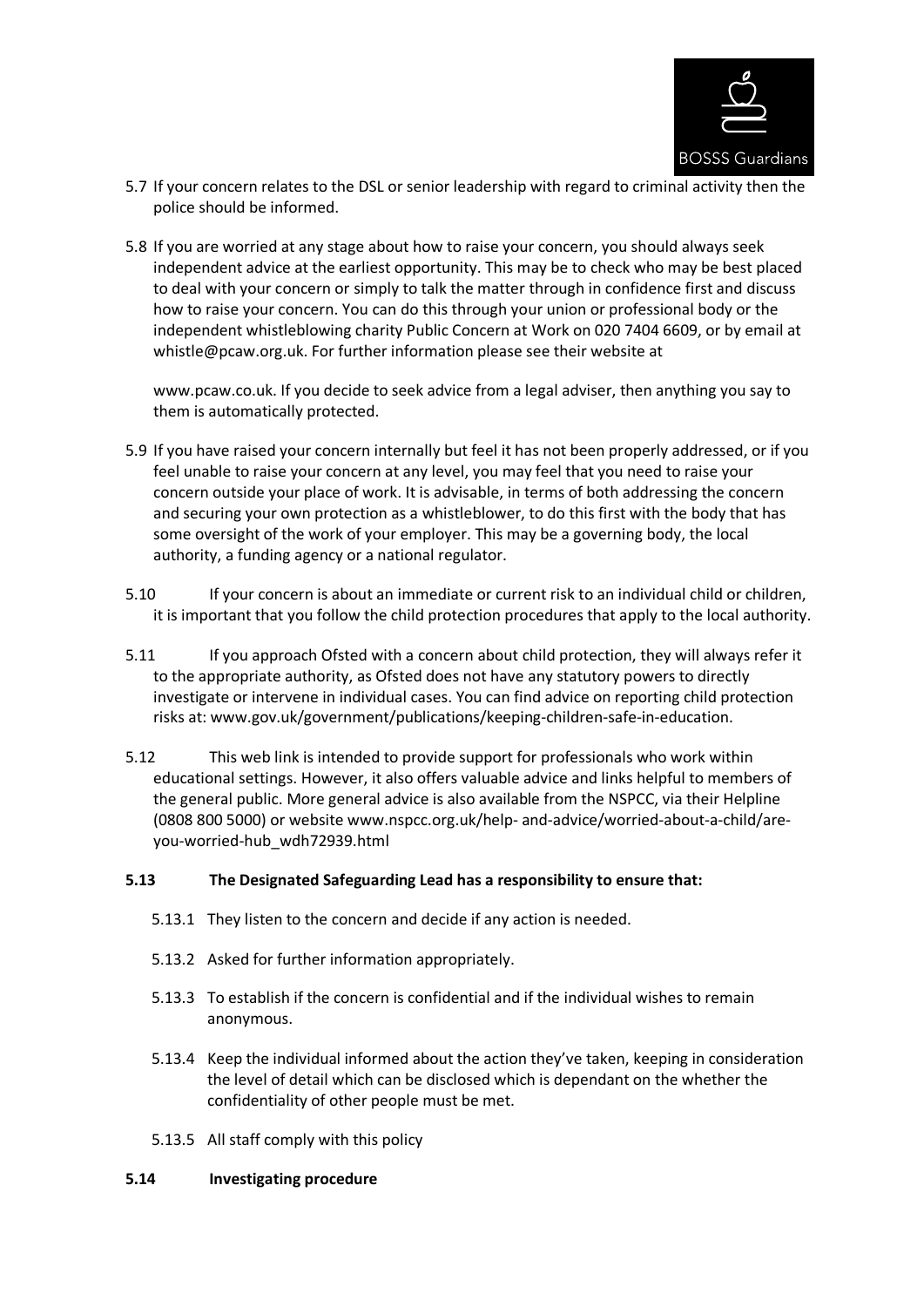

- 5.14.1 The Designated Safeguarding Lead or their delegate should obtain and document full details of the concern. This will be performed in writing and provided to the individual making the complaint and retained as evidence.
- 5.14.2 If the concern is a Safeguarding or Child Protection issue the DSL must not investigate in any way but must inform the LADO and follow their instructions. Only the Police and LADO can investigate in a CP case.
- 5.14.3 If appropriate, the member of staff against whom the complaint has been made should be informed of the complaint and their right to be accompanied by an appropriate representative at any future interview or hearing.
- 5.14.4 Allegations should be fully investigated with assistance of other individuals the police or other bodies where appropriate.
- 5.14.5 A decision regarding the validity of the concern will be made by the investigating Designated Safeguarding Lead including appropriate action to take.
- 5.14.6 The investigations and rationale for the decision will be documented in a written report. This will be shared with
- 5.14.7 If appropriate a disciplinary will be raised and company procedure followed.
- 5.14.8 The individual who raised the concern should be kept informed of the progress and final decision if appropriate.
- 5.14.9 If the individual is not satisfied with the how the concern was dealt with they may communicate this to another member of staff (eg a more senior member of staff) or a prescribed person or body

#### **5.15 NSPCC Whistleblowing Helpline**

- 5.15.1 The NSPCC have a whistleblowing helpline, which is available for staff who do not feel able to raise concerns regarding child protection failures within the organisation. Staff can call 0800 028 0285 between 8am and 8pm Monday to Friday or can email: help@nspcc.org.uk.
- 5.15.2 The Whistleblowing Advice Line offers free advice and support to professionals with concerns about how child protection issues are being handled in their own or another organisation.

## **6. Confidentiality and Information Sharing**

#### **6.1 Confidentiality**

6.1.1 Information sharing is essential for effective safeguarding and promoting the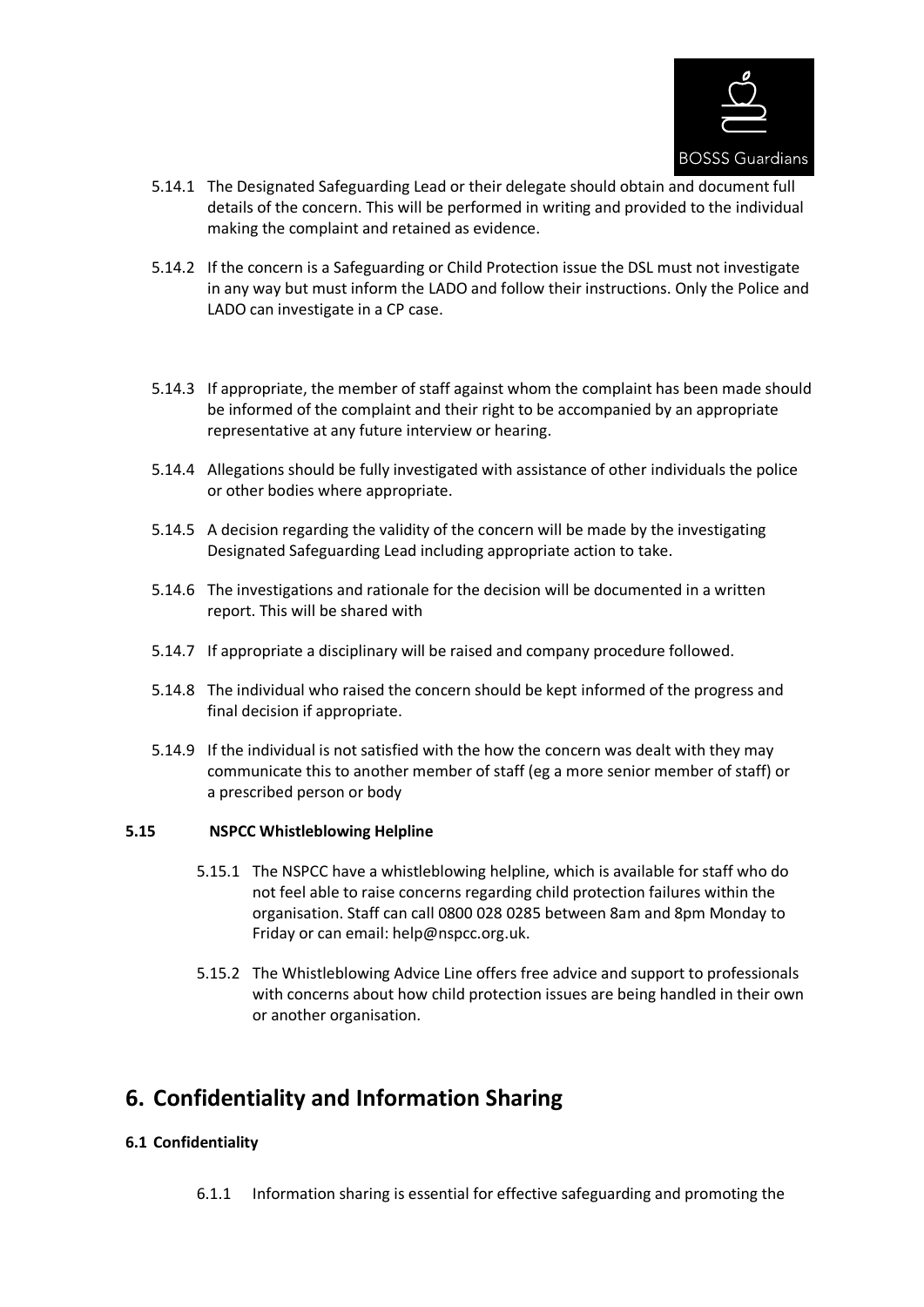

welfare of children and young people. It is a key factor identified in many serious case reviews (SCRs), where poor information sharing has resulted in missed opportunities to take action that keeps children and young people safe.

- 6.1.2 If information collection and sharing is to take place with the consent of the individuals involved, providing they are clearly informed about the purpose of the sharing, there should be no breach of confidentiality or breach of the Human Rights Act 1998. If the information is confidential, and the consent of the information subject is not gained, then practitioners need to decide whether there are grounds to share the information without consent. This can be because it is overwhelmingly in the information subject's interests for this information to be disclosed. It is also possible that a public interest would justify disclosure of the information (or that sharing is required by a court order, other legal obligation or statutory exemption).
- 6.1.3 In the context of safeguarding a child or young person, where the child's welfare is paramount, it is possible that the common law duty of confidence can be over overcome. Practitioners must consider this on a case-by-case basis. As is the case for all information processing, initial thought needs to be given as to whether the objective can be achieved by limiting the amount of information shared – does all of the personal information need to be shared to achieve the objective?
- 6.1.4 All child protection or safeguarding records deemed to be confidential, disclosure will be allowed only to those who will need the information to safeguard and ensure the welfare of the children.
- 6.1.5 BOSSS UK will co-operate with police and social services in order to share the relevant information related to child protection investigations under section 47 of the Children Act 1989.

#### **6.2 Data Protection**

- 6.2.1 BOSSS UK staff will have access to personal confidential information that we collect on host families, students, overseas parents and other staff members. This information is gathered in order to enable it to provide a guardianship service and other associated functions. In addition, there may be a legal requirement to collect and use information to ensure that BOSSS UK Guardians complies with its statutory obligations.
- 6.2.2 The GO should ensure relevant staff have due regard to the relevant data protection principles, which allow them to share (and withhold) personal information, as provided for in the Data Protection Act 2018 and the GDPR. This includes:
	- 6.2.3 Being confident of the processing conditions which allow them to store and share information for safeguarding purposes, including information which is sensitive and personal, and should be treated as 'special category personal data'.
	- 6.2.4 Understanding that 'safeguarding of children and individuals at risk' is a processing condition that allows practitioners to share special category personal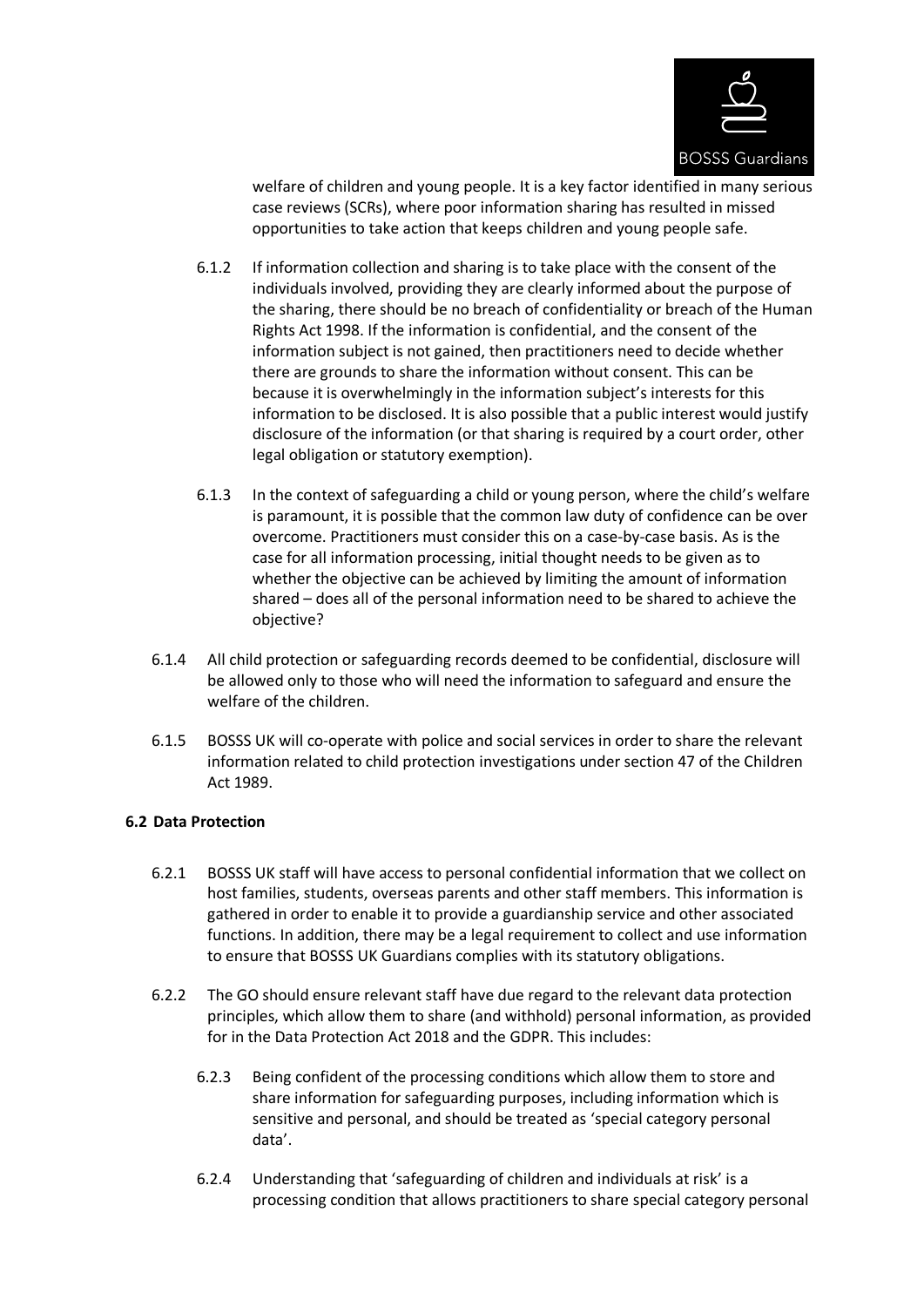

data. This includes allowing practitioners to share information without consent where there is good reason to do so, and that the sharing of information will enhance the safeguarding of a child in a timely manner but it is not possible to gain consent, it cannot be reasonably expected that a practitioner gains consent, or if to gain consent would place a child at risk.

- 6.3 The Data Protection Act 2018 and GDPR do not prevent the sharing of information for the purposes of keeping children safe. Fears about sharing information must not be allowed to stand in the way of the need to safeguard and promote the welfare and protect the safety of children.
	- 6.3.1 BOSSS UK is registered with the Information Commissioners Office (ICO) and information will be stored and processed in accordance with the Data Protection Act 2018 and the General Data Protection Regulation (GDPR) 25 May 2018 and the Data Protection Act (DPA) 2018. Our registration reference is ZA139160.
	- 6.3.2 The EU GDPR replaces the Data Protection Directive 95/46/EC and was designed to harmonize data privacy laws across Europe, to protect and empower all EU citizens data privacy and to reshape the way organizations across the region approach data privacy.
	- 6.3.3 The DPA 2018 came into force on 25th May 2018 and replaces the DPA 1998.
	- 6.3.4 Everyone responsible for using data will follow the 'data protection principles' to make sure that the information is:
		- 6.3.4.1 Used fairly and lawfully
		- 6.3.4.2 Used for limited, specifically stated purposes
		- 6.3.4.3 Used in a way that is adequate, relevant and not excessive
		- 6.3.4.4 Accurate
		- 6.3.4.5 Kept for no longer than is absolutely necessary
		- 6.3.4.6 Handled according to people's data protection rights
		- 6.3.4.7 Kept safe and secure
		- 6.3.4.8 Not transferred outside the European Economic Area without adequate protection

#### **6.4 Information Sharing**

- 6.4.1 BOSSS UK recognises that Information sharing is vital to safeguarding and promoting the welfare of children and young people. A key factor identified in many serious case reviews (SCRs) has been a failure by practitioners to record information, to share it, to understand its significance and then take appropriate action.
- 6.4.2 BOSSS UK recognise the guidance from HM Government documents 'Information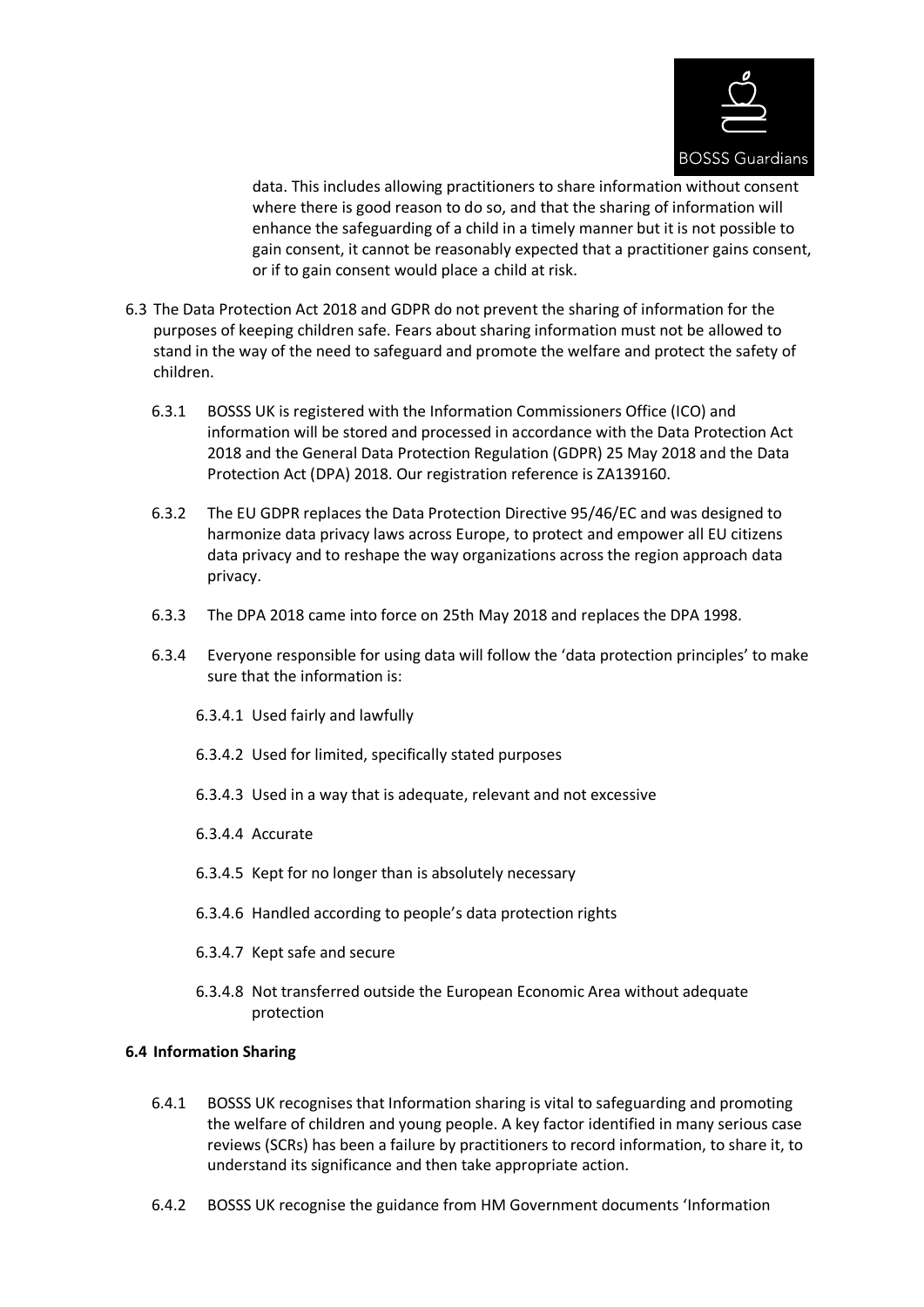

Sharing' 2018 and 'Working Together to Safeguard Children' 2020 and abide by the 'Seven Golden Rules to sharing Information'.

- i. Remember that the Data Protection Act 1998 and human rights law are not barriers to justified information sharing, but provide a framework to ensure that personal information about living individuals is shared appropriately.
- ii. Be open and honest with the individual (and/or their family where appropriate) from the outset about why, what, how and with whom information will, or could be shared, and seek their agreement, unless it is unsafe or inappropriate to do so.
- iii. Seek advice from other practitioners if you are in any doubt about sharing the information concerned, without disclosing the identity of the individual where possible.
- iv. Share with informed consent where appropriate and, where possible, respect the wishes of those who do not consent to share confidential information. You may still share information without consent if, in your judgement, there is good reason to do so, such as where safety may be at risk. You will need to base your judgement on the facts of the case. When you are sharing or requesting personal information from someone, be certain of the basis upon which you are doing so. Where you have consent, be mindful that an individual might not expect information to be shared.
- v. Consider safety and well being: Base your information sharing decisions on considerations of the safety and well-being of the individual and others who may be affected by their actions.
- vi. Necessary, proportionate, relevant, adequate, accurate, timely and secure: Ensure that the information you share is necessary for the purpose for which you are sharing it, is shared only with those individuals who need to have it, is accurate and up-to-date, is shared in a timely fashion, and is shared securely (see principles).
- vii. Keep a record of your decision and the reasons for it whether it is to share information or not. If you decide to share, then record what you have shared, with whom and for what purpose.

#### **6.5 Record Keeping**

- 6.5.1 BOSSS UK The School recognises that by efficiently managing its Safeguarding records, it will be able to comply with its legal and regulatory obligations and to contribute to the effective overall management of the Guardianship Organisation (GO). Records provide evidence for protecting the legal rights and interests of the GO, its overseas parents, students, staff, homestays also our partner schools and provide evidence for demonstrating performance and accountability. This document provides the policy framework through which this effective management can be achieved and audited.
- 6.5.2 This policy applies to all records that are created, received or maintained by staff of the GO in the course of carrying out its functions.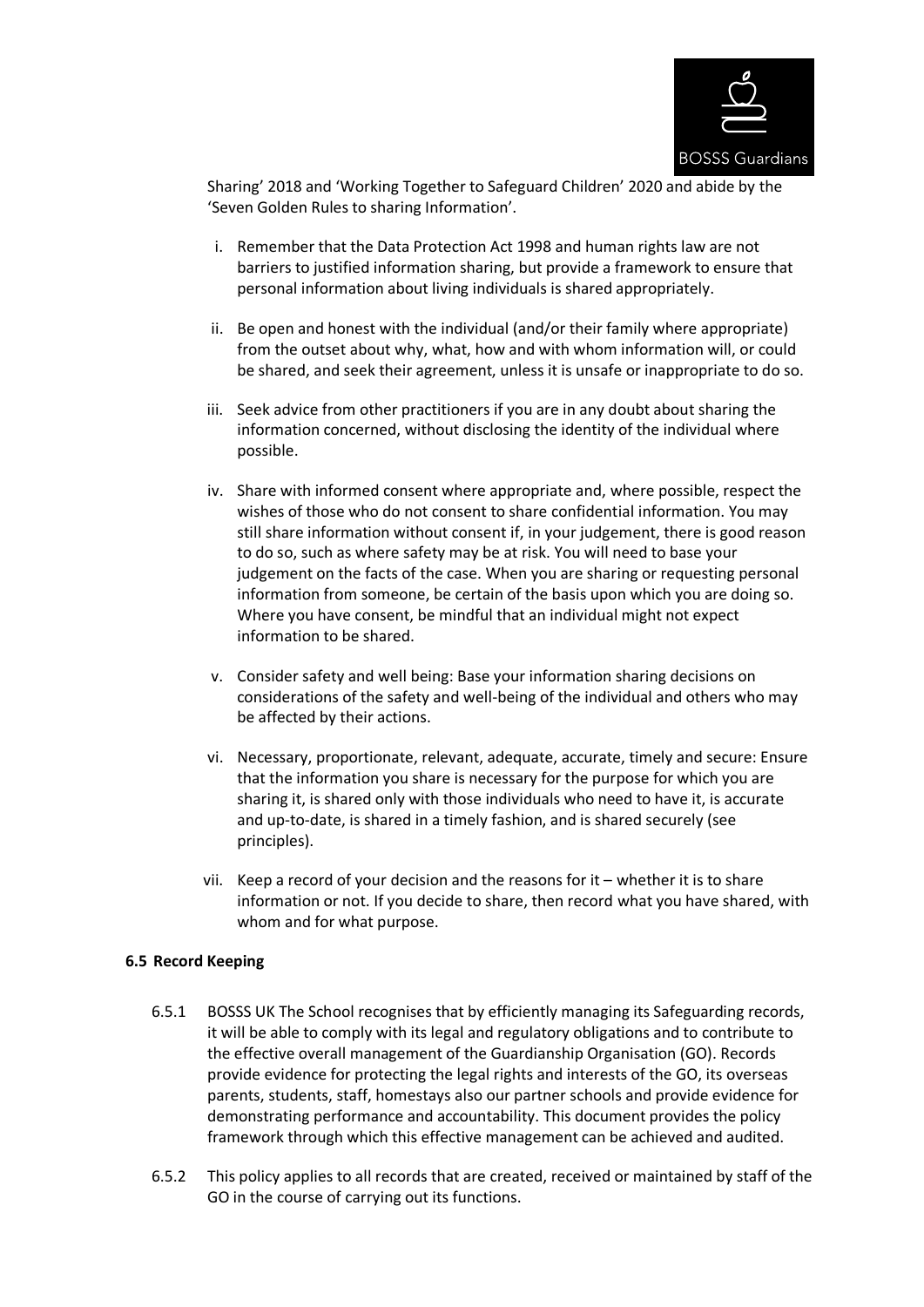

- 6.5.3 Records are defined as all those documents which facilitate the business carried out by the GO and which are thereafter retained (for a set period) to provide evidence of its transactions or activities. These records may be created or received, dated and then stored, in hard copy at our head office or electronically on a secure cloud based drive only accessible by BOSSS UK Staff, in line with data protection requirements.
- 6.5.4 Individual staff and employees must ensure that records for which they are responsible are accurate, and are maintained and disposed of in accordance with the GOs record keeping guidelines.
- 6.5.5 All of our records can be accessed by staff who are operating the emergency duty rota.

#### 6.6 **Data Protection Toolkit**

Further details on information sharing can be found:

- 6.6.1 In Chapter one of Working Together to Safeguard Children, which includes a myth-busting guide to information sharing
- 6.6.2 At Information Sharing: Advice for Practitioners Providing Safeguarding Services to Children, Young People, Parents and Carers. The seven golden rules for sharing information will be especially useful
- 6.6.3 At The Information Commissioner's Office (ICO), which includes ICO GDPR FAQs and guidance from the department
- 6.6.4 In Data protection: toolkit for schools Guidance to support schools with data protection activity, including compliance with the GDPR.

## **6 Bullying including Cyber Bullying**

- 6.5 BOSSS UK is committed to safeguarding its students from bullying. We promote a caring, friendly and safe environment for all of our students so they can learn in a relaxed and secure atmosphere.
- 6.6 *What is bullying?* Bullying is behaviour by an individual or group, repeated over time, that intentionally hurts another individual or group either physically or emotionally. Bullying can take many forms (for instance, cyber-bullying via text messages, social media or gaming, which can include the use of images and video) and is often motivated by prejudice against particular groups, for example on grounds of race, religion, gender, sexual orientation, special educational needs or disabilities, or because a child is adopted, in care or has caring responsibilities. It might be motivated by actual differences between children, or perceived differences.
- 6.7 Bullying can be expressed in many ways, the most common are:
	- 6.7.1 **Emotional**: Being unfriendly, excluding, tormenting
	- 6.7.2 **Physical**: Pushing, kicking hitting or any use of violence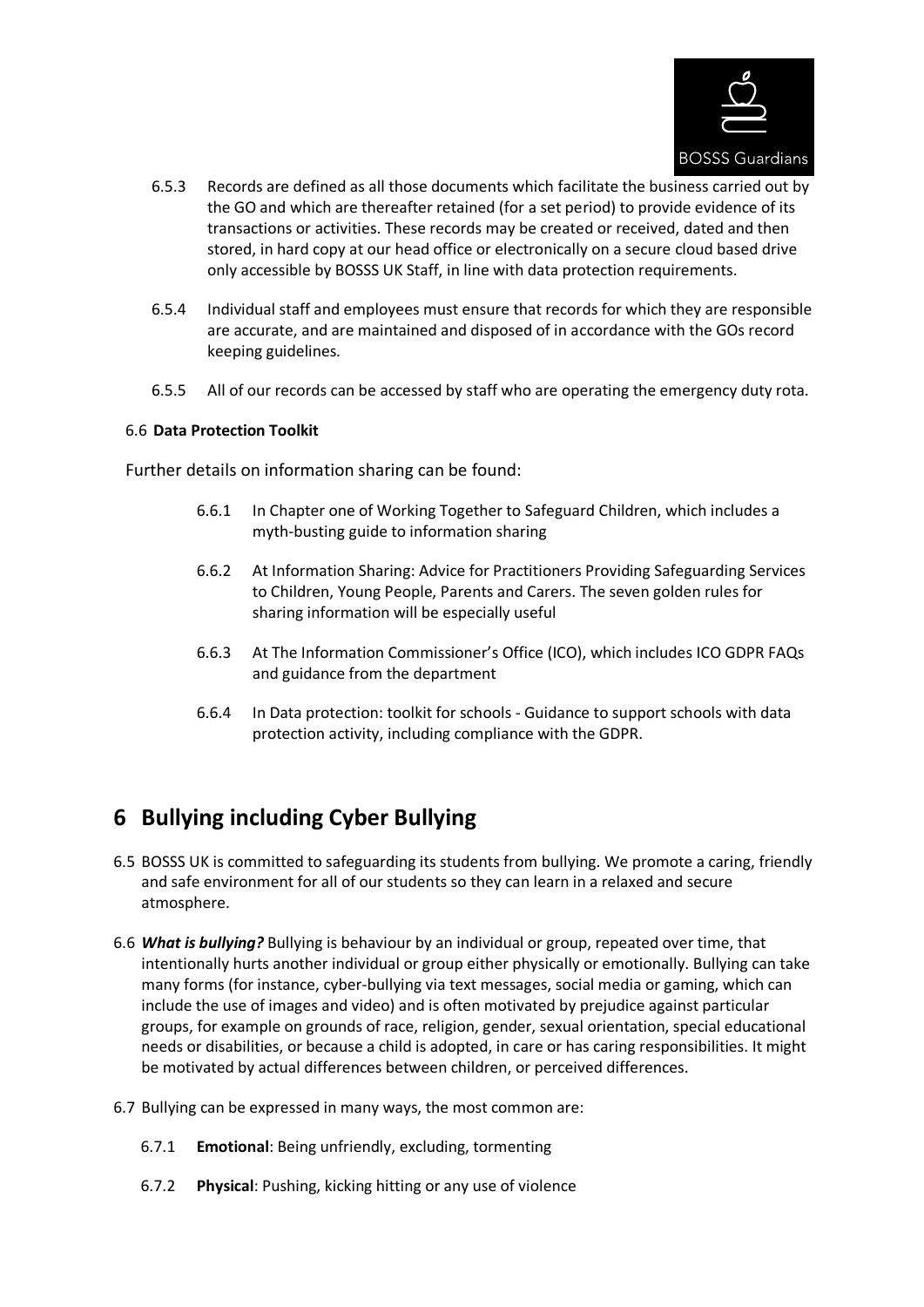

- 6.7.3 **Racist**: Racial taunts gestures
- 6.7.4 **Sexual**: Unwanted physical contact or sexually abusive comments
- 6.7.5 **Verbal**: Name calling, teasing
- 6.7.6 **Cyber**: All areas of the Internet, such as emailing, text messaging (see section 8.4)
- 6.8 A child will often indicate signs that suggest that he or she is being bullied. The most obvious of which are:
	- 6.8.1 Unwilling to go to school
	- 6.8.2 Becomes withdrawn, anxious and lacking in confidence
	- 6.8.3 Begins to do poorly at school
	- 6.8.4 Has possession's, which are damaged or "go missing"
	- 6.8.5 Has unexplained cuts and bruises
	- 6.8.6 Becomes aggressive, disruptive or unreasonable
	- 6.8.7 Eating habits change or stops eating
	- 6.8.8 Cries themselves to sleep or has nightmares
	- 6.8.9 Is frightened to say what is wrong
- 6.9 It is essential that all students and homestays to understand the different forms of bulling and the common signs. If they observe any of these signs themselves or in any others that could indicate that bullying could be occurring and therefore should be investigated.

#### **6.10 Bullying procedure and guidelines:**

- 6.10.1 All incidents of bullying or suspected bullying should be reported immediately to the DSL or their deputy. It is the responsibility of the DSL to investigate the bullying behaviour to ensure that the child is protected and safe.
- 6.10.2 Attempts will be made to help the bully (bullies) change their behaviour.
- 6.11 Actions (as appropriate):
	- 6.11.1 The bully (bullies) will be asked to apologise.
	- 6.11.2 In serious cases exclusion will be considered
	- 6.11.3 Attempts will be made to reconcile the individuals (if appropriate).
	- 6.11.4 After the incident has been investigated and dealt with each case will be monitored to ensure there is no repetition.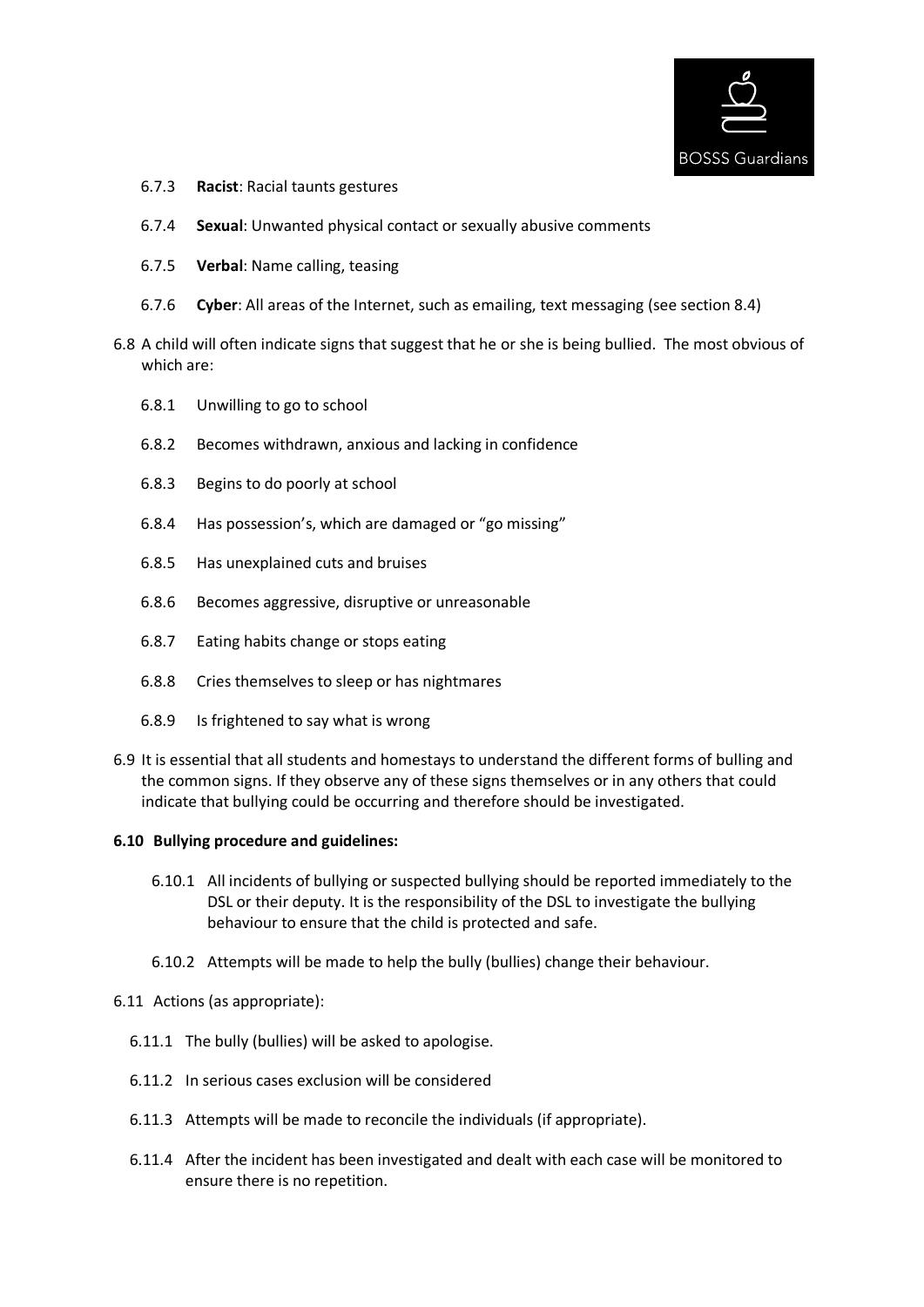

#### **6.12 Guidelines for homestays and staff to help them to support a student who has been bullied or subjected to on-line abuse.**

- 6.12.1 Reinforce that no one deserves to be treated in this way and that they have done nothing wrong
- 6.12.2 Ensure that they know that there is help available to them
- 6.12.3 Encourage them to talk to someone that they trust such as a teacher or a member of the homestay family so they feel they have somewhere safe to go to
- 6.12.4 Encourage them to talk to their parents/carers and if this isn't possible to write a letter or speak to another family member
- 6.12.5 Take screen shots of the cyber bullying so that they have proof this is happening
- 6.12.6 Report all abuse to the relevant social media networks by clicking on the "report abuse" button
- 6.12.7 Keep a diary so they have somewhere safe and private to write down their innermost thoughts and feelings, which will help to avoid feelings bottling up
- 6.12.8 Give praise for being so brave and talking things through which will hopefully empower them to take responsibility and get help
- 6.12.9 Sending abuse by email or posting it into a web board can be harassment and if this has happened make a complaint to the police who can trace IP addresses etc
- 6.12.10 Ask the school if they have a School Liaison Police Officer that can help in this situation and talk to the school about the dangers and effects

#### *6.13 What support and help is available?*

- 6.13.1 We know that cyber bullying can have devastating impacts on some children and young adults, especially when they feel there is no let up from the abuse. So what help is available if you feel the child might be in danger of self harming or having suicidal thoughts?
- 6.13.2 Keep the school involved and put things in writing so you have a formal record of what has been going on. Ask the school if there is any pastoral support your child can access.
- 6.13.3 If your child has started to self-harm talk to your GP and a professional organisation who will be able to give you some much needed support such as Harmless or The National Self Harm Network Forum.
- 6.13.4 Remember that you are important too so it's crucial that you are taking good care of yourself. The more relaxed you are feeling the better able you will be to support your child.
- 6.13.5 If you are worried that your child is having suicidal thoughts seek some medical advice from your GP. Young Minds is a national charity committed to improving the emotional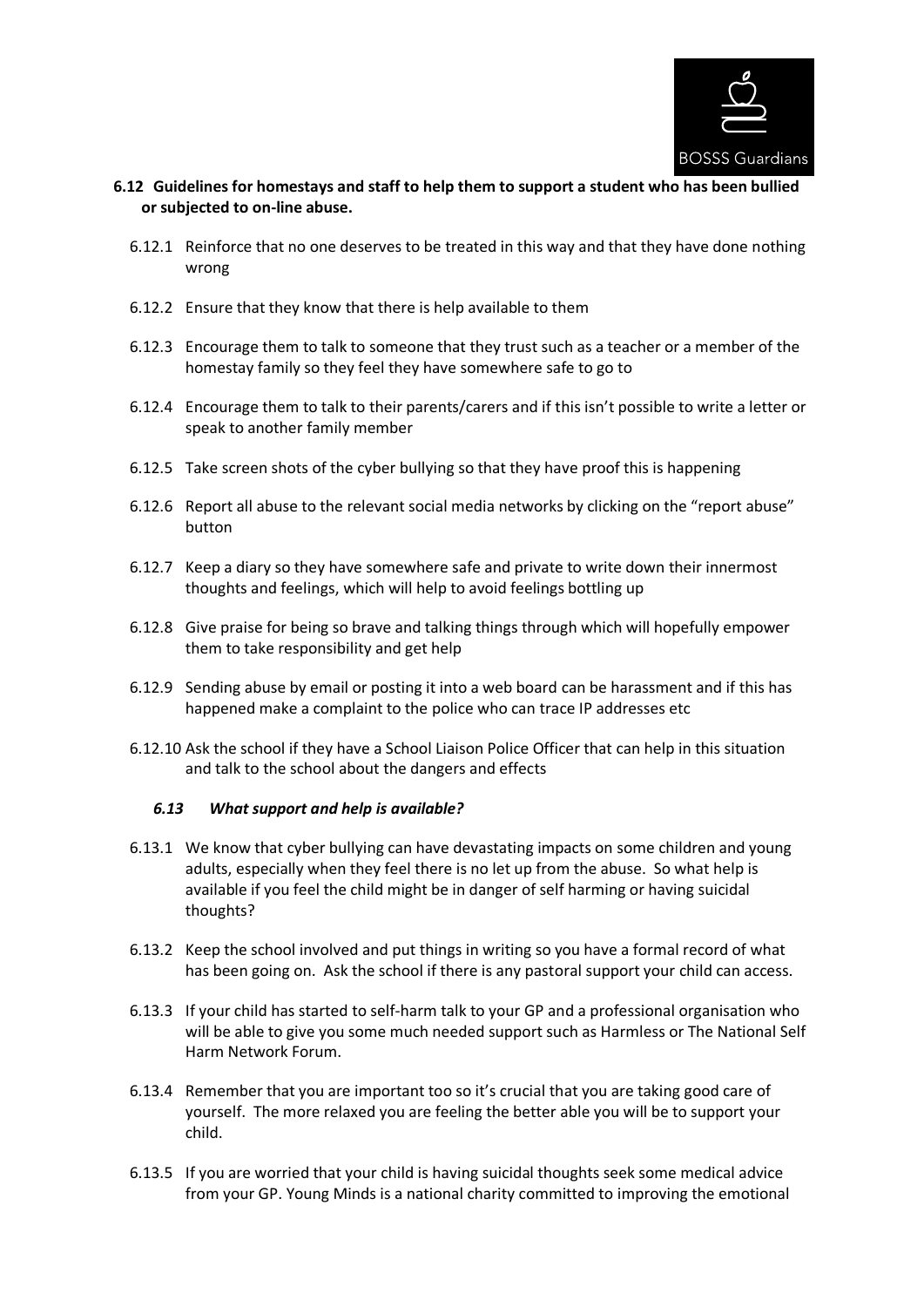

and mental wellbeing of all children and young adults under the age of 25. They have a parents' helpline where you can talk your situation through with a trained adviser.

- 6.13.6 But it's not just children, Family Lives understands that cyber bullying affects adults too. We know that cyber bullying can also have a devastating impact on adults and can make you feel extremely isolated. It is very easy to post malicious and hurtful posts on social media sites as there is very little moderation and posts can go "live" before they can be reported. This can leave people feeling very vulnerable and at a loss as to what they can do.
- 6.13.7 Please refer to the Equality act 2010, Government document 8 which sets out the legal parameters for discrimination. Please note that bullying can be a child protection issue and should be dealt with as such if the child is likely to face significant harm.

## **7 E-Safety**

#### **7.5 The purpose of this policy is to:**

- 7.5.1 To educate homestays, parents / agents and students about e- safety issues and appropriate behaviours so that they remain safe and legal online.
- 7.5.2 To help homestays, parents / agents and students to develop critical thinking skills to reflect and enable them to keep themselves safe.
- 7.5.3 To keep any personal data and information secure.
- 7.5.4 To minimise the risks of handling sensitive information.
- 7.5.5 **Definition:** Information Technology (IT) and the Internet are defined in this policy as all forms of computing, the Internet, telecommunications, digital media and mobile phones. Electronic communication includes using mobile phones, computers and other devices for email, text, instant messaging and social networking.
- 7.5.6 We welcome the development of new technologies for communicating and will use them wherever they are appropriate to enhance our work with young people.
- 7.5.7 We recognise our responsibility to take all reasonable measures to ensure that the risks of harm to young people's welfare are minimised; and, where there are concerns about young people's welfare, to take appropriate actions to address those concerns.
- 7.5.8 We recognise the need to protect staff and volunteers from inappropriate conduct from young people in their personal lives and from situations that may make them vulnerable to allegations of wrongful conduct.
- 7.5.9 We acknowledge that working for BOSSS UK requires appropriate conduct in public spaces outside our work and in our personal lives and that this includes electronic communication.
- 7.5.10 The use of the Internet, web based or mobile communications and social media by staff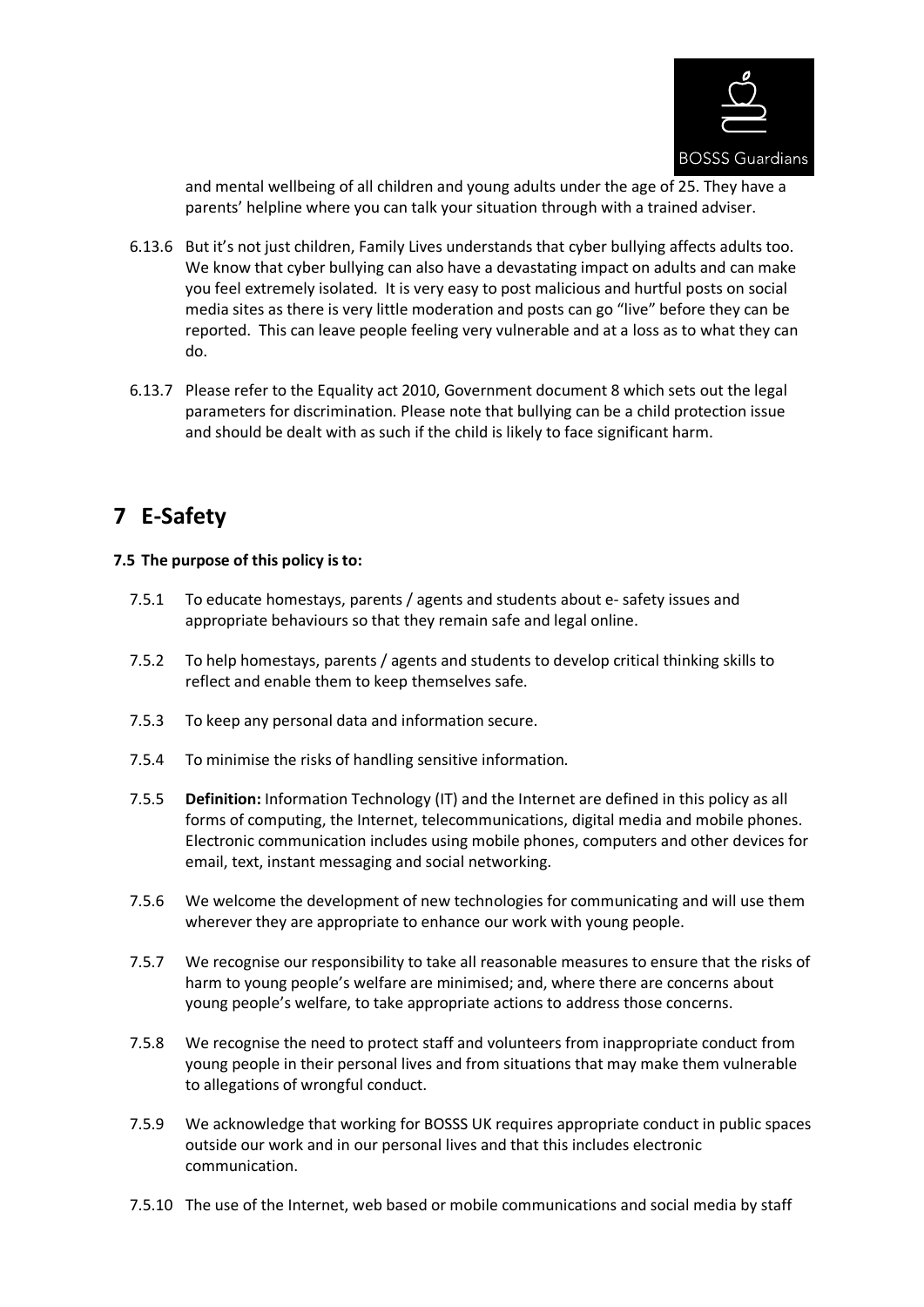

members must be appropriate to the staff member's role, lawful, proportionate and ethical. The use of illegal software or access inappropriate websites is not permitted and face dismissal.

- 7.5.11 Staff members must only access BOSSSUK's internal information for a legitimate and authorised purpose only, must not disclose internal information to unauthorised recipients and must maintain confidentiality of internal information.
- 7.5.12 Students are not allowed to use the Internet for any illegal activity; this includes accessing sites meant for adults or 18 years or older such as pornographic or gambling sites. Students must not search for, or browse through, any sites that contain offensive, obscene, violent, dangerous, inflammatory, racist or extremist material. Downloading any unlicensed material such as music, video, TV programmes, games and PDF files is illegal and therefore not permitted.
- 7.5.13 Staff members including the homestay and students, must be aware of the principles of the Computer Misuse, Copyright and Data Protection Act 1998.
- 7.5.14 It is important for students to understand the risks of social networking and to know how to remain safe and avoid making themselves vulnerable to identity theft, bullying, harassment, grooming and abuse for example. The Child Exploitation and Online Protection body (CEOP) provides some useful guidelines and advice for parents, guardians, host families and students (thinkyouknow.co.uk is the CEOP's online safety centre).

#### 7.6 **E-Safety**

- 7.6.1 We recognise that the use of the Internet by students is difficult for homestays to monitor. We will explain our policies and practice to homestays and seek to ensure they are aware of our policy and guidance.
- 7.6.2 With the ever-growing use of the Internet, mobile telephones and social media, children can be bullied, harassed or even groomed and subsequently abused. BOSSS UK will work with its partner schools and homestays to ensure that children are advised on safe use of the Internet. It will provide guidance for homestays also and explain signs to look for in a child who is worried, such as a major change in demeanour, displays of anxiety or sleeplessness.
- 7.6.3 Homestays are required to provide basic Internet access for communicating with family members by email and completing homework and study tasks. Any social or recreational use is to be agreed between the Homestay and the GO.
- 7.6.4 It is appropriate for student to contribute a reasonable amount towards the Homestay families Internet cost if the student is accessing the Internet for social and recreational purposes. For example, face book, Skype, online gaming, downloading movies or music, watching movies or sending and receiving images.
- 7.6.5 Students must not use their Homestay families' Internet to access inappropriate or offensive websites.
- 7.6.6 Homestays who become aware of inappropriate or excessive Internet use should discuss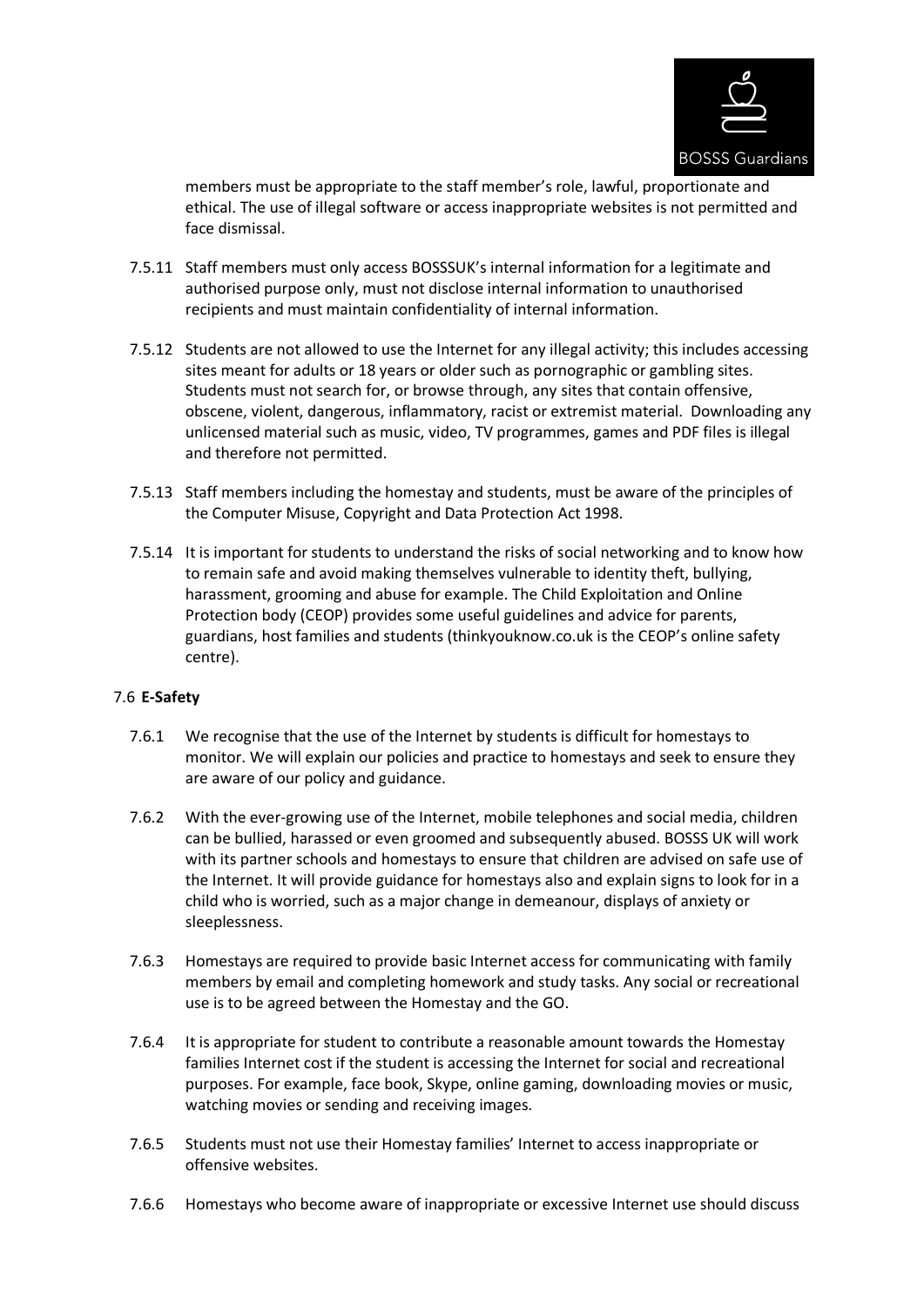

this with their student(s) in the first instance. If such issues cannot be managed by the homestay and are of cause for concern then they should be reported to the DSL or their deputy.

#### 7.7 **Safe Use of the Internet Guidance for Homestays and Students**

- 7.7.1 *How to stay safe online.* The Internet is great fun but it does have dangers and we want you to be safe online. When you join a chatroom you'll find people are very friendly but the person you are talking to might not always be who they say they are.
- 7.7.2 People can pretend to be your age and unfortunately there have been cases where adults have pretended to be teenagers and lured young people into meeting them in dangerous situations. Some of these cases have ended up in court in the UK.
- 7.7.3 Bullying UK has had experience of young people using the internet who have been persuaded into dangerous situations by adults. This is an offence called 'grooming'.

#### *7.7.4 Internet Safety Tips*

- 7.7.4.1 Never give out your real name
- 7.7.4.2 Never tell anyone where you go to school
- 7.7.4.3 Only meet someone from a chatroom in a public place with one of your parents or another adult. If they are genuinely who they say they are they will be happy to do this
- 7.7.4.4 Never give out your address or telephone number
- 7.7.4.5 Never agree to meet anyone from a chatroom on your own
- 7.7.4.6 Tell an adult if someone makes inappropriate suggestions to you or makes you feel uncomfortable online

#### *7.7.5 Danger Signs*

- 7.7.5.1 If the person tries to insist on having your address or phone number
- 7.7.5.2 If the person emails you pictures which make you feel uncomfortable and which you would not want to show to anyone else
- 7.7.5.3 If the person wants to keep their chats with you secret
- 7.7.5.4 If the person tells you that you will get into trouble if you tell an adult what has been going on
- 7.7.5.5 If the person emails you pictures which make you feel uncomfortable and which you would not want to show to anyone else
- 7.7.5.6 If the person wants you to email them pictures of yourself or use a webcam in a way which makes you feel uncomfortable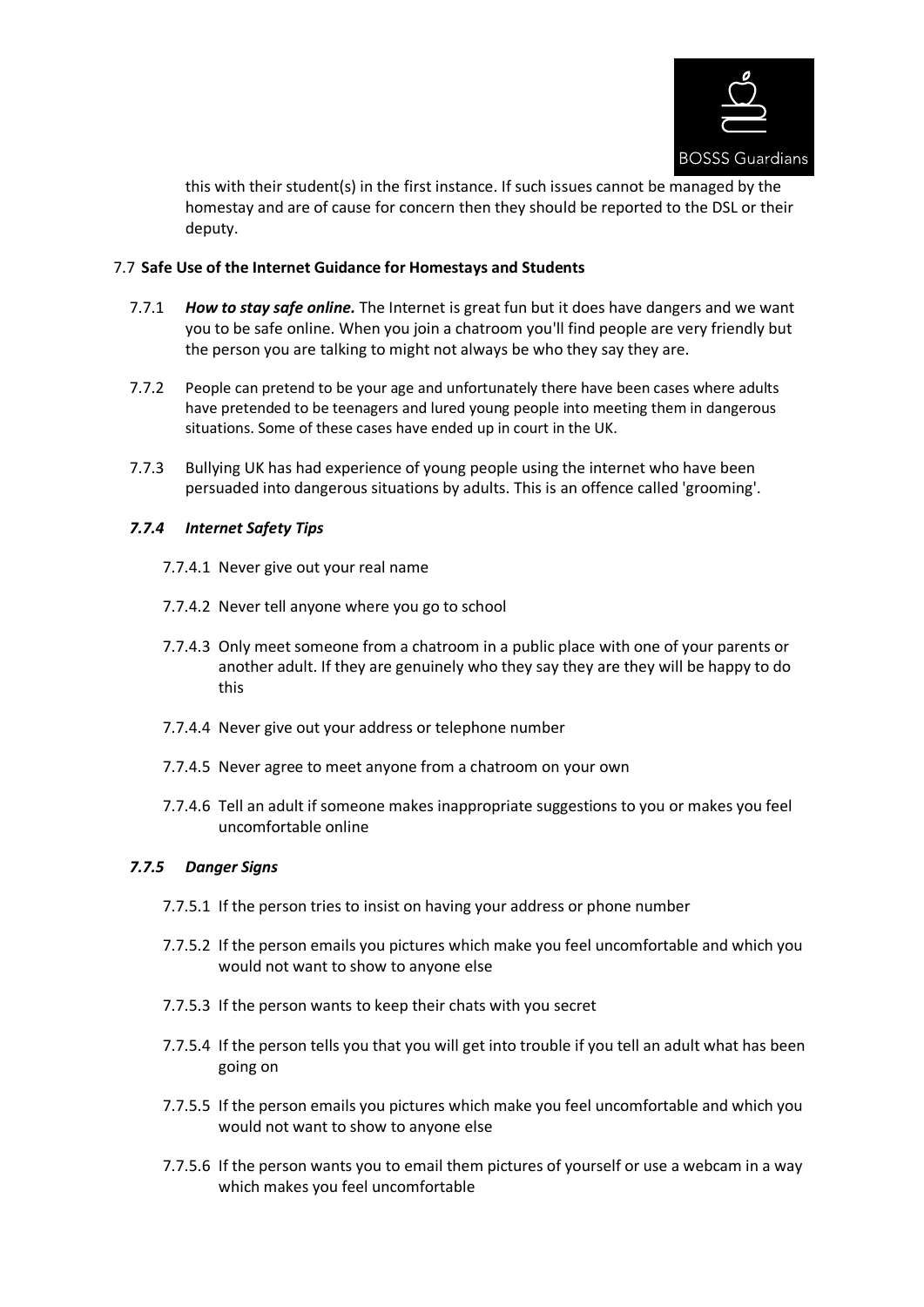

- 7.7.5.7 If the person shares information with you and tells you not to tell anyone else about it
- 7.7.5.8 If the person wants to meet you and tells you not to let anyone know
- 7.7.5.9 If you find any of these danger signs it's important that you tell your parents or another adult.

#### **7.8 Suggestion and strategies that families use to manage and monitor Internet use**

- 7.8.1 Implement time restrictions, for example Internet may be made available only 7– 10 pm on school nights; with additional access granted at the weekend.
- 7.8.2 Internet is made available only in a communal area such as an open living space to help homestays monitor the sites accessed and Internet use.
- 7.8.3 These guidelines also apply to other use of electronic media provided in the Homestay for example TV media packages, smart TVs, digital/video cameras, smart phones, tablets and landlines. This list is not exhaustive due to the constantly changing nature of modern technology.
- 7.8.4 Students are responsible and will be made accountable for any out of pocket expenses incurred by the Homestay caregivers through their use of home electronic equipment or services for example, making toll calls, viewing payable services on a TV media package.
- 7.8.5 If Homestay caregivers are concerned in anyway due to students inappropriate or excessive Internet use or misuse of electronic media this be should be reported to the DSL or their deputy.

#### **7.9 Cyber-Bullying, grooming and on-line exploitation guidance for homestays and students**

- 7.9.1 *What is cyber bullying?* 'Cyber bullying' means bullying behaviour that takes place via mobile phone or over the internet through emails, instant messaging and social networking websites.
- 7.9.2 Texts, messages or images are sent or posted online, which hurt, intimidate or embarrass another person.
- 7.9.3 Cyber bullying is not carried out face to face and people often don't know the identity of the person targeting them, but cyber bullying is no different from any other forms of bullying; the behaviour is the same and the impact is no less devastating.
- 7.9.4 Advances in technology are simply providing an alternative means of reaching people malicious messages were once written on schoolbooks or toilet walls, they can now be sent via mobile phone or the Internet.
- 7.9.5 For children and young people, the Internet is a place not a 'thing'. It's something that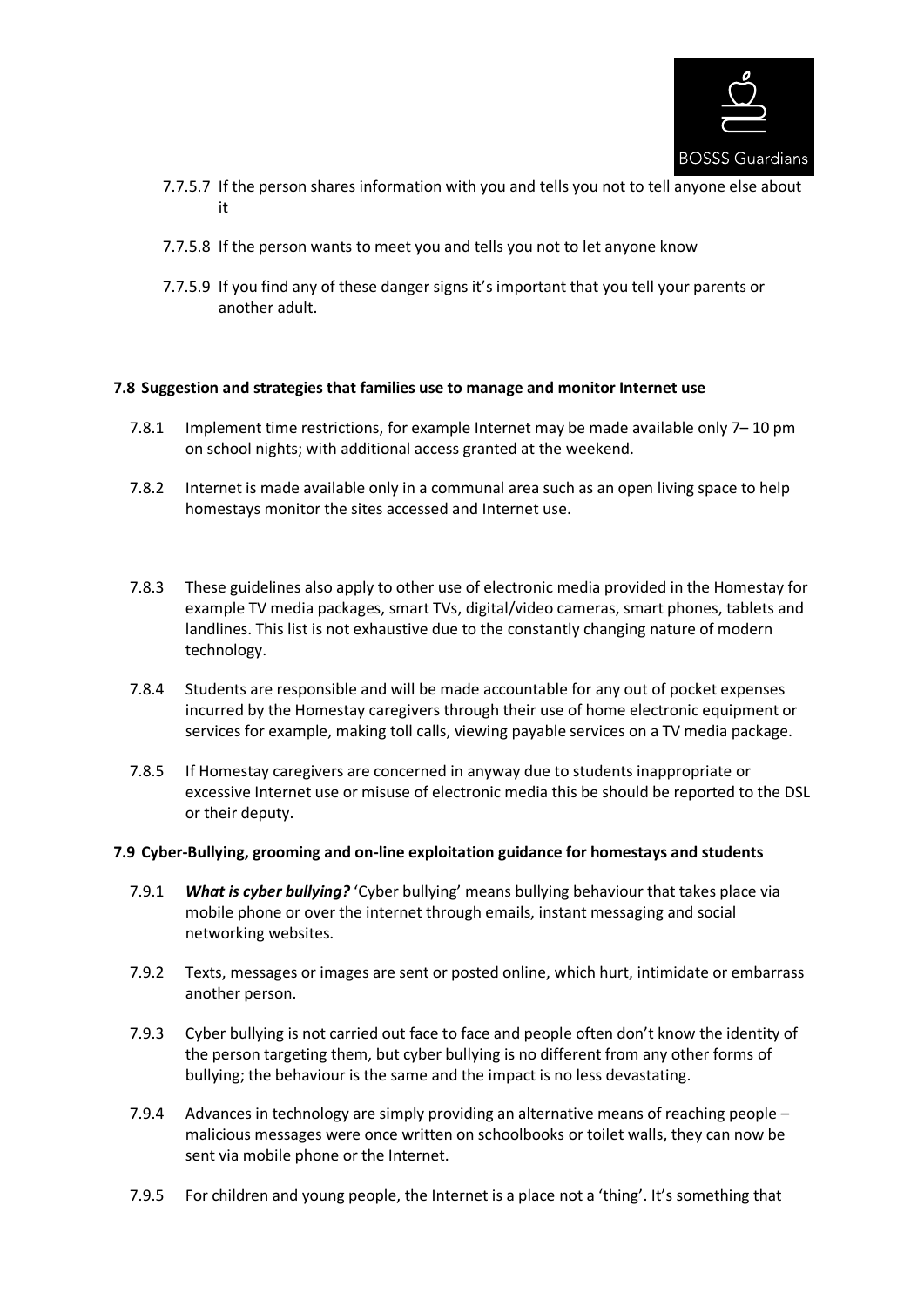

allows them to connect with friends and other children and young people at any time of the day or night. This means that cyber bullying can happen virtually anywhere, and is no longer confined to the classroom or playground.

- 7.9.6 The use of the Internet as a tool to bully others allows information to be sent to a large audience instantly. It also provides a sense of anonymity and an ability to send material to others under a false name. Therefore children and young people can be targeted in their own homes; in their bedrooms and personal spaces where they should normally feel safe and protected.
- 7.9.7 *Where can cyber bullying happen?* Cyber bullying can take place anywhere that children and young people have the use of technology. Some common places include: Facebook, YouTube, Instant message applications such as Skype or Facebook chat, Mobile phones, online gaming
- 7.9.8 *What can we do about cyber bullying?* Adults can help stop cyber bullying. Start by

talking to children and young people about the issue and teaching them the rules that will help prevent cyber bullying from happening to them or someone they know. One of the best sources of advice for parents and for children and young people is CEOP (Child Exploitation and Online Protection Centre).

- 7.9.9 If the homestay suspects that the child is being cyber-bullied please contact the DSL or their deputy immediately.
- 7.9.10 *What is online grooming?* You've probably heard of the term 'grooming' before. In essence, this is a process used by people with a sexual interest in children to attempt to engage them in sexual acts either over the Internet or in person.
- 7.9.11 The similarities between the online grooming process and the initial process of building online relationships can mean that some victimisation is going unnoticed as many victims don't realise they're being 'groomed'
- 7.9.12 Sadly, these people do attempt to make contact with children over the Internet; this may be in social networking sites, chat rooms or online games. They could do this by pretending to be someone else, or showing an interest in them.
- 7.9.13 It is important that children understand that people like this exist and that they should never do anything online or offline that they are uncomfortable with. Talk to your child about online grooming. Explain how easy it can be to lie online and the reasons why an adult may wish to contact them.
- 7.9.14 Tell them to speak to you if anything like this happens to them. Tips on how to approach this subject can be found on the CEOP website as well as how to report any inappropriate contact made to your child online. This can be done via www.ceop.police.uk or contact your local Police station by calling 101 (or dialling 999 in an emergency).
- 7.9.15 If the homestay suspects that the child is being subjected to online grooming please contact the DSL or their deputy immediately.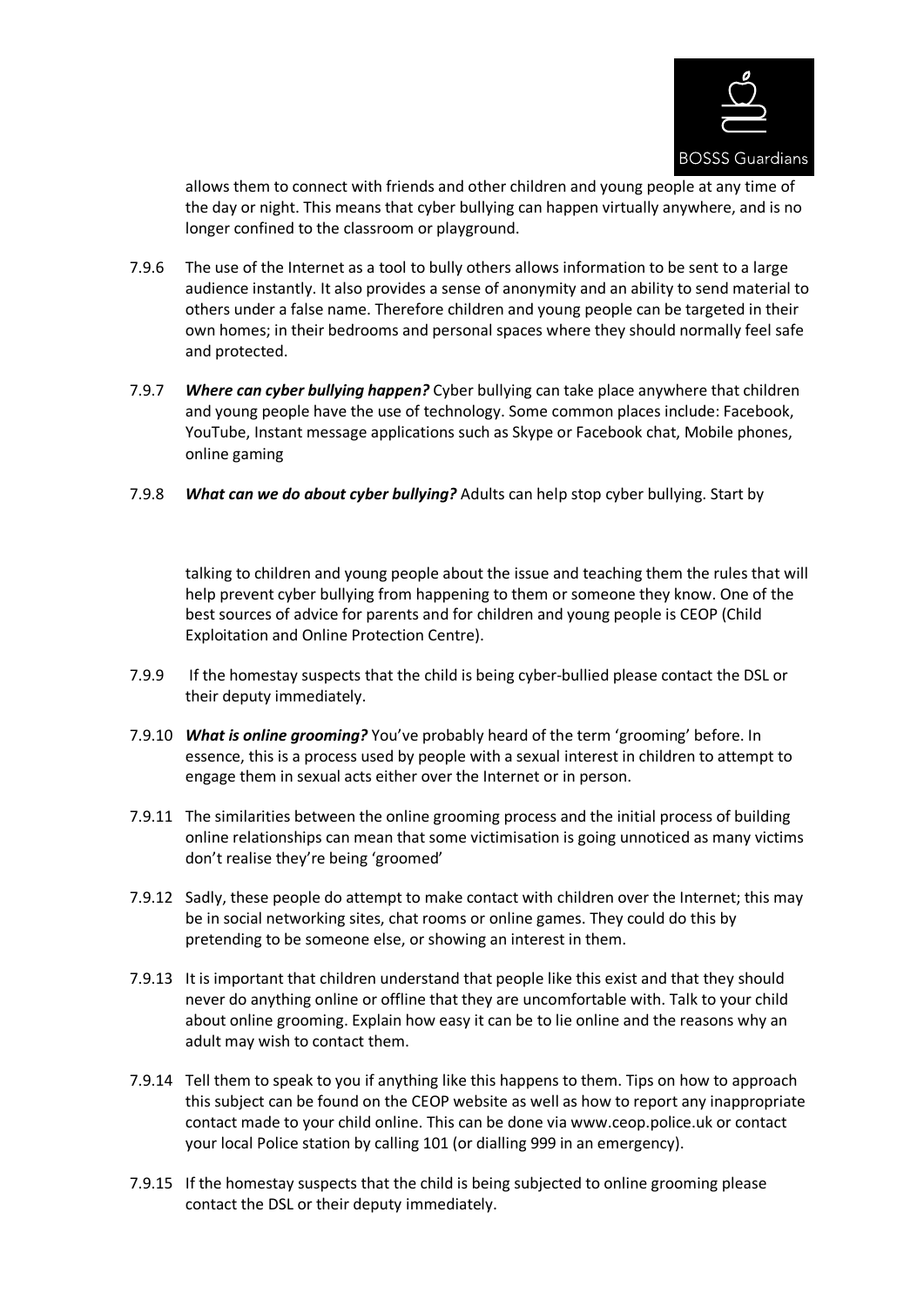

- 7.9.16 *What is online exploitation?* Sexual online exploitation is the sexual abuse of children and youth using technology and online tools. This could be through the exchange of sex or sexual acts for drugs, food, shelter, protection, other basics of life, and/or money. Sexual exploitation includes involving children and youth in creating pornography and sexually explicit websites.
- 7.9.17 Child sexual exploitation is a complex form of abuse and it can be difficult for those working with children to identify and assess. The indicators for child sexual exploitation can sometimes be mistaken for 'normal adolescent behaviours'. It requires knowledge, skills, professional curiosity and an assessment which analyses the risk factors and personal circumstances of individual children to ensure that the signs and symptoms are interpreted correctly and appropriate support is given. Even where a young person is old enough to legally consent to sexual activity, the law states that consent is only valid where they make a choice and have the freedom and capacity to make that choice. If a child feels they have no other meaningful choice, are under the influence of harmful substances or fearful of what might happen if they don't comply (all of which are common features in cases of child sexual exploitation) consent cannot legally be given whatever the age of the child.
- 7.9.18 *Potential indicators of child sexual exploitation.* Children rarely self-report child sexual exploitation so it is important that practitioners are aware of potential indicators of risk, including:
	- 7.9.18.1 Acquisition of money, clothes, mobile phones etc without plausible explanation;
	- 7.9.18.2Gang-association and/or isolation from peers/social networks;
	- 7.9.18.3Exclusion or unexplained absences from school, college or work;
	- 7.9.18.4Leaving home/care without explanation and persistently going missing or returning late;
	- 7.9.18.5Excessive receipt of texts/phone calls;
	- 7.9.18.6Returning home under the influence of drugs/alcohol;
	- 7.9.18.7Inappropriate sexualised behaviour for age/sexually transmitted infections;
	- 7.9.18.8Evidence of/suspicions of physical or sexual assault;
	- 7.9.18.9Relationships with controlling or significantly older individuals or groups;
	- 7.9.18.10 Multiple callers (unknown adults or peers);
	- 7.9.18.11 Frequenting areas known for sex work;
	- 7.9.18.12 Concerning use of internet or other social media;
	- 7.9.18.13 Increasing secretiveness around behaviours; and
	- 7.9.18.14 Self-harm or significant changes in emotional well-being.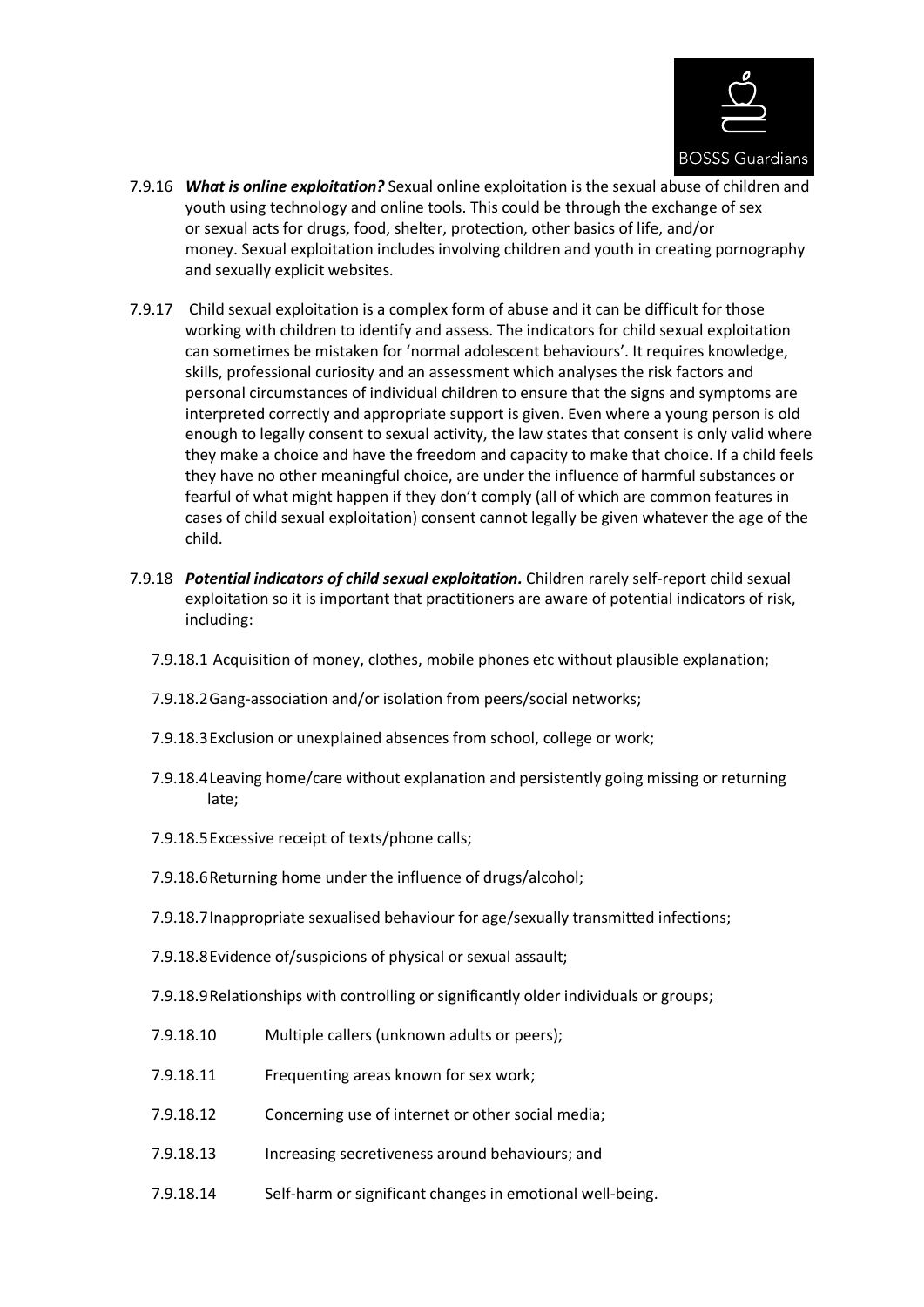

7.9.19 If the homestay suspects that the child is being exploited online please contact the DSL or their deputy immediately.

## **Appendix A: Policy Consultation & Review**

This policy is referenced on our website, available online and on request from BOSSS UK Ltd for parents, students, schools and homestays.

The policy is provided to all staff (including temporary staff and volunteers) at induction alongside our Professional Code of Conduct. This policy will be reviewed in full by BOSSS UK on an annual basis and revisions circulated to key Individuals.

Signature BOSSS UK Date

#### **Review history:**

| Date       | Status           | Name                       | Change control comments                                                                    |
|------------|------------------|----------------------------|--------------------------------------------------------------------------------------------|
| 15/10/2016 | Initial<br>draft | Victoria Barfoot-<br>Saunt | Initial draft complete and ready for review                                                |
| 02/09/2017 | Annual<br>Review | Victoria Barfoot-<br>Saunt | Minor amendments                                                                           |
| 11/04/2018 | Update           | Victoria Barfoot-<br>Saunt | Update further to receipt of new AEGIS<br>minimum standards                                |
| 12/06/2018 | Update           | Victoria Barfoot-<br>Saunt | Update further to AEGIS feedback                                                           |
| 26/05/2019 | Update           | Victoria Barfoot-<br>Saunt | Update further to AEGIS inspection 2 and<br>changes in KCSE 18                             |
| 12/06/2021 | Update           | Victoria Barfoot-<br>Saunt | Update further to Keeping children safe in<br>education (2020) and January 2021<br>changes |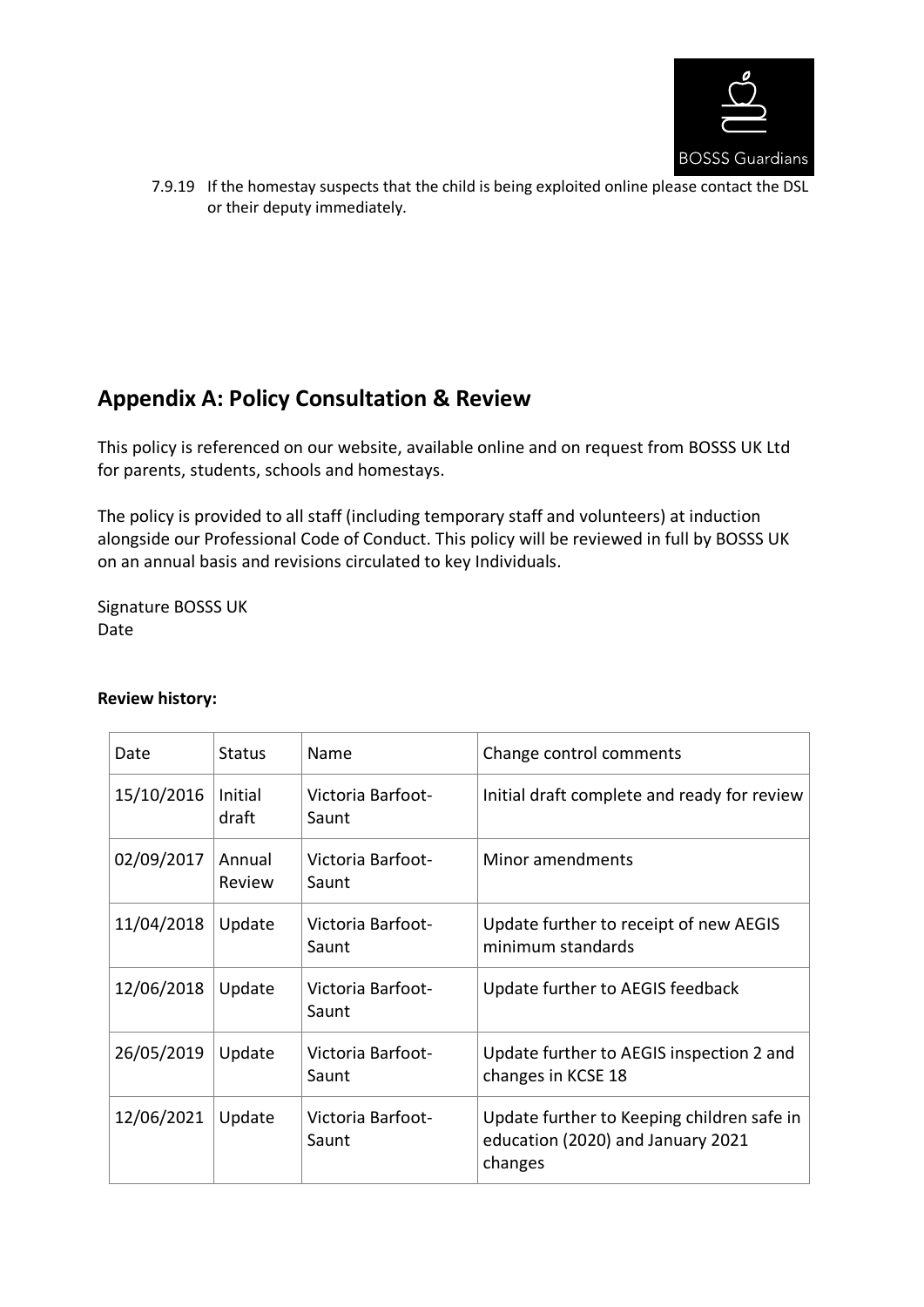

## **Appendix B: AEGIS Check List 1 (CL1) Duties and Responsibilities of Guardianship Organisations and Host or Homestay Families**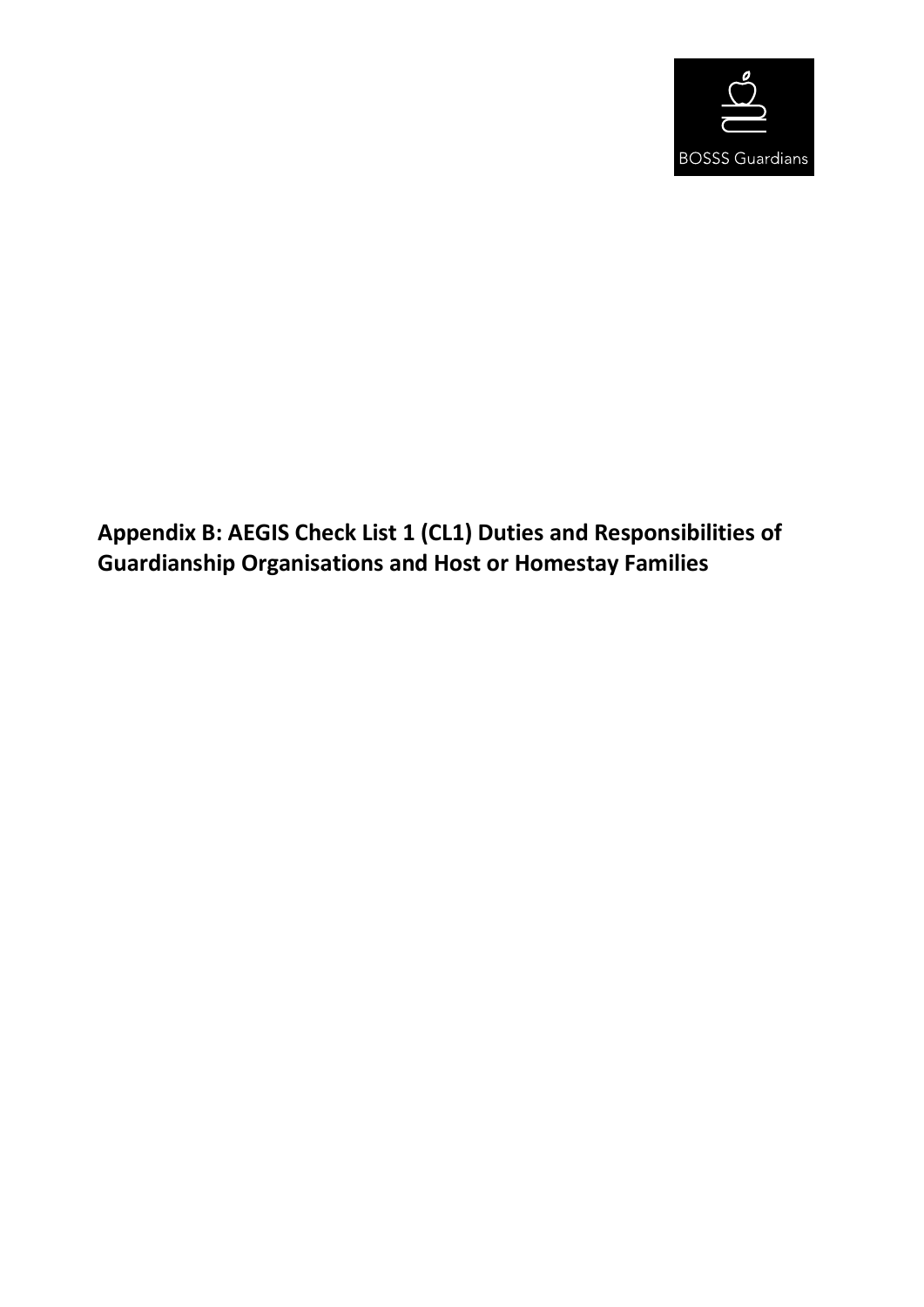

#### **BOSSS Guardians**

|                                                                                                                                                                                                                                                                                                         | Guardianship<br>Organisation/<br>Educational<br>Guardian | Host or<br>Homestay<br>Family as<br>Educational<br>Guardian | Host or<br>Homestay<br>Family only |
|---------------------------------------------------------------------------------------------------------------------------------------------------------------------------------------------------------------------------------------------------------------------------------------------------------|----------------------------------------------------------|-------------------------------------------------------------|------------------------------------|
| 1. Ensuring that an adequate child protection policy is in operation and<br>comprehensive contracts between the guardianship organisation and<br>parents and guardianship organisation and host families are in place.                                                                                  | Yes                                                      | N/A                                                         | N/A                                |
| 2. Ensuring adequate safeguarding checks and inspections are carried<br>out on guardianship organisation members of staff and all members of<br>the host family over 16.                                                                                                                                | Yes                                                      | N/A                                                         | N/A                                |
| 3. Providing host families and students with adequate guidelines and/or<br>a manual.                                                                                                                                                                                                                    | Yes                                                      | N/A                                                         | N/A                                |
| 4. Providing support and guidance on welfare and educational matters<br>as appropriate to the age of the international student and service<br>chosen.                                                                                                                                                   | Yes                                                      | Yes                                                         | N/A                                |
| 5. Being contactable at all times and ready to deal with immediate<br>problems or emergencies, including, for example, the removal of a<br>student from school for illness and hospital admissions, whenever<br>appropriate, possible and reasonable.                                                   | Yes                                                      | Yes                                                         | N/A                                |
| 6. Notifying the student's school of any change of address and<br>immediate contact information if out of contact for even a short period<br>of time. [Ideally, a second contact, known to both, should then be<br>appointed by the guardian or parents]                                                | Yes                                                      | Yes                                                         | N/A                                |
| 7. Completing the educational guardian form supplied by the school<br>when required.                                                                                                                                                                                                                    | Yes                                                      | Yes                                                         | N/A                                |
| 8. Always respecting the rights, religion and culture of the student.                                                                                                                                                                                                                                   | Yes                                                      | Yes                                                         | Yes                                |
| 9. Ensuring the collecting and returning of the student from/to school in<br>accordance with the school timetable at half terms and exeat<br>weekends, as agreed.                                                                                                                                       | Yes                                                      | Yes                                                         | Yes                                |
| 10. Not releasing care of the student without the relevant prior<br>agreement.                                                                                                                                                                                                                          | Yes                                                      | Yes                                                         | Yes                                |
| 11. Exercising the same caution as a responsible parent in allowing a<br>student to stay somewhere other than in the host family home.                                                                                                                                                                  | Yes                                                      | Yes                                                         | Yes                                |
| 12. Keeping in adequate contact with parents, the student, the host<br>family and the school as appropriate and as agreed. Emergency contact<br>details must be provided to all.                                                                                                                        | Yes                                                      | Yes                                                         | Yes                                |
| 13. Being aware of the Private Fostering legislation and reporting to the<br>Local Authority as appropriate.                                                                                                                                                                                            | Yes                                                      | Yes                                                         | Yes                                |
| 14. Caring for the student in the home as would a responsible and<br>caring parent.                                                                                                                                                                                                                     | N/A                                                      | Yes                                                         | Yes                                |
| 15. When providing accommodation in the home, taking day-to-day<br>responsibility for the student while he/she is residing there, assimilating<br>the student into the family as far as possible and being available and<br>willing to receive a student into the home when necessary and as<br>agreed. | N/A                                                      | Yes                                                         | Yes                                |
| 16. Using only reasonable, appropriate and lawful means of control and<br>contact with the student so as to provide comfort to the student if in<br>distress and to maintain safety and good order in the home. Corporal<br>punishment must not be used.                                                | N/A                                                      | Yes                                                         | Yes                                |
| 17. Being at home when the international student is there and<br>providing suitable living and studying accommodation.                                                                                                                                                                                  | N/A                                                      | Yes                                                         | Yes                                |
| 18. Not accepting paying guests into the household, or be running a bed<br>and breakfast, whilst providing guardianship services in the home for an<br>international student.                                                                                                                           | N/A                                                      | Yes                                                         | Yes                                |
| 19. Providing a consistently good standard of accommodation and<br>meals, where this is part of the arrangements made.                                                                                                                                                                                  | N/A                                                      | Yes                                                         | Yes                                |
| 20. Allowing a representative of the school (or guardianship<br>organisation where applicable) to inspect the suitability of the<br>accommodation at least once a year.                                                                                                                                 | N/A                                                      | Yes                                                         | Yes                                |
| 21. Attending any relevant induction or other training offered by the<br>school or guardianship organisation.                                                                                                                                                                                           | N/A                                                      | Yes                                                         | Yes                                |
| 22. Ensuring that adequate insurance arrangements are in place for<br>home and car.and adequate attention to health and safety in the home                                                                                                                                                              | N/A                                                      | Yes                                                         | Yes                                |

## **Appendix C: Safeguarding and Child Protection Training**

The Designated Safeguarding Lead (DSL) must attend suitable training as provided by either the Local Safeguarding Children Board (LSP), AEGIS or the NSPCC. On-line courses for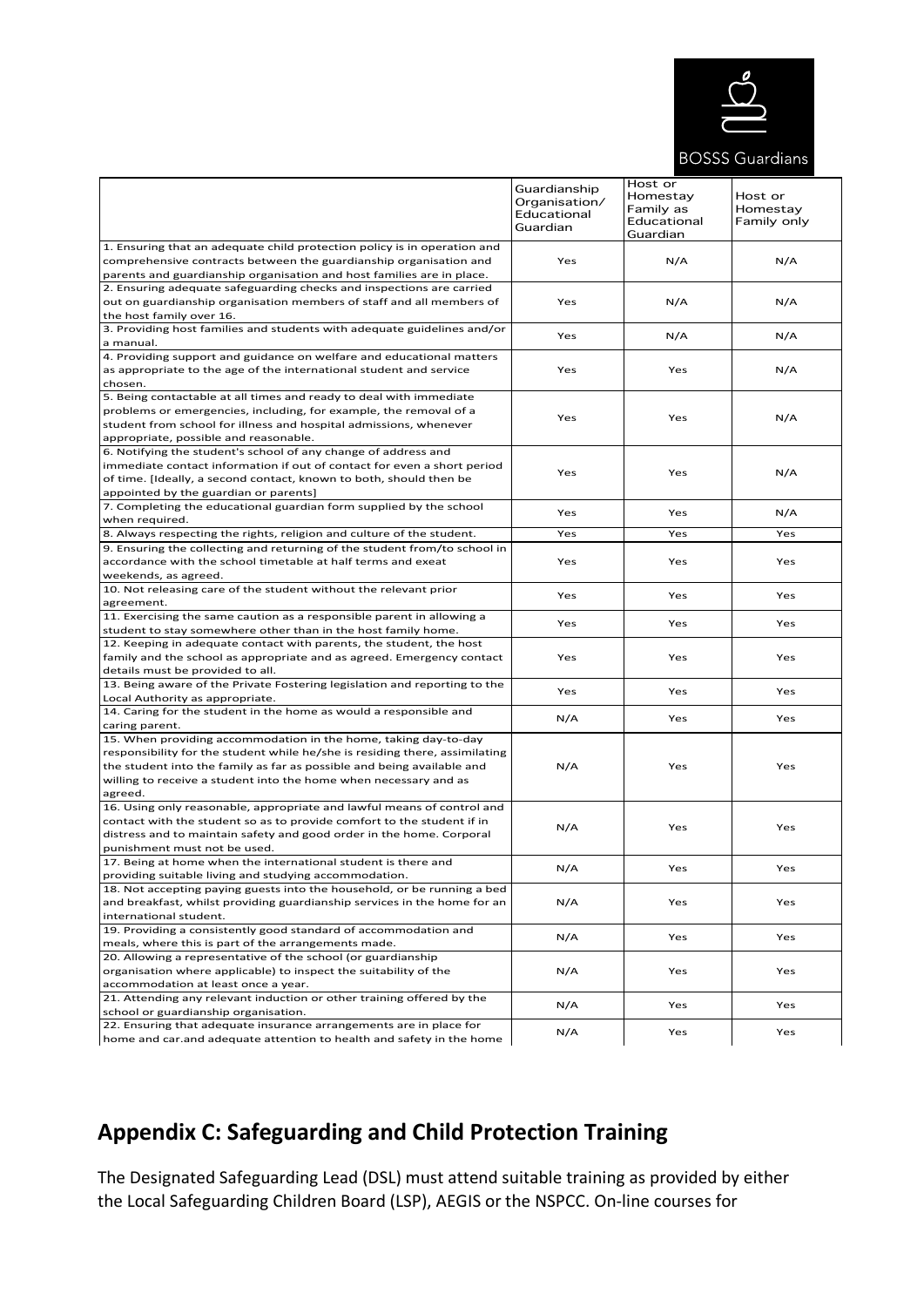

designated safeguarding lead are not acceptable. This training must be renewed every two years.

Our staff training is recorded in our Staff Log, certificates retained for record and renewals monitored to ensure that the mandatory training is completed (Level 3 Safeguarding Children Course). We also encourage all staff and homestays attend a Safeguarding course of which details can be found below.

**Dorsetforyou – Dorset councils online portal - LSP - Safeguarding Training (Multi-Agency) training courses:** https://www.dorsetforyou.gov.uk/jobs-and-careers/training/socialcare/safeguarding

Training for those new to safeguarding or require more complex training and who work with children and families.

#### **Courses**

LSP Safeguarding Training is run pan-Dorset (to include Bournemouth and Poole). The LSP deliver over 15 courses, including:

- Level 3 Safeguarding Children Course & Update
- Emotional Abuse and Neglect
- Protecting Disabled Children
- Level 4 Child Sexual Exploitation
- Managing Allegations
- Safer Recruitment

#### **To book**

DCC staff should search using keyword 'LSP' in the Children and Young People courses section of the Learning and Development Community Site for the full list of courses and book via CPD online(opens in

a new window)  $\Box$  Users need to register to access training.

Early Years settings and Schools continue to book this training via Dorset Nexus (opens in a new window)口

#### **Costs**

DCC Children's Services costs for attendance on LSP's training events are met from the Children's Services Learning and Organisational Development budget. Please read the LSP's cancellation policy carefully before booking a course to help us reduce unnecessary and costly recharges for non attendance'

#### **Cancellations**

Please read the LSP's Charging and Cancellation Policy (pdf, 71kb)(opens in a new window)  $\Box$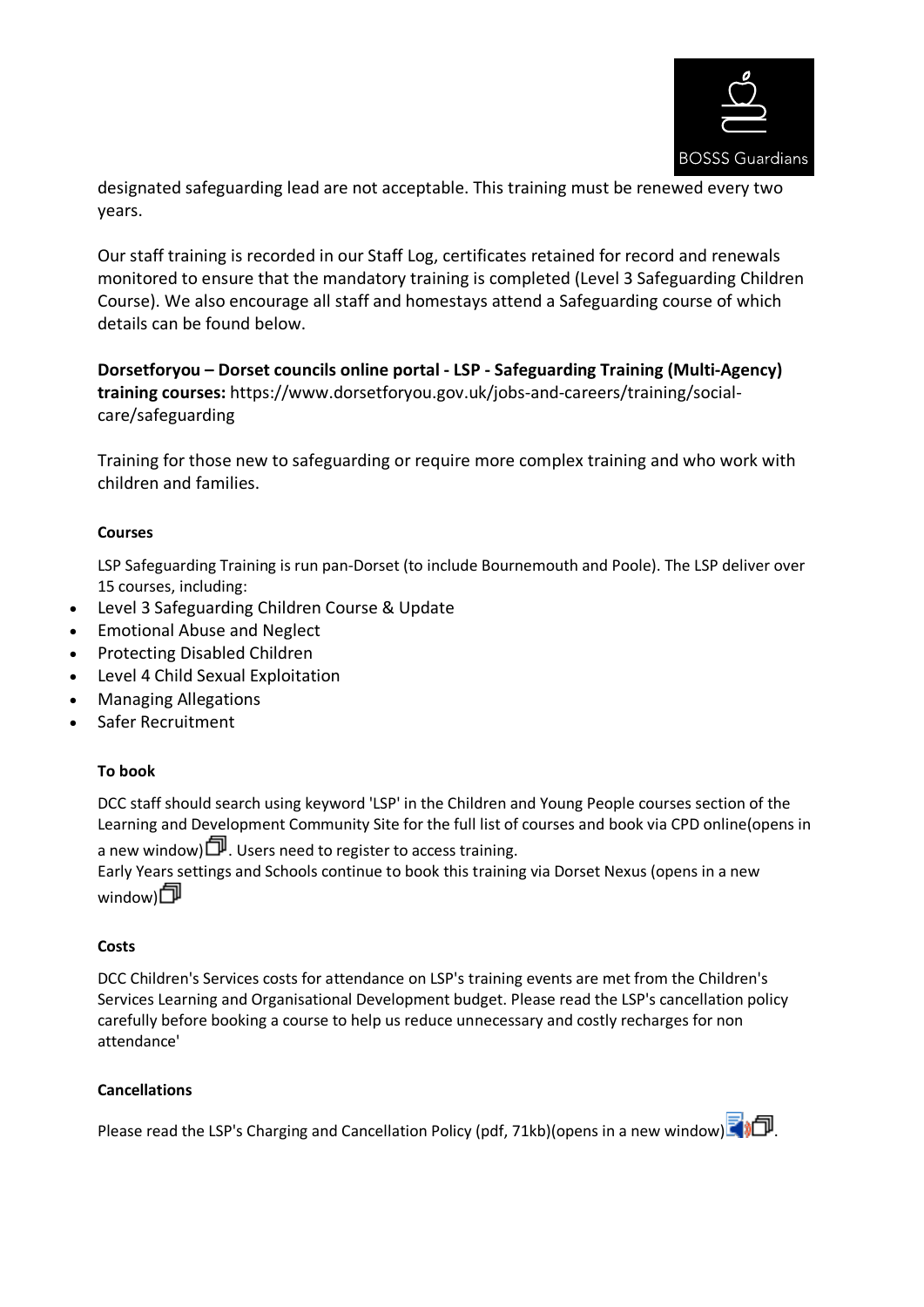

## **Appendix D: Types and Signs of Abuse & Guidance for Raising Concerns**

Abuse is a form of maltreatment of a child. Somebody may abuse or neglect a child by inflicting harm, or by failing to act to prevent harm. They may be abused by an adult or adults or another child or children. *Keeping children safe in education* defines the following types of abuse.

**Physical abuse:** a form of abuse which may involve hitting, shaking, throwing, poisoning, burning or scalding, drowning, suffocating or otherwise causing physical harm to a child. Physical harm may also be caused when a parent or carer fabricates the symptoms of, or deliberately induces, illness in a child.

**Emotional abuse:** the persistent emotional maltreatment of a child such as to cause severe and adverse effects on the child's emotional development. It may involve conveying to a child that they are worthless or unloved, inadequate, or valued only insofar as they meet the needs of another person. It may include not giving the child opportunities to express their views, deliberately silencing them or 'making fun' of what they say or how they communicate. It may feature age or developmentally inappropriate expectations being imposed on children. These may include interactions that are beyond a child's developmental capability as well as overprotection and limitation of exploration and learning, or preventing the child participating in normal social interaction. It may involve seeing or hearing the ill-treatment of another. It may involve serious bullying (including cyber bullying), causing children frequently to feel frightened or in danger, or the exploitation or corruption of children. Some level of emotional abuse is involved in all types of maltreatment of a child, although it may occur alone.

**Sexual abuse:** involves forcing or enticing a child or young person to take part in sexual activities, not necessarily involving a high level of violence, whether or not the child is aware of what is happening. The activities may involve physical contact, including assault by penetration (for example rape or oral sex) or non-penetrative acts such as masturbation, kissing, rubbing and touching outside of clothing. They may also include non-contact activities, such as involving children in looking at, or in the production of, sexual images, watching sexual activities, encouraging children to behave in sexually inappropriate ways, or grooming a child in preparation for abuse (including via the internet). Sexual abuse is not solely perpetrated by adult males. Women can also commit acts of sexual abuse, as can other children.

**Peer on peer abuse:** Children can abuse other children. This is generally referred to as peer on peer abuse and can take many forms. This can include (but is not limited to) bullying (including cyberbullying); sexual violence and sexual harassment; physical abuse such as hitting, kicking, shaking, biting, hair pulling, or otherwise causing physical harm; sexting and initiating/hazing type violence and rituals.

**Domestic abuse:** The cross-government definition of domestic violence and abuse is: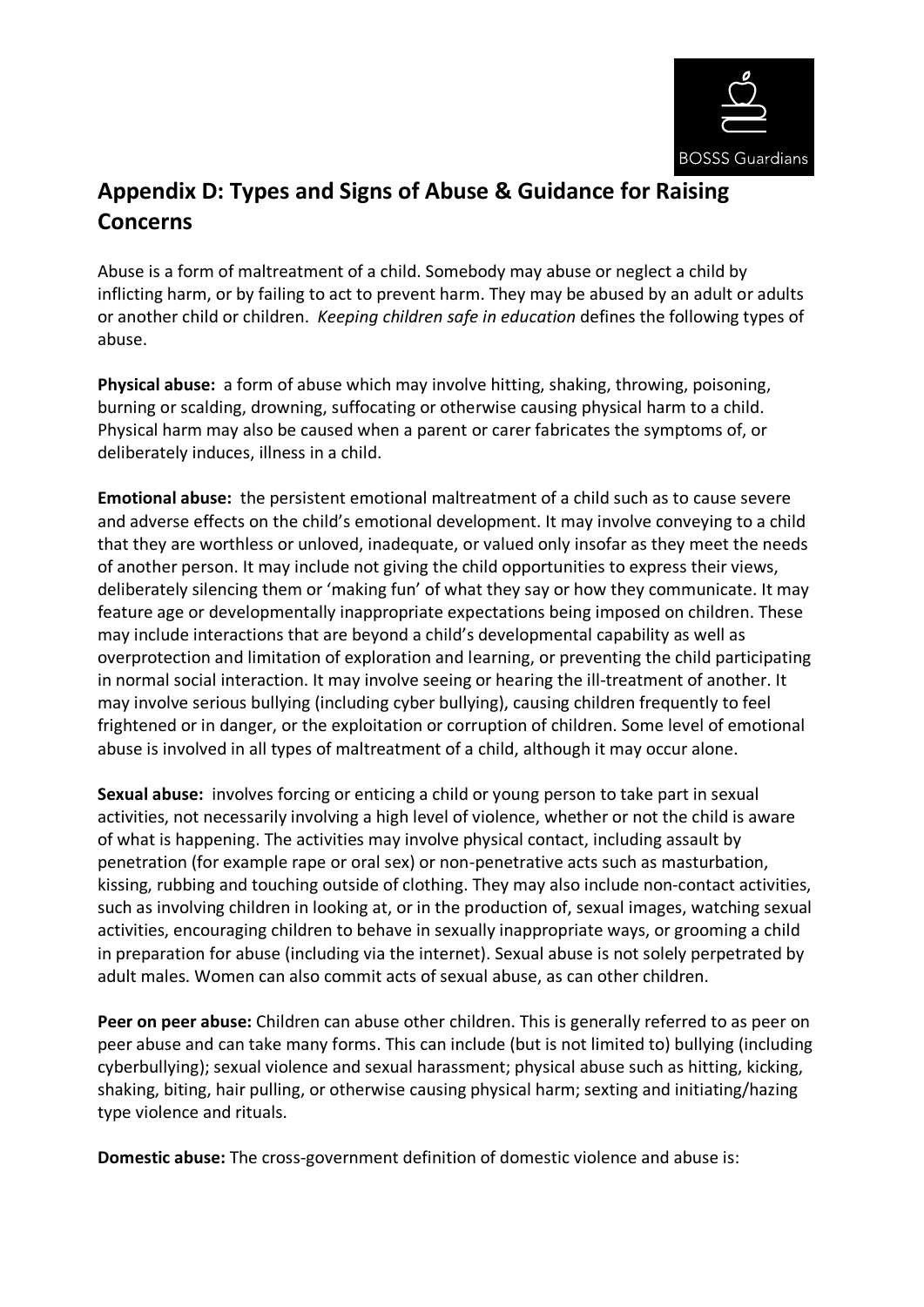

Any incident or pattern of incidents of controlling, coercive, threatening behaviour, violence or abuse between those aged 16 or over who are, or have been, intimate partners or family members regardless of gender or sexuality. The abuse can encompass, but is not limited to:

- psychological;
- physical;
- sexual;
- financial and
- emotional

Exposure to domestic abuse and/or violence can have a serious, long lasting emotional and psychological impact on children. In some cases, a child may blame themselves for the abuse or may have had to leave the family home as a result. Domestic abuse affecting young people can also occur within their personal relationships, as well as in the context of their home life.

**Neglect:** the persistent failure to meet a child's basic physical and/or psychological needs, likely to result in the serious impairment of the child's health or development. Neglect may occur during pregnancy as a result of maternal substance abuse. Once a child is born, neglect may involve a parent or carer failing to: provide adequate food, clothing and shelter (including exclusion from home or abandonment); protect a child from physical and emotional harm or danger; ensure adequate supervision (including the use of inadequate care-givers); or ensure access to appropriate medical care or treatment. It may also include neglect of, or unresponsiveness to, a child's basic emotional needs.

The following specific safeguarding issues are also acknowledged:

**Child sexual exploitation:** involves exploitative situations, contexts and relationships where young people receive something (for example food, accommodation, drugs, alcohol, gifts, money or in some cases simply affection) as a result of engaging in sexual activities. Sexual exploitation can take many forms ranging from the seemingly 'consensual' relationship where sex is exchanged for affection or gifts, to serious organised crime by gangs and groups. What marks out exploitation is an imbalance of power in the relationship. The perpetrator always holds some kind of power over the victim, which increases as the exploitative relationship develops. Sexual exploitation involves varying degrees of coercion, intimidation or enticement, including unwanted pressure from peers to have sex, sexual bullying including cyber bullying and grooming. However, it also important to recognise that some young people who are being sexually exploited do not exhibit any external signs of this abuse.

**Female genital mutilation:** professionals in all agencies, and individuals and groups in relevant communities, need to be alert to the possibility of a girl being at risk of FGM, or already having suffered FGM. There is a range of potential indicators that a child or young person may be at risk of FGM, which individually may not indicate risk but if there are two or more indicators present this could signal a risk to the child or young person. Victims of FGM are likely to come from a community that is known to practise FGM. Professionals should note that girls at risk of FGM may not yet be aware of the practice or that it may be conducted on them, so sensitivity should always be shown when approaching the subject. Warning signs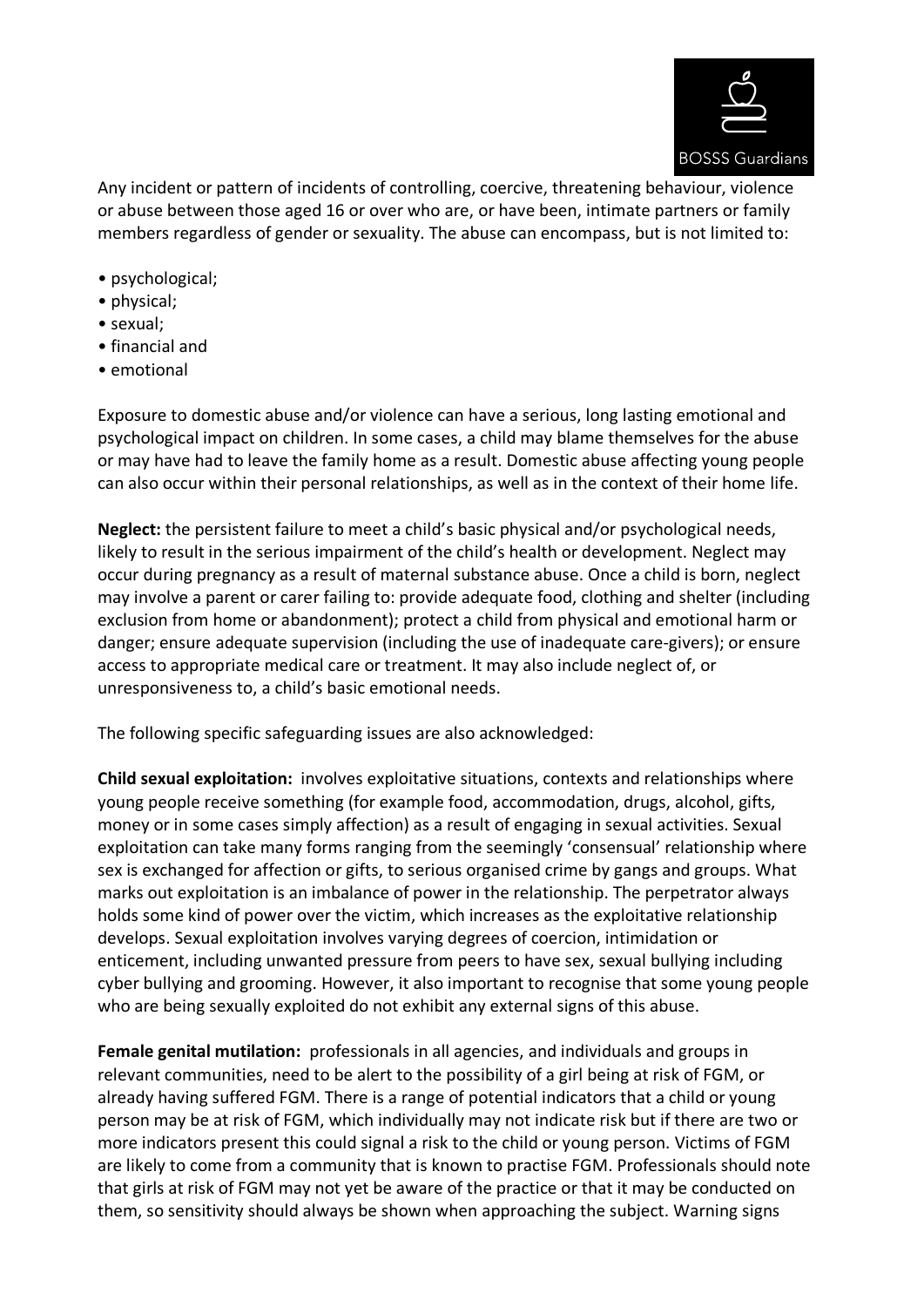

that FGM may be about to take place, or may have already taken place, can be found on pages 11-12 of the Multi-Agency Practice Guidelines referred to previously. Staff should activate local safeguarding procedures, using existing national and local protocols for multi-agency liaison with police and children's social care.

## **Signs of abuse**

Signs of abuse can be, but are not limited to, the following:

- The student says that he or she is physically abused;
- The student has been verbally abused, shouted or bullied;
- The student says that he or she has been touched by someone inappropriately and/or sexually;
- The student says that he or she has not been properly fed at school or in host family;
- The student appears dirty, hungry, inadequately clothed etc.;
- The student gained or lost a lot of weight;
- The student has unusual and unexplainable injuries.

## **What to do if you have concerns about a child or young person**

If you are approached by a child, young person with a disclosure that they are being, or has been harmed or abused, or you are informed of such a disclosure by a staff member, homestay, partner school, student or member of the public.

## **Do:**

- Stay calm
- Provide a listening ear and an open mind
- Be reassuring, particularly that the individual is doing the right thing by telling you
- Record the information you are provided with and report as quickly as possible to the DSL or their deputy (see section 2.7.1-2) who will decide what further action will need to be taken
- You should include a record of the time, date and persons present

## **Don't:**

- Promise to keep the information secret. Make it clear that you have a duty to refer the matter on
- Stop the individual who is freely recalling significant events
- Make the individual tell anyone else. They may have to be formally interviewed later and it is important to minimise the number of times information is repeated
- Make any suggestions to the individual about how the incident may have happened
- Question the individual, except to clarify what they are saying
- Discuss the information with anyone other than the DLS or an appropriate external agency.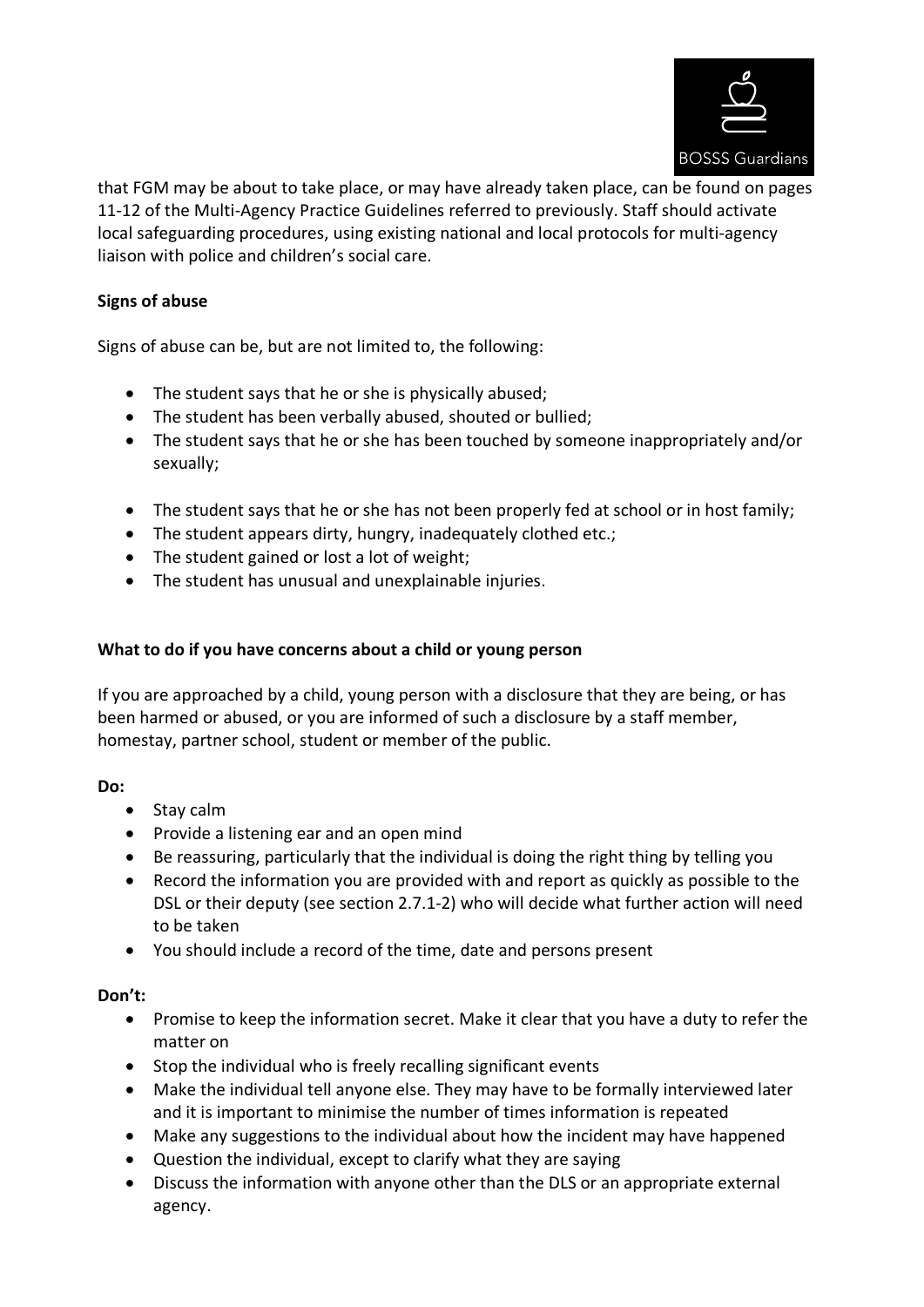

## **If you are concerned that a child, young person is, or may be subject to, abuse or harm:**

- Make a written, dated note of observations
- Inform the DSL or their deputy as soon as possible, who will, within the appropriate timeframe, either make enquiries without raising the question of abuse and evaluate the matter and proceed with the necessary next steps
- If you have immediate concerns that a child or young person is at risk of significant harm contact Children's Services. If you think a criminal offence has been committed contact the police.

## **Children's Services:**

0845 603 5620 Monday - Thursday 8.30am to 5pm Fridays 8.30am to 4.30pm All other times and for Weekends and Bank Holidays please use the Out of Hours number

## **Out of hours:**

0845 600 45 55 Monday - Thursday 5pm to 8.30 am. Friday 4.30 pm to Monday 08.30 am. All day on Bank Holidays and Christmas Day. The helpline is staffed by social workers and other specialists who can deal with anything.

Where there are concerns or specific allegations about the conduct of a member of staff/volunteer, homestay or teacher/partner school you should contact the DSL or their deputy. It is the responsibility of the LADO to liaise with other agencies or the police in appropriate cases.

## **2.7.1 Designated Safeguarding Lead (DSL) contact details:**

Name: Tina Wong Email: info@bosssguardians.com Contact number (24 hour emergency): +44 (0)777 6206352

## **2.7.2 Deputy Designated Safeguarding Lead (DSL) contact details:**

Name: Candy Lam Email: info@bosssguardians.com Contact number (24 hour emergency): +44 (0)7922 152628

The DSL should be advised of all cases where it is alleged that a person who works with children has:

- Behaved in a way that has harmed, or may have harmed, a child
- Possibly committed a criminal offence against, or related to, a child; or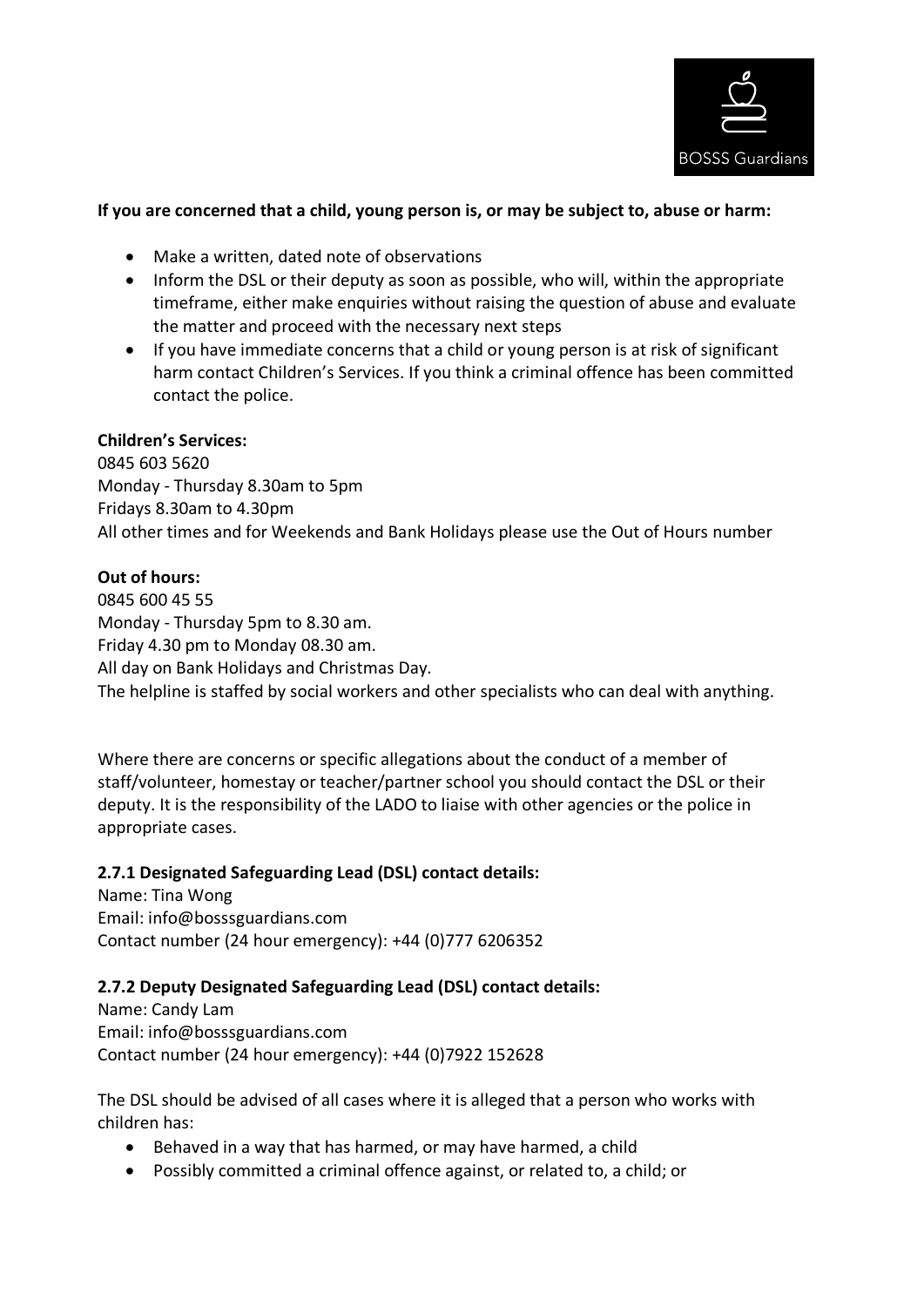

• Behaved towards a child or children in a way that indicated they are unsuitable to work with children

## **Appendix E: Additional forms of abuse and safeguarding issues (KCSiE 18 update)**

This section contains important additional information about specific forms of abuse and safeguarding issues. Staff who work directly with children should read this annex.

if staff have any concerns about a child's welfare, they should act on them immediately. They should follow BOSSS UK's safeguarding and child and speak to the designated safeguarding lead (or deputy).

Where a child is suffering, or is likely to suffer from harm, it is important that a referral to children's social care (and if appropriate the police) is made immediately.

## **Children and the court system**

Children are sometimes required to give evidence in criminal courts, either for crimes committed against them or for crimes they have witnessed. There are two age appropriate guides to support children 5-11-year olds and 12-17 year olds which can be found on the GOV.UK website.

The guides explain each step of the process and support and special measures that are available. There are diagrams illustrating the courtroom structure and the use of video links is explained.

Making child arrangements via the family courts following separation can be stressful and entrench conflict in families. This can be stressful for children. The Ministry of Justice has launched an online child arrangements information tool with clear and concise information on the dispute resolution service. This may be useful for some parents and carers.

## **Children missing from education**

All staff should be aware that children going missing, particularly repeatedly, can act as a vital warning sign of a range of safeguarding possibilities. This may include abuse and neglect, which may include sexual abuse or exploitation and child criminal exploitation. It may indicate mental health problems, risk of substance abuse, risk of travelling to conflict zones, risk of female genital mutilation or risk of forced marriage. Early intervention is necessary to identify the existence of any underlying safeguarding risk and to help prevent the risks of a child going missing in future. Staff should be aware of their school's (or homestay's) unauthorised absence and children missing from education procedures.

## **Children with family members in prison**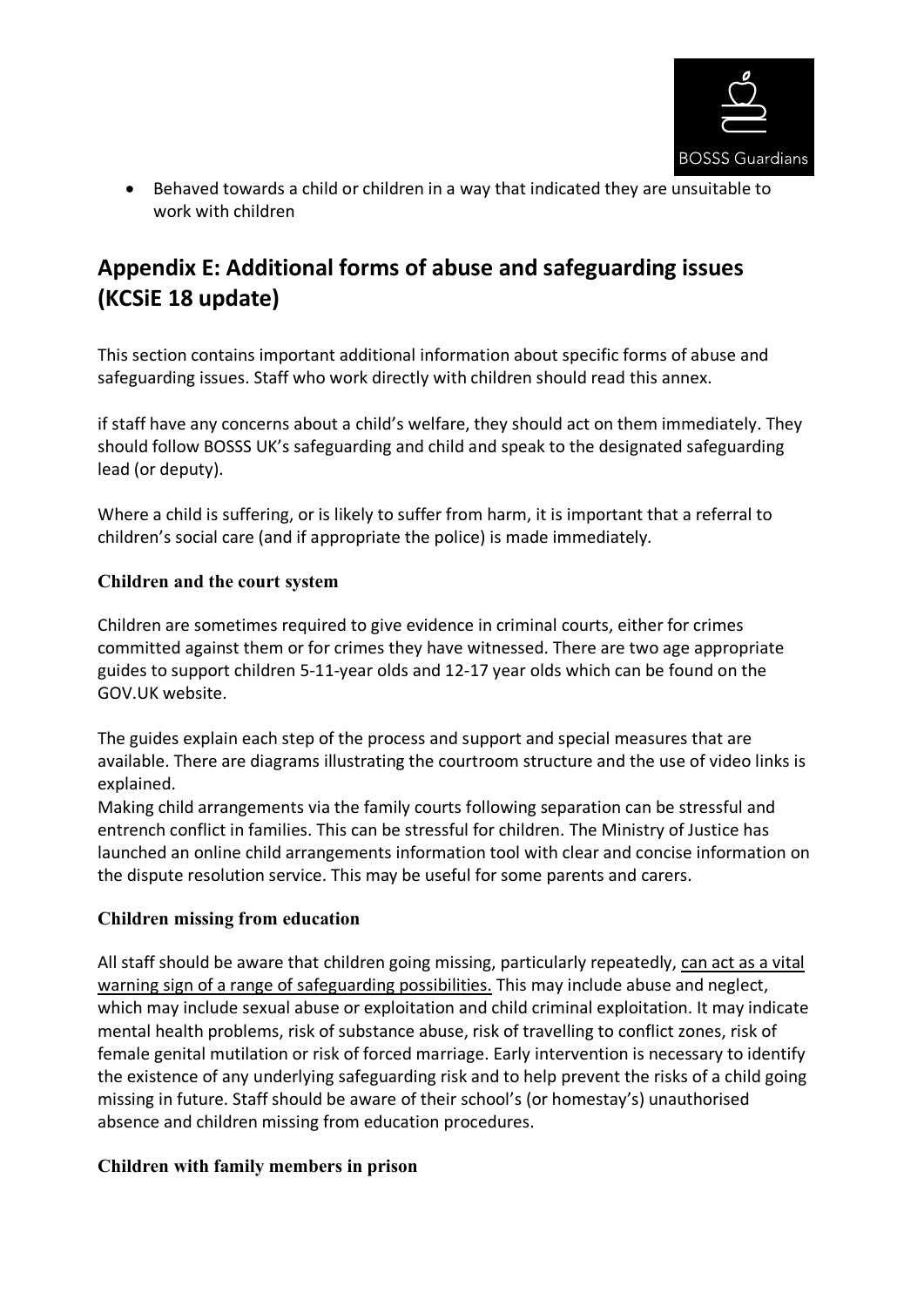

Approximately 200,000 children have a parent sent to prison each year. These children are at risk of poor outcomes including poverty, stigma, isolation and poor mental health. NICCO provides information designed to support professionals working with offenders and their children, to help mitigate negative consequences for those children.

## **Mental Health Concerns**

If staff have a mental health concern about a child that is also a safeguarding concern, immediate action should be taken, following their child protection policy and speaking to the designated safeguarding lead or a deputy.

Only appropriately trained professionals should attempt to make a diagnosis of a mental health problem.

The department has published advice and guidance on Preventing and Tackling Bullying, and Mental Health and Behaviour in Schools (which may also be useful for colleges). In addition, Public Health England has produced a range of resources to support secondary school teachers to promote positive health, wellbeing and resilience among young people including its guidance Promoting children and young people's emotional health and wellbeing. Its resources include social media, forming positive

relationships, smoking and alcohol. See Rise Above for links to all materials and lesson plans.

## **Child sexual exploitation**

Child sexual exploitation is a form of child sexual abuse. It occurs where an individual or group takes advantage of an imbalance of power to coerce, manipulate or deceive a child or young person under

the age of 18 into sexual activity (a) in exchange for something the victim needs or wants, and/or (b) for the financial advantage or increased status of the perpetrator or facilitator. The victim may have been sexually exploited even if the sexual activity appears consensual. Child sexual exploitation does not always involve physical contact: it can also occur through the use of technology. Like all forms of child sex abuse, child sexual exploitation:

- can affect any child or young person (male or female) under the age of 18 years, including 16 and 17 year olds who can legally consent to have sex;
- can still be abuse even if the sexual activity appears consensual;
- can include both contact (penetrative and non-penetrative acts) and non- contact sexual activity;
- can take place in person or via technology, or a combination of both;
- can involve force and/or enticement-based methods of compliance and may, or may not, be accompanied by violence or threats of violence;
- may occur without the child or young person's immediate knowledge (e.g. through others copying videos or images they have created and posted on social media);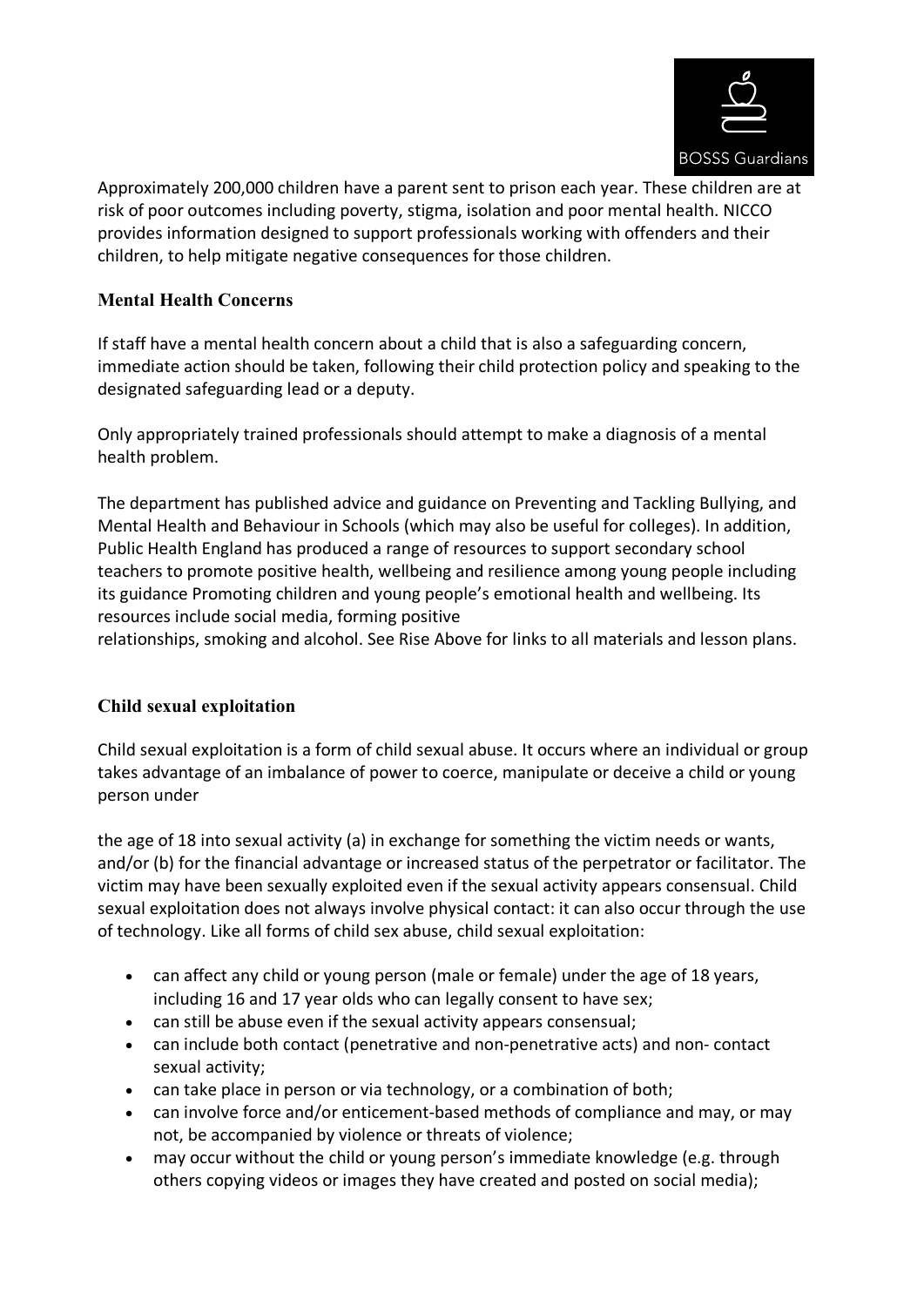

- can be perpetrated by individuals or groups, males or females, and children or adults. The abuse can be a one-off occurrence or a series of incidents over time, and range from opportunistic to complex organised abuse; and
- is typified by some form of power imbalance in favour of those perpetrating the abuse. Whilst age may be the most obvious, this power imbalance can also be due to a range of other factors including gender, sexual identity, cognitive ability, physical strength, status, and access to economic or other resources.

Some of the following signs may be indicators of child sexual exploitation:

- children who appear with unexplained gifts or new possessions;
- children who associate with other young people involved in exploitation;
- children who have older boyfriends or girlfriends;
- children who suffer from sexually transmitted infections or become pregnant;
- children who suffer from changes in emotional well-being;
- children who misuse drugs and alcohol;
- children who go missing for periods of time or regularly come home late; and
- children who regularly miss school or education or do not take part in education.

## **Child criminal exploitation: county lines**

Criminal exploitation of children is a geographically widespread form of harm that is a typical feature of county lines criminal activity: drug networks or gangs groom and exploit children and young people to carry drugs and money from urban areas to suburban and rural areas, market and seaside towns. Key to identifying potential involvement in county lines are missing episodes, when the victim may have been trafficked for the purpose of transporting drugs and a referral to the National Referral Mechanism should be considered. Like other forms of abuse and exploitation, county lines exploitation:

- can affect any child or young person (male or female) under the age of 18 years;
- can affect any vulnerable adult over the age of 18 years;
- can still be exploitation even if the activity appears consensual;
- can involve force and/or enticement-based methods of compliance and is often accompanied by violence or threats of violence;
- can be perpetrated by individuals or groups, males or females, and young people or adults; and
- is typified by some form of power imbalance in favour of those perpetrating the exploitation. Whilst age may be the most obvious, this power imbalance can also be due to a range of other factors including gender, cognitive ability, physical strength, status, and access to economic or other resources.

## **Domestic abuse**

The cross-government definition of domestic violence and abuse is: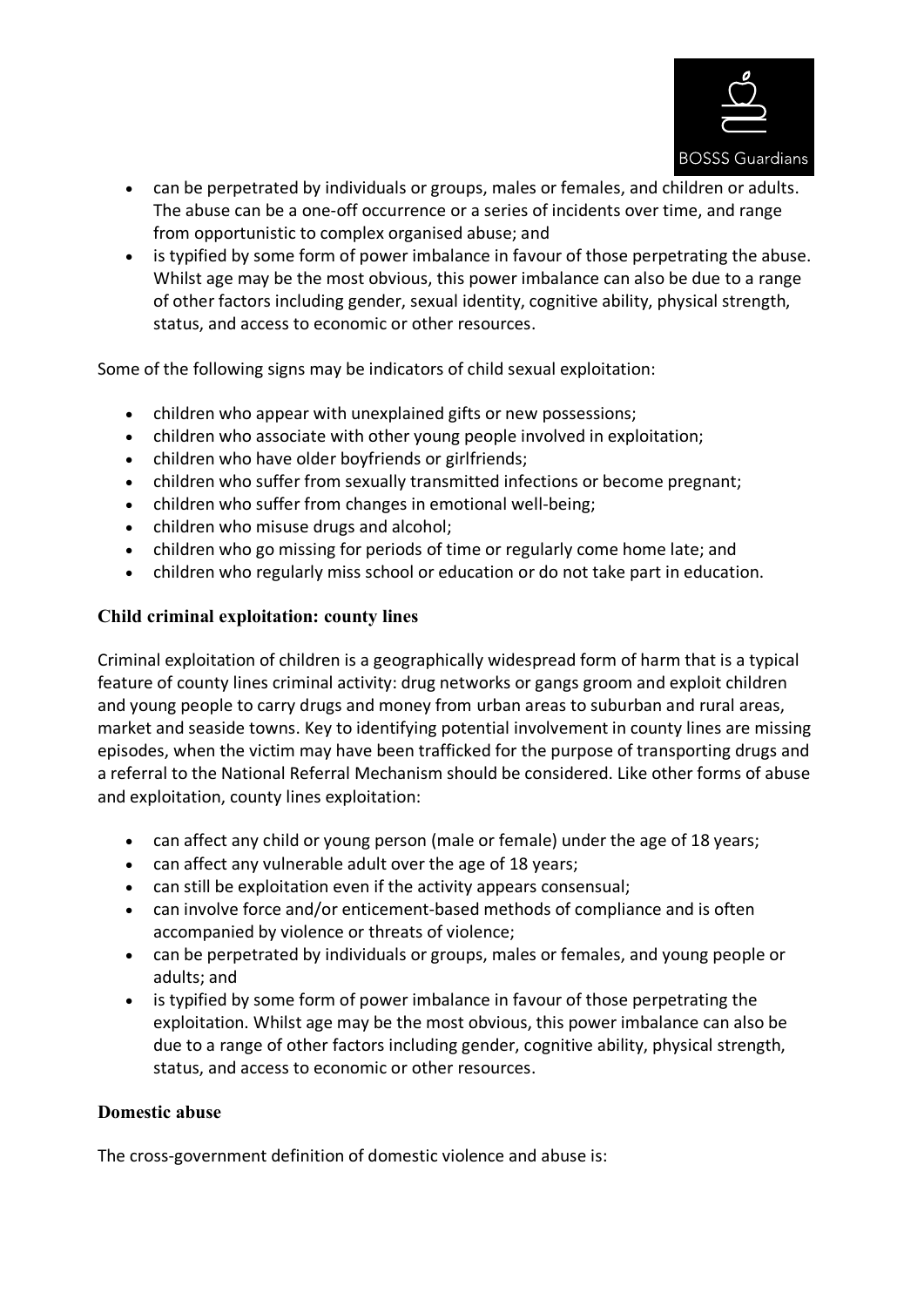

Any incident or pattern of incidents of controlling, coercive, threatening behaviour, violence or abuse between those aged 16 or over who are, or have been, intimate partners or family members regardless of gender or sexuality. The abuse can encompass, but is not limited to:

- psychological;
- physical;
- sexual;
- financial; and
- emotional

Exposure to domestic abuse and/or violence can have a serious, long lasting emotional and psychological impact on children. In some cases, a child may blame themselves for the abuse or may have had to leave the family home as a result. Domestic abuse affecting young people can also occur within their personal relationships, as well as in the context of their home life.

Advice on identifying children who are affected by domestic abuse and how they can be helped is available at:

- National crime agency human-trafficking
- NSPCC- UK domestic-abuse Signs Symptoms Effects Refuge what is domestic violence/effects of domestic violence on children
- Safelives: young people and domestic abuse

## **Homelessness**

Being homeless or being at risk of becoming homeless presents a real risk to a child's welfare. The designated safeguarding lead (and any deputies) should be aware of contact details and referral routes in to the Local Housing Authority so they can raise/progress concerns at the earliest opportunity. Indicators that a family may be at risk of homelessness include household debt, rent arrears, domestic abuse and anti-social behaviour, as well as the family being asked to leave a property. Whilst referrals and or discussion with the Local Housing Authority should be progressed as appropriate, and in accordance with local procedures, this does not, and should not, replace a referral into children's social care where a child has been harmed or is at risk of harm.

The Homelessness Reduction Act 2017 places a new legal duty on English councils so that everyone who is homeless or at risk of homelessness will have access to meaningful help including an assessment of their needs and circumstances, the development of a personalised housing plan, and work to help them retain their accommodation or find a new place to live. The following factsheets usefully summarise the new duties: Homeless Reduction Act Factsheets. The new duties shift focus to early intervention and encourage those at risk to seek support as soon as possible, before they are facing a homelessness crisis.

In most cases staff will be considering homelessness in the context of children who live with their families, and intervention will be on that basis. However, it should also be recognised in some cases 16 and 17 year olds could be living independently from their parents or guardians,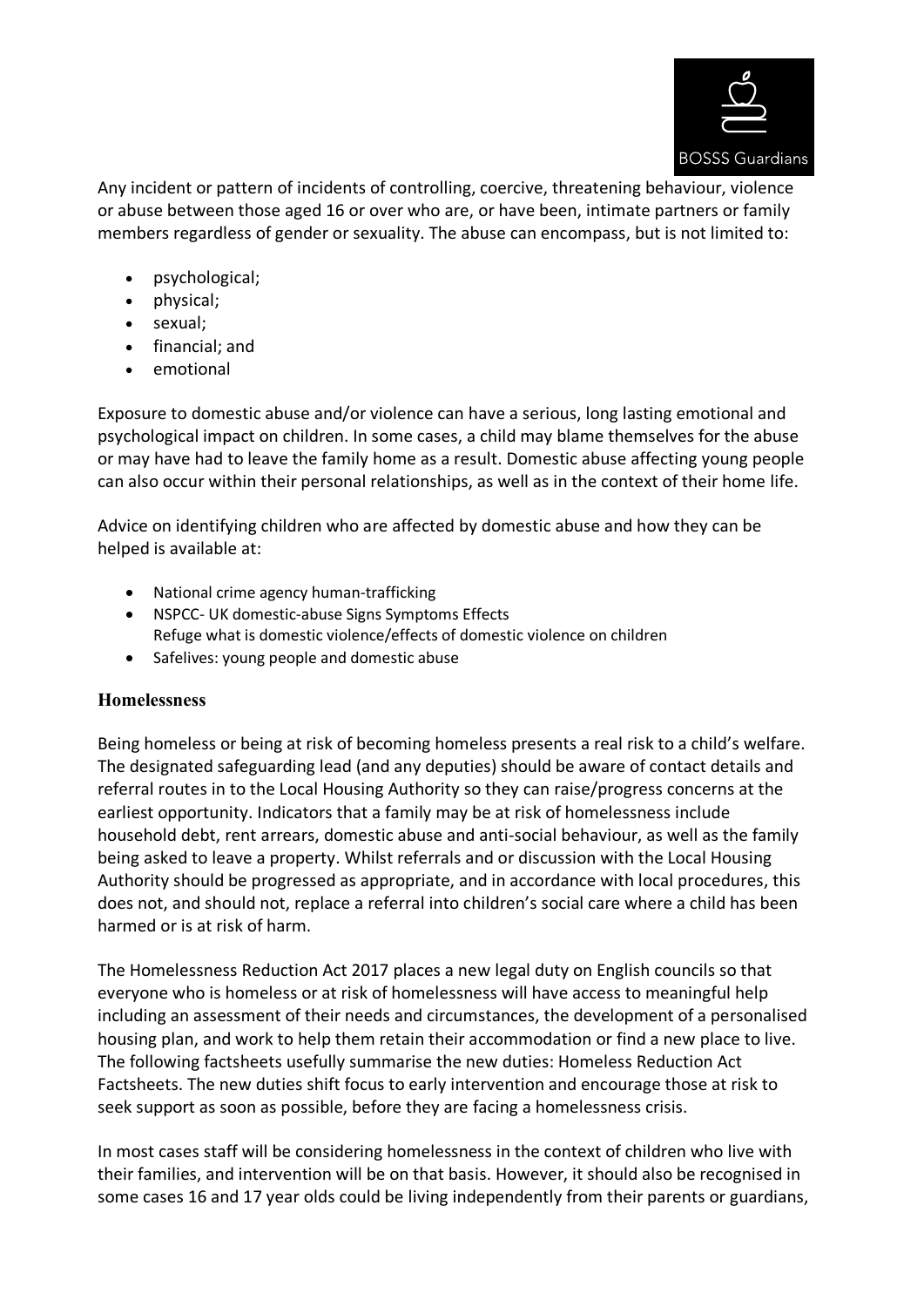

for example through their exclusion from the family home, and will require a different level of intervention and support. Children's services will be the lead agency for these young people and the designated safeguarding lead (or a deputy) should ensure appropriate referrals are made based on the child's circumstances. The department and the Ministry of Housing, Communities and Local Government have published joint statutory guidance on the provision of accommodation for 16 and 17 year olds who may be homeless and/ or require accommodation: here.

## **So-called 'honour-based' violence**

So-called 'honour-based' violence (HBV) encompasses incidents or crimes which have been committed to protect or defend the honour of the family and/or the community, including female genital mutilation (FGM), forced marriage, and practices such as breast ironing. Abuse committed in the context of preserving "honour" often involves a wider network of family or community pressure and can include multiple perpetrators. It is important to be aware of this dynamic and additional risk factors when deciding what form of safeguarding action to take. All forms of HBV are abuse (regardless of the motivation) and should be handled and escalated as such. Professionals in all agencies, and individuals and groups in relevant communities, need to be alert to the possibility of a child being at risk of HBV, or already having suffered HBV.

## **Actions**

If staff have a concern regarding a child that might be at risk of HBV or who has suffered from HBV, they should speak to the designated safeguarding lead (or deputy). As appropriate, they will activate local safeguarding procedures, using existing national and local protocols for multi-agency liaison with police and children's social care. Where FGM has taken placethere has been a mandatory reporting duty placed on teachers that requires a different approach (see following section).

## **FGM**

FGM comprises all procedures involving partial or total removal of the external female genitalia or other injury to the female genital organs. It is illegal in the UK and a form of child abuse with long-lasting harmful consequences.

## **FGM mandatory reporting duty for teachers**

Section 5B of the Female Genital Mutilation Act 2003 (as inserted by section 74 of the Serious Crime Act 2015) places a statutory duty upon teachers along with regulated health and social care professionals in England and Wales, to report to the police where they discover (either through disclosure by the victim or visual evidence) that FGM appears to have been carried out on a girl under 18. Those failing to report such cases will face disciplinary sanctions. It will be rare for teachers to see visual evidence, and they should not be examining pupils or students, but the same definition of what is meant by "to discover that an act of FGM appears to have been carried out" is used for all professionals to whom this mandatory reporting duty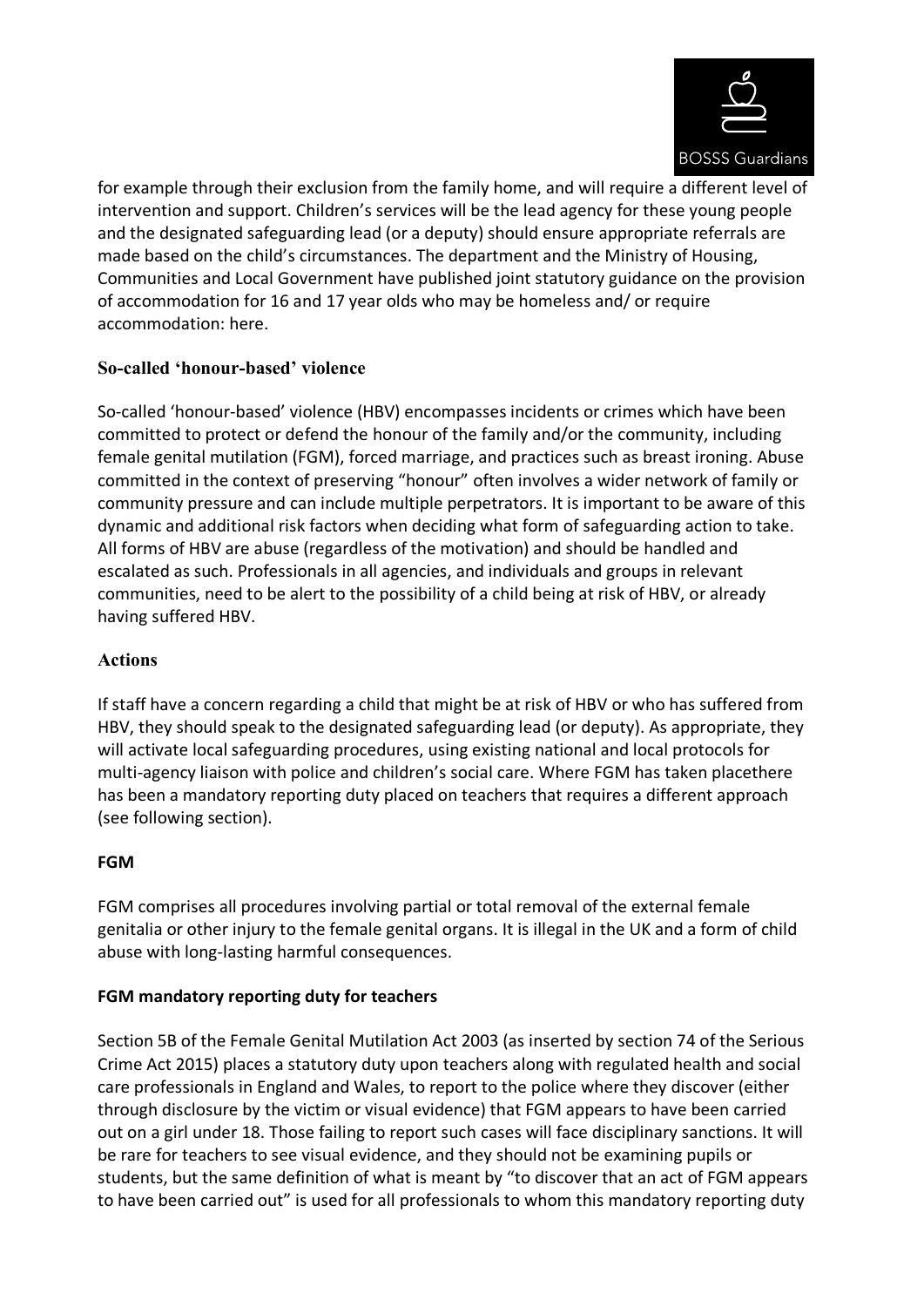

applies. Information on when and how to make a report can be found at: Mandatory reporting of female genital mutilation procedural information.

Teachers must personally report to the police cases where they discover that an act of FGM appears to have been carried out.100 Unless the teacher has good reason not to, they should still consider and discuss any such case with the school's or college's designated safeguarding lead (or deputy) and involve children's social care as appropriate. The duty does not apply in relation to at risk or suspected cases (i.e. where the teacher does not discover that an act of FGM appears to have been carried out, either through disclosure by the victim or visual evidence) or in cases where the woman is 18 or over. In these cases, teachers should follow local safeguarding procedures. The following is a useful summary of the FGM mandatory reporting duty: FGM Fact Sheet.

## **Forced marriage**

Forcing a person into a marriage is a crime in England and Wales. A forced marriage is one entered into without the full and free consent of one or both parties and where violence, threats or any other form of coercion is used to cause a person to enter into a marriage. Threats can be physical or emotional and psychological. A lack of full and free consent can be where a person does not consent or where they cannot consent (if they have learning disabilities, for example). Nevertheless, some communities use religion and culture as a way to coerce a person into marriage. Schools and colleges can play an important role in safeguarding children from forced marriage.

The Forced Marriage Unit has published statutory guidance and Multi-agency guidelines, with pages 35-36 of which focus on the role of schools and colleges. Staff can contact the Forced Marriage Unit if they need advice or information: Contact: 020 7008 0151 or email fmu@fco.gov.uk.

## **Preventing radicalisation**

Children are vulnerable to extremist ideology and radicalisation. Similar to protecting children from other forms of harms and abuse, protecting children from this risk is part of our safeguarding approach. See BOSSS UKJ's Anti-Radicalisation - Prevention Duty Policy\_8.5 for additional detail and our Prevent lead contacts.

Extremism101 is the vocal or active opposition to our fundamental values, including democracy, the rule of law, individual liberty and the mutual respect and tolerance of different faiths and beliefs. This also includes calling for the death of members of the armed forces. Radicalisation102 refers to the process by which a person comes to support terrorism and extremist ideologies associated with terrorist groups.

There is no single way of identifying whether a child is likely to be susceptible to an extremist ideology. Background factors combined with specific influences such as family and friends may contribute to a child's vulnerability. Similarly, radicalisation can occur through many different methods (such as social media) and settings (such as the internet).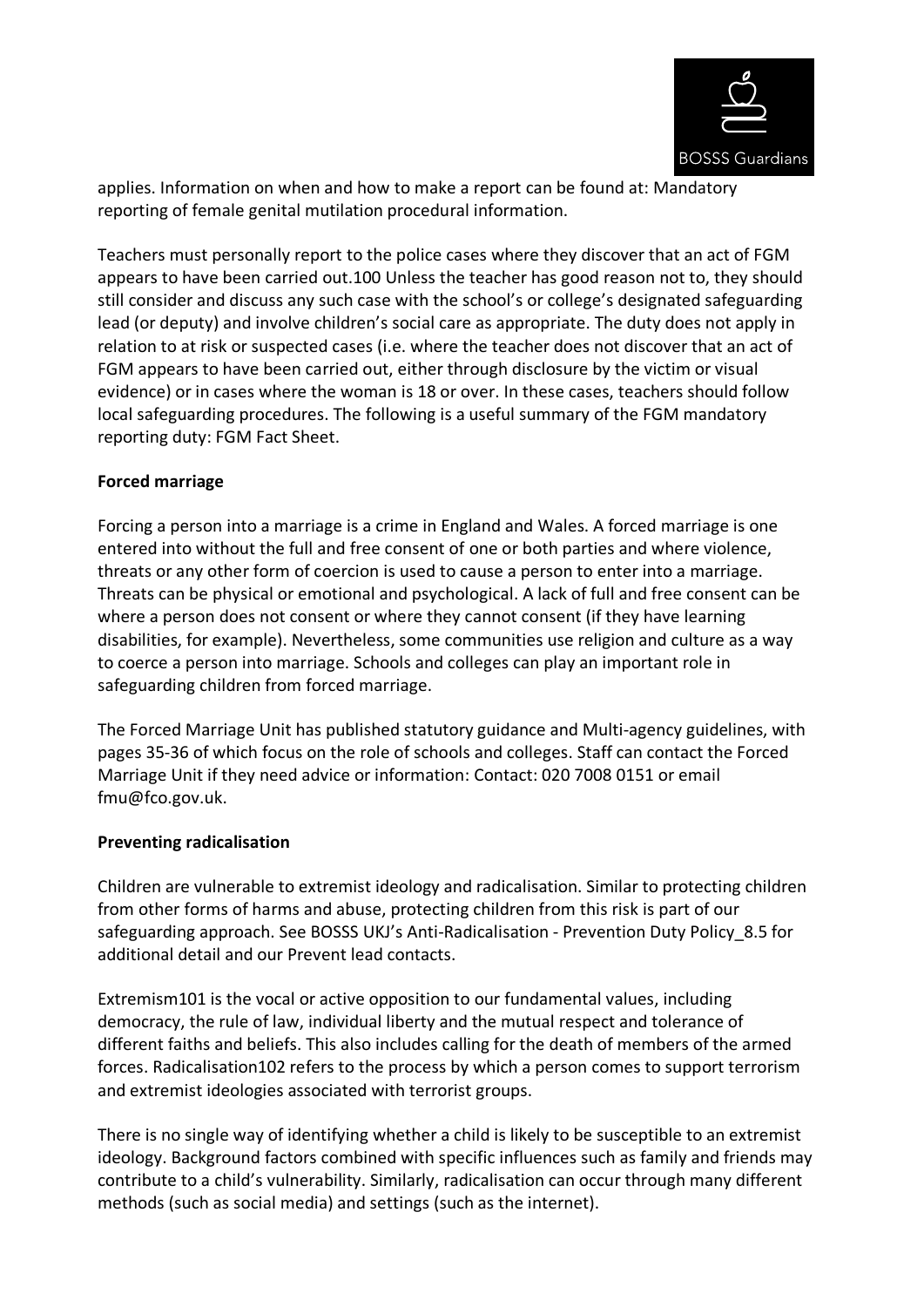

However, it is possible to protect vulnerable people from extremist ideology and intervene to prevent those at risk of radicalisation being radicalised. As with other safeguarding risks, staff should be alert to changes in children's behaviour, which could indicate that they may be in need of help or protection. Staff should use their judgement in identifying children who might be at risk of radicalisation and act proportionately which may include the designated safeguarding lead (or deputy) making a referral to the Channel programme.

## **The Prevent duty**

All schools and colleges are subject to a duty under section 26 of the Counter- Terrorism and Security Act 2015 (the CTSA 2015), in the exercise of their functions, to have "due regard103 to the need to prevent people from being drawn into terrorism".104 This duty is known as the Prevent duty.

The Prevent duty is part of our wider safeguarding obligations. See BOSSS UKJ's Anti-Radicalisation - Prevention Duty Policy 8.5 for additional detail and our Prevent lead contacts.

## **Additional support**

Educate Against Hate, a website launched by the Her Majesty's Government has been developed to support and equip school and college leaders, teachers, and parents with information, tools and resources (including on the promotion of fundamental British values) to help recognise and address extremism and radicalisation in young people. The platform provides information on and access to training resources for teachers, staff and school and college leaders, some of which are free such as Prevent e-learning, via the Prevent Training catalogue.

## **Channel**

Channel is a programme which focuses on providing support at an early stage to people who are identified as being vulnerable to being drawn into terrorism. It provides a mechanism for schools to make referrals if they are concerned that an individual might be vulnerable to radicalisation. An individual's engagement with the programme is entirely voluntary at all stages. Guidance on Channel is available at: Channel guidance, and a Channel awareness elearning programme is available for staff at: Channel General Awareness.

The school's or college's designated safeguarding lead (and any deputies) should be aware of local procedures for making a Channel referral. As a Channel partner, the school or college may be asked to attend a Channel panel to discuss the individual referred to determine whether they are vulnerable to being drawn into terrorism and consider the appropriate support required.

## **Peer on peer abuse**

Children can abuse other children. This is generally referred to as peer on peer abuse and can take many forms. This can include (but is not limited to) bullying (including cyberbullying);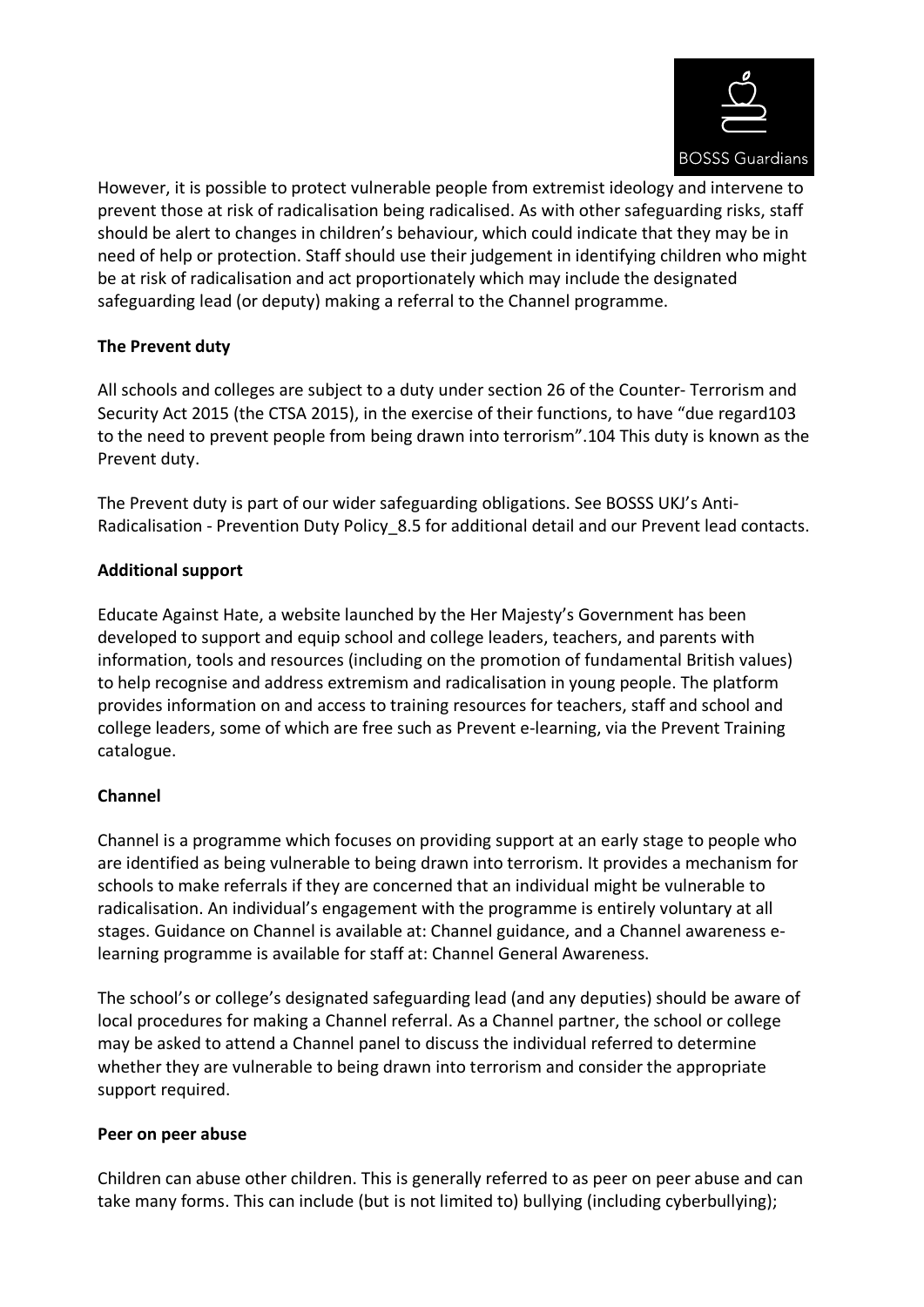

sexual violence and sexual harassment; physical abuse such as hitting, kicking, shaking, biting, hair pulling, or otherwise causing physical harm; sexting and initiating/hazing type violence and rituals.

## **Sexual violence and sexual harassment between children in schools and colleges**

## **Context**

Sexual violence and sexual harassment can occur between two children of **any** age and sex. It can also occur through a group of children sexually assaulting or sexually harassing a single child or group of children.

Children who are victims of sexual violence and sexual harassment will likely find the experience stressful and distressing. This will, in all likelihood, adversely affect their educational attainment. Sexual violence and sexual harassment exist on a continuum and may overlap, they can occur online and offline (both physical and verbal) and are never acceptable. It is important that all victims are taken seriously and offered appropriate support. Staff should be aware that some groups are potentially more at risk. Evidence shows girls, children with SEND and LGBT children are at greater risk.

Staff should be aware of the importance of:

- making clear that sexual violence and sexual harassment is not acceptable, will never be tolerated and is not an inevitable part of growing up;
- not tolerating or dismissing sexual violence or sexual harassment as "banter", "part of growing up", "just having a laugh" or "boys being boys"; and
- challenging behaviours (potentially criminal in nature), such as grabbing bottoms, breasts and genitalia, flicking bras and lifting up skirts. Dismissing or tolerating such behaviours risks normalising them.

## **What is Sexual violence and sexual harassment?**

## **Sexual violence**

It is important that staff are aware of sexual violence and the fact children can, and sometimes do, abuse their peers in this way. When referring to sexual violence we are referring to sexual offences under the Sexual Offences Act 2003 as described below:

**Rape:** A person (A) commits an offence of rape if: he intentionally penetrates the vagina, anus or mouth of another person (B) with his penis, B does not consent to the penetration and A does not reasonably believe that B consents.

**Assault by Penetration:** A person (A) commits an offence if: s/he intentionally penetrates the vagina or anus of another person (B) with a part of her/his body or anything else, the penetration is sexual, B does not consent to the penetration and A does not reasonably believe that B consents.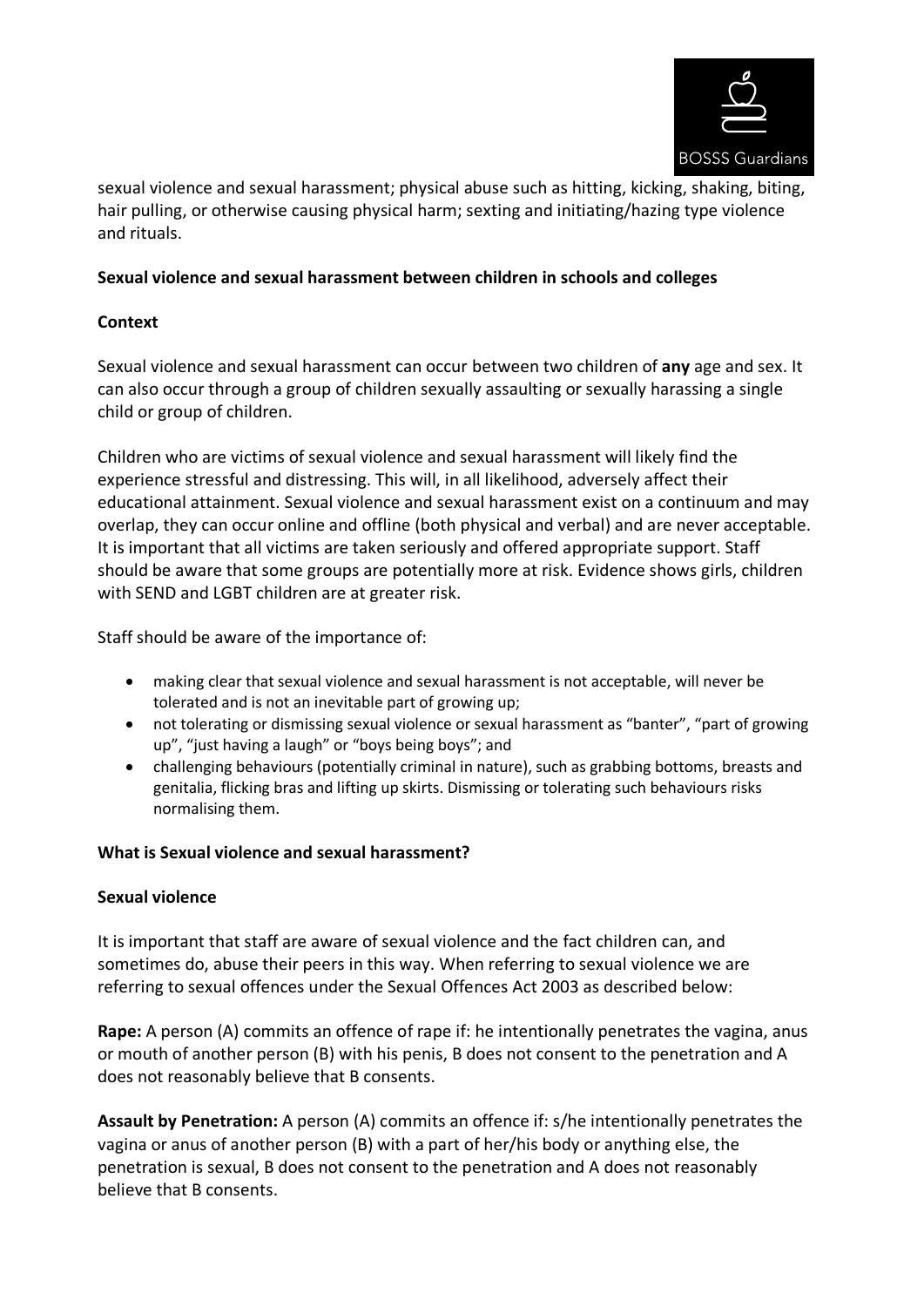

**Sexual Assault:** A person (A) commits an offence of sexual assault if: s/he intentionally touches another person (B), the touching is sexual, B does not consent to the touching and A does not reasonably believe that B consents.

**What is consent?** Consent is about having the freedom and capacity to choose. Consent to sexual activity may be given to one sort of sexual activity but not another, e.g.to vaginal but not anal sex or penetration with conditions, such as wearing a condom. Consent can be withdrawn at any time during sexual activity and each time activity occurs. Someone consents to vaginal, anal or oral penetration only if s/he agrees by choice to that penetration and has the freedom and capacity to make that choice.

#### **Sexual harassment**

When referring to sexual harassment we mean 'unwanted conduct of a sexual nature' that can occur online and offline. When we reference sexual harassment, we do so in the context of child on child sexual harassment. Sexual harassment is likely to: violate a child's dignity, and/or make them feel intimidated, degraded or humiliated and/or create a hostile, offensive or sexualised environment.

Whilst not intended to be an exhaustive list, sexual harassment can include:

• sexual comments, such as: telling sexual stories, making lewd comments, making sexual remarks about clothes and appearance and calling someone sexualised names;

- sexual "jokes" or taunting;
- physical behaviour, such as: deliberately brushing against someone, interfering

with someone's clothes (schools and colleges should be considering when any of this crosses a line into sexual violence - it is important to talk to and consider the experience of the victim) and displaying pictures, photos or drawings of a sexual nature; and

• online sexual harassment. This may be standalone, or part of a wider pattern of sexual harassment and/or sexual violence. It may include:

- non-consensual sharing of sexual images and videos;
- sexualised online bullying;
- unwanted sexual comments and messages, including, on social media; and
- sexual exploitation; coercion and threats

#### **The response to a report of sexual violence or sexual harassment**

The initial response to a report from a child is important. It is essential that all victims are reassured that they are being taken seriously and that they will be supported and kept safe. A victim should never be given the impression that they are creating a problem by reporting sexual violence or sexual harassment. Nor should a victim ever be made to feel ashamed for making a report.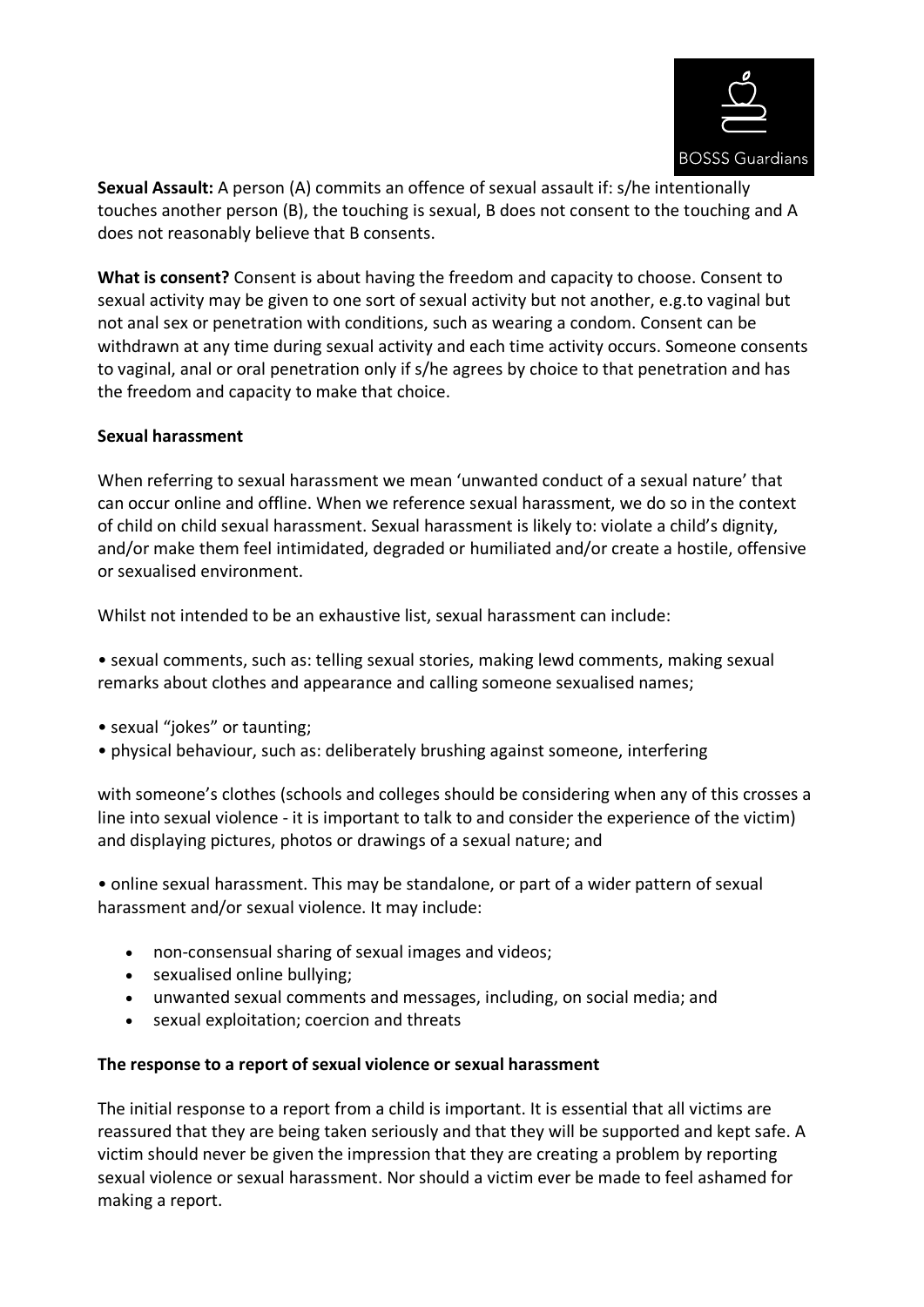

If staff have a concern about a child or a child makes a report to them, they should follow the referral process as set out from paragraph 22 in Part one of this guidance. As is always the case, if staff are in any doubt as to what to do they should speak to the designated safeguarding lead (or a deputy).

#### **Children with special educational needs (SEN) and disabilities** can face additional

safeguarding challenges. Additional barriers can exist when recognising abuse and neglect in this group of children. These can include:

- Assumptions that indicators of possible abuse such as behaviour, mood and injury relate to the child's disability without further exploration;
- Being more prone to peer group isolation than other children;
- The potential for children with SEN and disabilities being disproportionally impacted
- By behaviours such as bullying, without outwardly showing any signs; and
- Communication barriers and difficulties in overcoming these barriers.

To address these additional challenges, we would engage the school to consider extra pastoral support for children with SEN and disabilities and consideration of the most appropriate homestay to support them.

| <b>Abuse or</b><br><b>Safeguarding issue</b>     | <b>Link to Guidance/Advice</b>                                                                         | Source                                                                                         |
|--------------------------------------------------|--------------------------------------------------------------------------------------------------------|------------------------------------------------------------------------------------------------|
|                                                  | What to do if you're worried a child is being abused                                                   | DfE advice                                                                                     |
| Abuse                                            | Domestic abuse: Various Information/Guidance                                                           | Home Office                                                                                    |
|                                                  | Faith based abuse: National Action Plan                                                                | DfE advice                                                                                     |
|                                                  | Relationship abuse: disrespect nobody                                                                  | Home Office website                                                                            |
| <b>Bullying</b>                                  | Preventing bullying including cyberbullying                                                            | DfE advice                                                                                     |
| Children and the courts                          | Advice for 5-11-year olds witnesses in criminal<br>courts                                              | MoJ advice                                                                                     |
|                                                  | Advice for 12-17 year old witnesses in criminal<br>courts                                              | MoJ advice                                                                                     |
|                                                  | Children missing education                                                                             | DfE statutory guidance                                                                         |
| Children missing from<br>education, home or care | Child missing from home or care                                                                        | DfE statutory guidance                                                                         |
|                                                  | Children and adults missing strategy                                                                   | Home Office strategy                                                                           |
| Children with family<br>members in prison        | National Information Centre on Children of<br><b>Offenders</b>                                         | Barnardo's in partnership with Her<br>Majesty's Prison and Probation Service<br>(HMPPS) advice |
| Child Exploitation                               | County Lines: criminal exploitation of children and<br>vulnerable adults                               | Home Office guidance                                                                           |
|                                                  | Child sexual exploitation: guide for practitioners                                                     | <b>DfE</b>                                                                                     |
|                                                  | Trafficking: safeguarding children                                                                     | DfE and HO guidance                                                                            |
|                                                  | Drugs: advice for schools                                                                              | DfE and ACPO advice                                                                            |
| Drugs                                            | Drug strategy 2017                                                                                     | Home Office strategy                                                                           |
|                                                  | Information and advice on drugs                                                                        | Talk to Frank website                                                                          |
| <b>Abuse or</b><br><b>Safeguarding issue</b>     | <b>Link to Guidance/Advice</b>                                                                         | Source                                                                                         |
|                                                  | ADEPIS platform sharing information and resources<br>for schools: covering drug (& alcohol) prevention | Website developed by Mentor UK                                                                 |
|                                                  | Female genital mutilation: information and resources Home Office                                       |                                                                                                |

#### **Additional advice and support**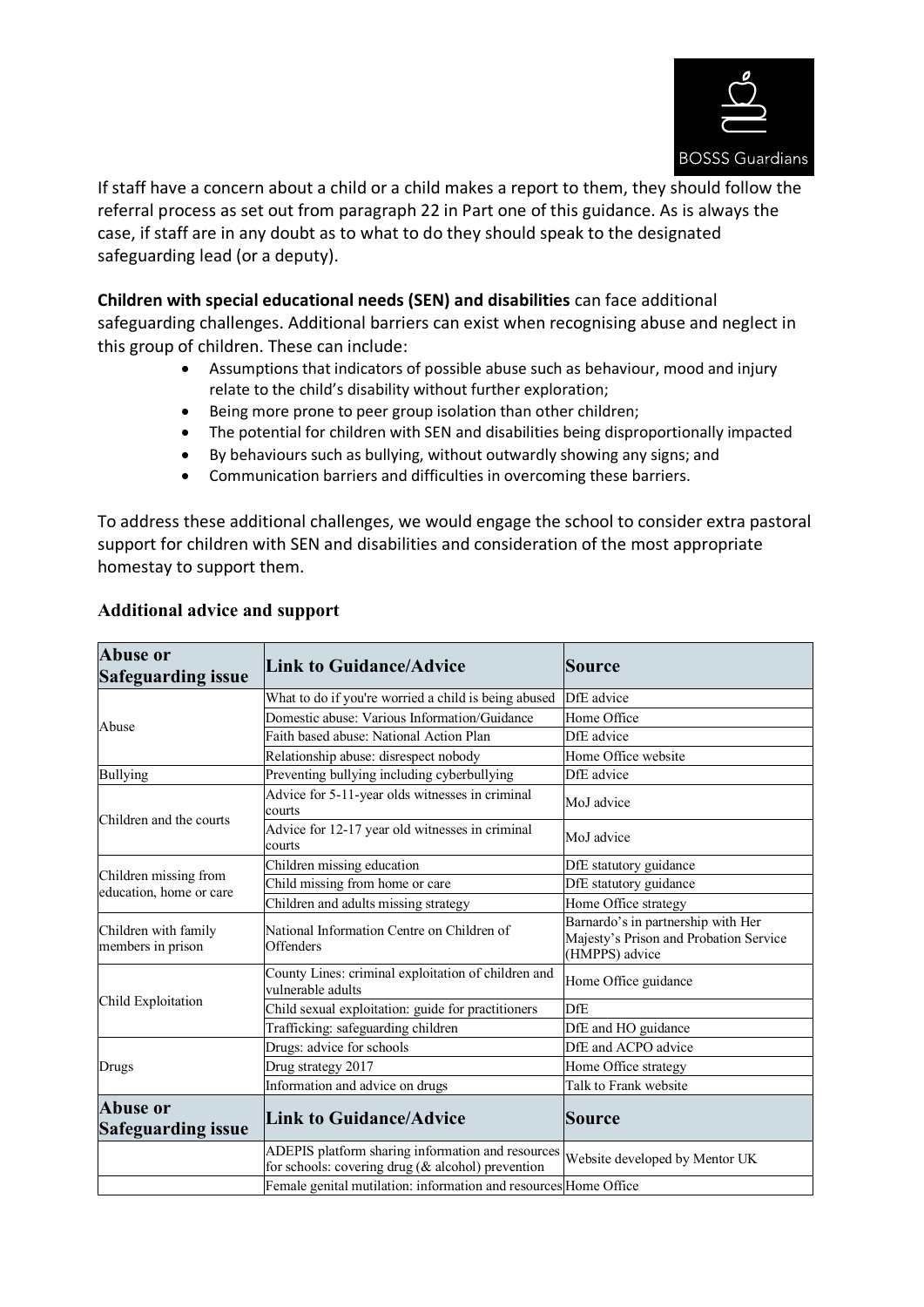

**BOSSS Guardians** 

| "Honour Based Violence" | Female genital mutilation: multi agency statutory<br>guidance                       | DfE, DH, and HO statutory guidance             |
|-------------------------|-------------------------------------------------------------------------------------|------------------------------------------------|
| (so called)             | Forced marriage: information and practice<br>guidelines                             | Foreign Commonwealth Office and Home<br>Office |
|                         | Fabricated or induced illness: safeguarding children                                | DfE, Department for Health and Home<br>Office  |
| Health and Well- being  | Rise Above: Free PSHE resources on health,<br>wellbeing and resilience              | Public Health England resources                |
|                         | Medical-conditions: supporting pupils at school                                     | DfE statutory guidance                         |
|                         | Mental health and behaviour                                                         | DfE advice                                     |
| <b>Homelessness</b>     | Homelessness: How local authorities should exercise HCLG<br>their functions         |                                                |
| Online                  | Sexting: responding to incidents and safeguarding<br>children                       | UK Council for Child Internet Safety           |
| Private fostering       | Private fostering: local authorities                                                | DfE - statutory guidance                       |
|                         | Prevent duty guidance                                                               | Home Office guidance                           |
| Radicalisation          | Prevent duty advice for schools                                                     | DfE advice                                     |
|                         | <b>Educate Against Hate Website</b>                                                 | DfE and Home Office                            |
|                         | Gangs and youth violence: for schools and colleges                                  | Home Office advice                             |
|                         | Ending violence against women and girls 2016-2020<br>strategy                       | Home Office strategy                           |
| Violence                | Violence against women and girls: national<br>statement of expectations for victims | Home Office guidance                           |
|                         | Sexual violence and sexual harassment between<br>children in schools and colleges   | DfE advice                                     |
|                         | Serious violence strategy                                                           | Home Office Strategy                           |

## **Appendix F: Definitions**

The following terms are used throughout the policy and procedure documentation.

- **Agent**  An educational agent refers to an individual or organisation that offer advisory services to students and their parents, such as school placements, in exchange for a fee paid by the family and/or commission paid by the educational institute they represent.
- **Child Protection -** is the protection of children from violence, exploitation, abuse and neglect. Article 19 of the UN Convention on the Rights of the Child provides for the protection of children in and out of the home.
- **Day Student**  a pupil who is resident within a homestay for more than 28 consecutive days.
- **Designated Safeguarding Lead (DSL)**  The role of the Designated Safeguarding Person was specified in the Children Act 2004 and ensured the every organisation had a "named person" for safeguarding children and young people.
- **Educational Guardian**  Designated Safeguarding Lead acts in loco parentis and has overarching pastoral and academic responsibility for safeguarding, care and welfare of students whilst they attend school in the UK. Responsibilities include being authorised to make certain decisions regarding emergency medical, dental treatment and matters of a disciplinary nature. An educational guardian is not a legal guardian.
- **Exeat**  designated weekend leave or period of absence from a boarding school.
- **Guardianship Organisation (GO)**  an organisation which provides the service of educational guardian for international students. The organisation may also be responsible for arranging accommodation for its students at an approved homestay.
- **Homestay**  a household approved and appointed, following a rigorous safer recruitment